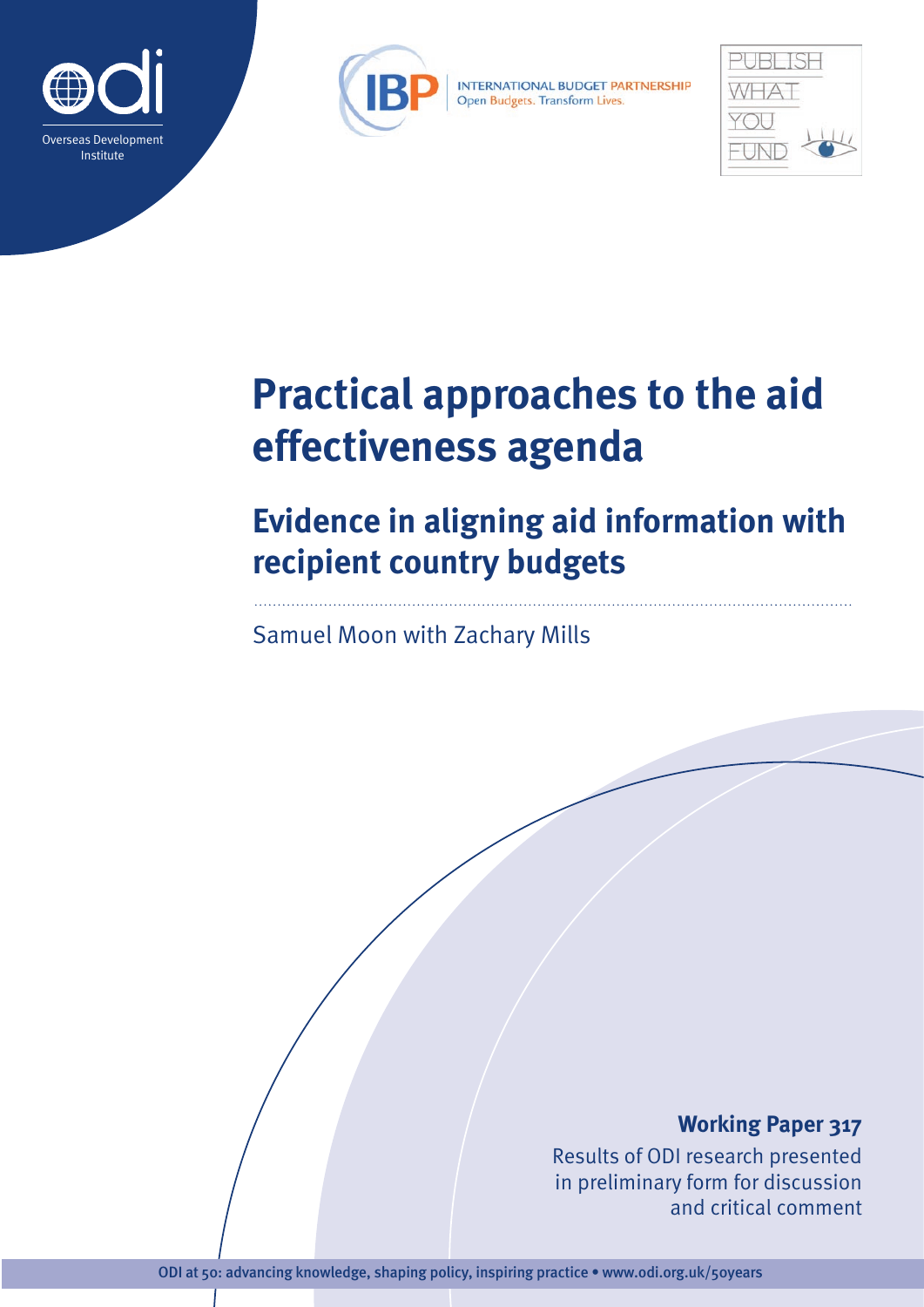Working Paper 317

## Practical approaches to the aid effectiveness agenda: evidence in aligning aid information with recipient country budgets

Samuel Moon with Zachary Mills

July 2010



\* Disclaimer: The views presented in this paper are those of the author and do not necessarily represent the views of the Overseas Development Institute or the International Budget Partnership.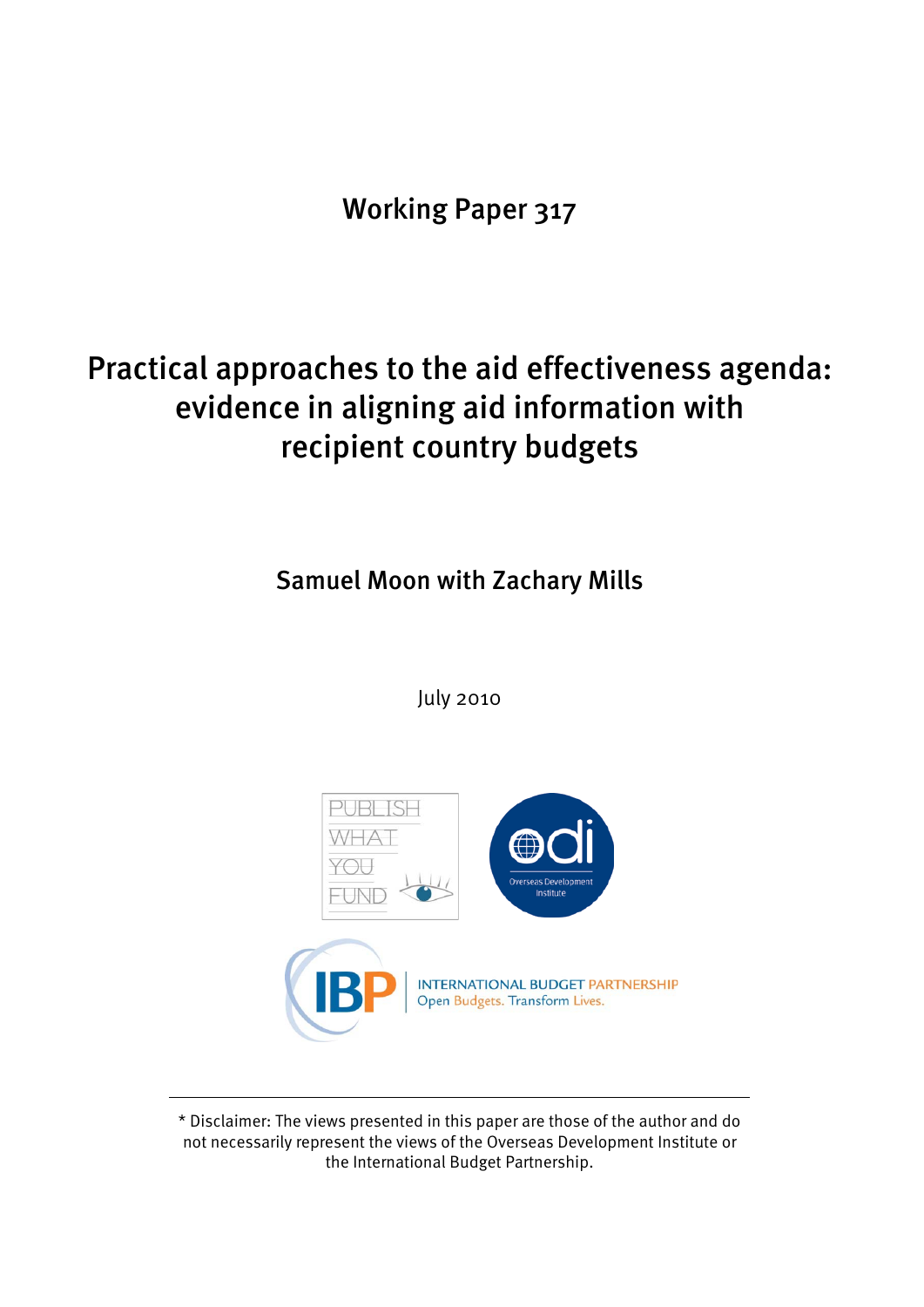ISBN 978 1 907288 26 5 Working Paper (Print) ISSN 1759 2909 ODI Working Papers (Online) ISSN 1759 2917

© Overseas Development Institute and Publish What You Fund, 2010

Readers are encouraged to quote or reproduce material from ODI Working Papers for their own publications, as long as they are not being sold commercially. ODI requests due acknowledgement and a copy of the publication.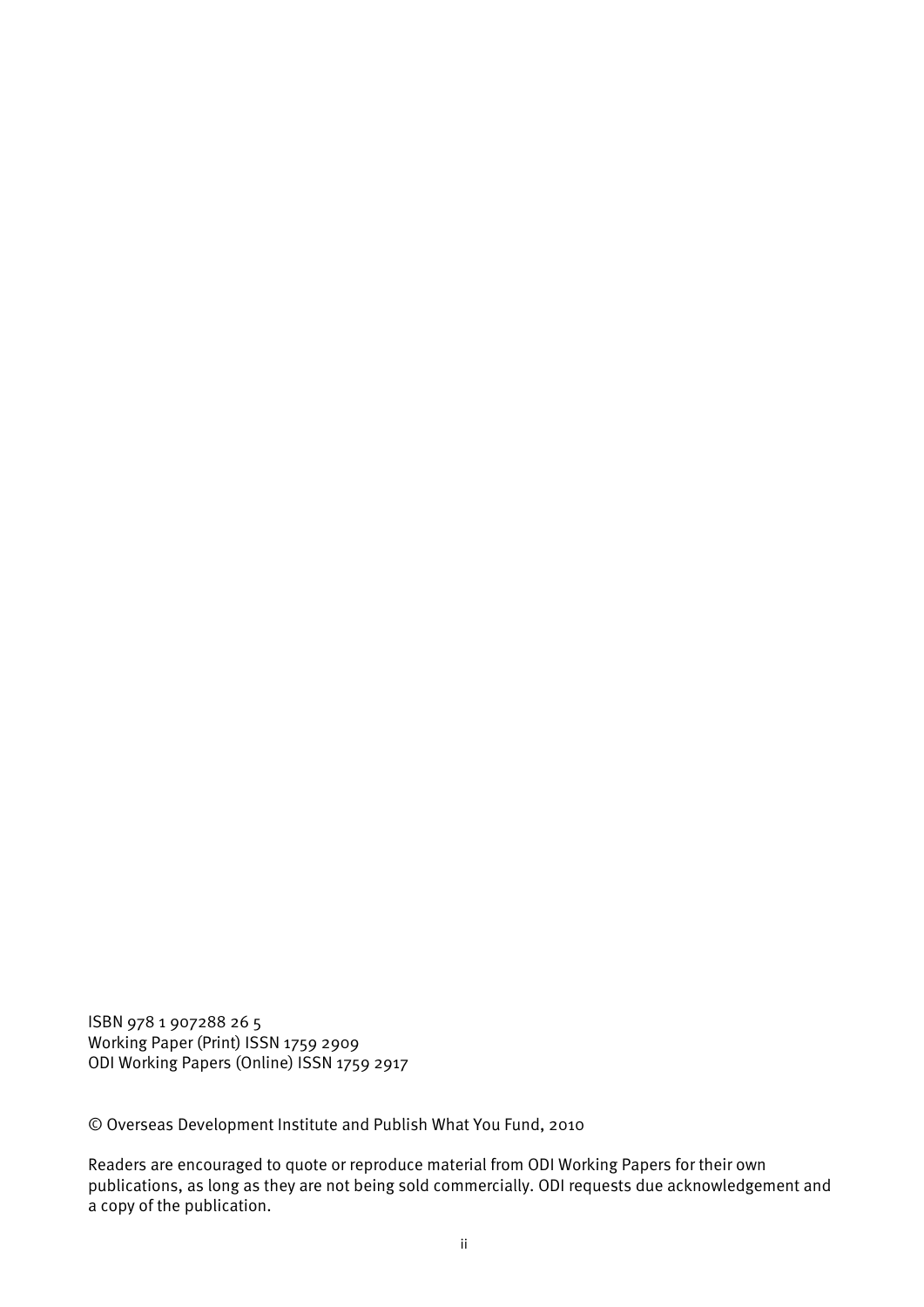## **Contents**

|    | Tables, figures and boxes                                                              | iv                      |  |  |  |
|----|----------------------------------------------------------------------------------------|-------------------------|--|--|--|
|    | <b>Acronyms</b>                                                                        | $\mathbf v$             |  |  |  |
|    | Acknowledgements                                                                       |                         |  |  |  |
|    | <b>Executive summary</b>                                                               | vii                     |  |  |  |
| 1. | Introduction                                                                           | 1                       |  |  |  |
| 2. | Background and problem definition                                                      | $\overline{\mathbf{2}}$ |  |  |  |
| 3. | <b>Method of analysis</b>                                                              | 5                       |  |  |  |
| 4. | <b>Findings</b>                                                                        | 8                       |  |  |  |
|    | 4.1 General public service                                                             | 8                       |  |  |  |
|    | 4.2 Defence, justice, law, order and security                                          | 10                      |  |  |  |
|    | 4.3 Economic affairs                                                                   | 11                      |  |  |  |
|    | 4.4 Water, natural resource management and environment                                 | 15                      |  |  |  |
|    | 4.5 Health                                                                             | 16                      |  |  |  |
|    | 4.6 Recreation, culture and religion                                                   | 17                      |  |  |  |
|    | 4.7 Education                                                                          | 18                      |  |  |  |
|    | 4.8 Social protection, land, housing and community amenities                           | 19                      |  |  |  |
|    | 4.9 Aid that is not supplementary to a government role                                 | 20                      |  |  |  |
|    | 4.10 Summary of commonalities between sample budgets and international classifications | 21                      |  |  |  |
| 5. | <b>Conclusions and recommendations</b>                                                 | 22                      |  |  |  |
|    | 5.1 Constructing a generic functional classification derived from the sample budgets   | 22                      |  |  |  |
|    | 5.2 Bringing more of aid into the budget planning process                              | 23                      |  |  |  |
|    | <b>References</b>                                                                      | 25                      |  |  |  |
|    | Appendix 1: The nature of the budget and aid classification systems and AIMS           | 26                      |  |  |  |
|    | Appendix 2: A generic functional structure for the interface of aid and budgets        | 29                      |  |  |  |
|    | Appendix 3: Proposal for values in the field of economic expenditure Items             | 32                      |  |  |  |
|    | Appendix 4: IATI information                                                           | 35                      |  |  |  |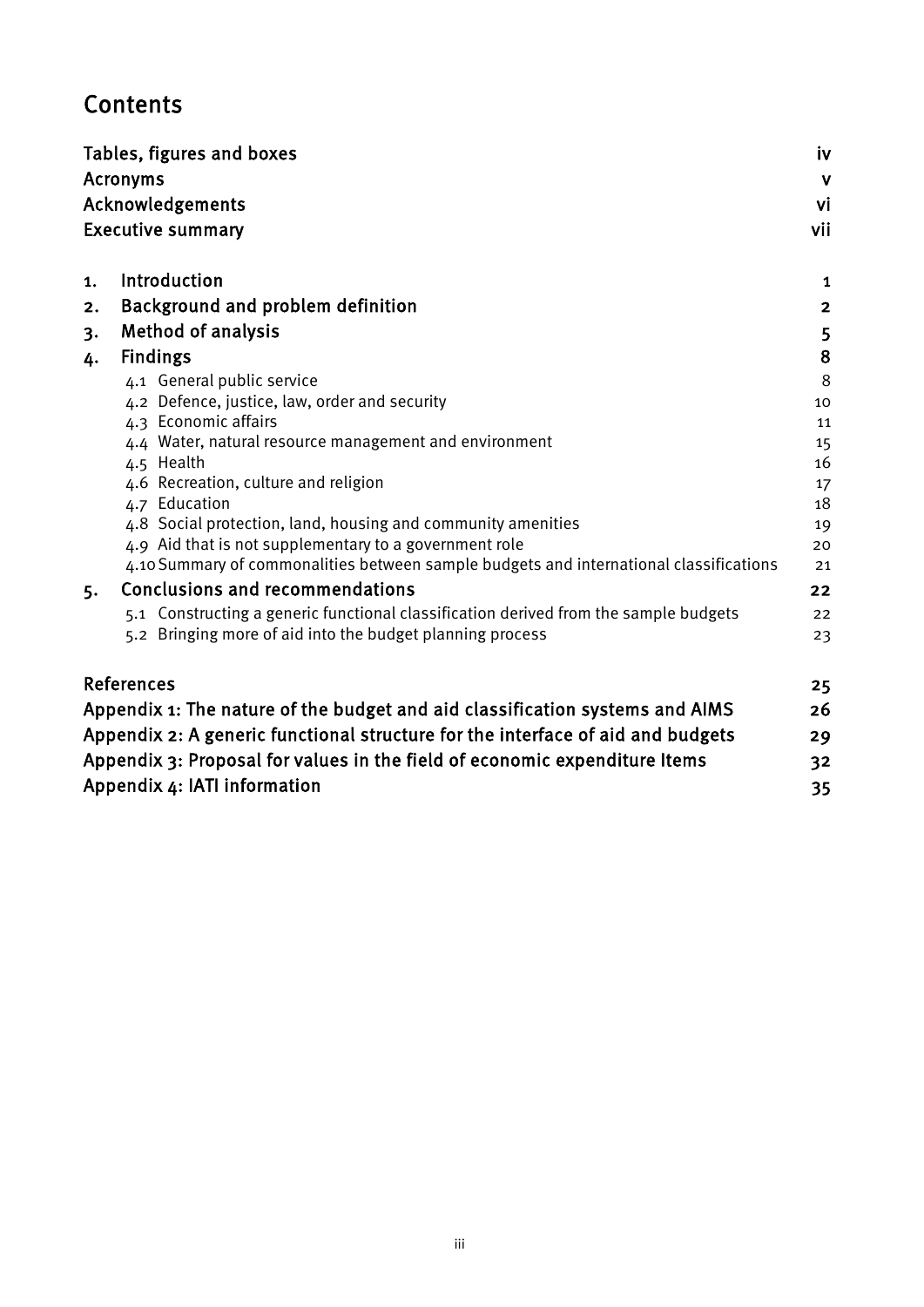## <span id="page-4-0"></span>Tables and figures

| Table 1: Countries included in the analysis                                          | 5  |
|--------------------------------------------------------------------------------------|----|
| Table A3.1: Standard used by countries in reporting to the IMF Statistics Department | 32 |
| Table A3.2: Consumption expenditures                                                 | 34 |
| Table A3.3: Investment in capital                                                    | 34 |
| Table A4.1: IATI information – high-level information and documentation              | 37 |
| Table A4.2: IATI information - unit of aid-level data                                | 38 |
| Figure 1: The two levels in improving aid transparency for budgets                   | 4  |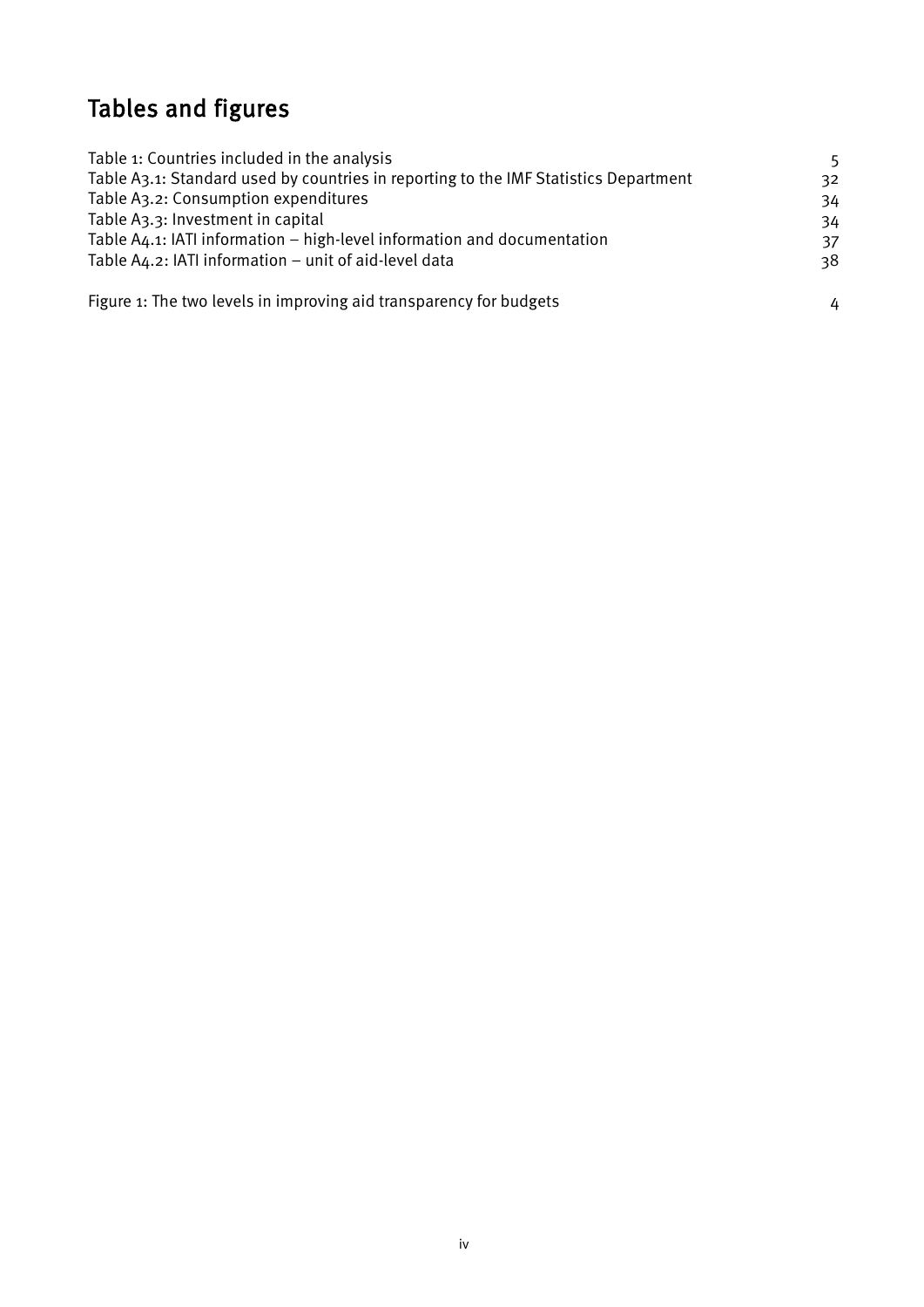## <span id="page-5-0"></span>Acronyms

| AiDA          | Accessible Information on Development Activities       |
|---------------|--------------------------------------------------------|
| <b>AIDS</b>   | Acquired Immune Deficiency Syndrome                    |
| <b>AIMS</b>   | Aid Information Management Systems                     |
| AMP           | Aid Management Platform                                |
| CAPE          | Centre for Aid and Public Expenditure (ODI)            |
| CoA           | <b>Chart of Accounts</b>                               |
| <b>COFOG</b>  | <b>Classification of the Functions of Government</b>   |
| <b>CRS</b>    | Creditor Reporting System (OECD DAC)                   |
| <b>DAC</b>    | Development Assistance Committee (OECD)                |
| <b>DAD</b>    | Development Assistance Database                        |
| <b>DMFAS</b>  | Debt Management and Financial Analysis System (UNCTAD) |
| <b>ESA</b>    | <b>European System of Accounts</b>                     |
| <b>FMIS</b>   | <b>Financial Management Information System</b>         |
| <b>GFS</b>    | Government Finance Statistics (IMF)                    |
| <b>GFSM</b>   | <b>Government Finance Statistics Manual</b>            |
| GIS           | Geographic Information System                          |
| GNI           | <b>Gross National Income</b>                           |
| <b>HIPC</b>   | Heavily Indebted Poor Country Initiative               |
| <b>HIV</b>    | Human Immunodeficiency Virus                           |
| <b>IATI</b>   | International Aid Transparency Initiative              |
| <b>ICT</b>    | Information and Communication Technology               |
| <b>IFMIS</b>  | Integrated Financial Management Information System     |
| <b>IMF</b>    | <b>International Monetary Fund</b>                     |
| <b>INGO</b>   | <b>International NGO</b>                               |
| <b>ISCED</b>  | International Standard Classification of Education     |
| <b>ISIC</b>   | International Standard Industrial Classification       |
| <b>JLOS</b>   | Justice, Law and Order Sector                          |
| <b>MTEF</b>   | Medium-Term Expenditure Framework                      |
| <b>NGO</b>    | Non-Governmental Organisation                          |
| <b>OCHA</b>   | UN Office for the Coordination of Humanitarian Affairs |
| <b>ODA</b>    | <b>Official Development Assistance</b>                 |
| <b>ODI</b>    | Overseas Development Institute                         |
| <b>OECD</b>   | Organisation for Economic Co-operation and Development |
| <b>PEFA</b>   | Public Expenditure and Financial Accountability        |
| <b>PEM</b>    | Public Expenditure Management                          |
| <b>PFM</b>    | <b>Public Financial Management</b>                     |
| <b>PIP</b>    | <b>Public Investment Programme</b>                     |
| <b>PLAID</b>  | Project-Level Aid Data                                 |
| <b>PRSP</b>   | <b>Poverty Reduction Strategy Paper</b>                |
| <b>SME</b>    | Small and Medium-Sized Enterprise                      |
| <b>SOE</b>    | <b>State-Owned Enterprise</b>                          |
| SWAp          | Sector-Wide Approach                                   |
| UN            | <b>United Nations</b>                                  |
| <b>UNCTAD</b> | UN Conference on Trade and Development                 |
| WAEMU         | West African Economic and Monetary Union               |
|               |                                                        |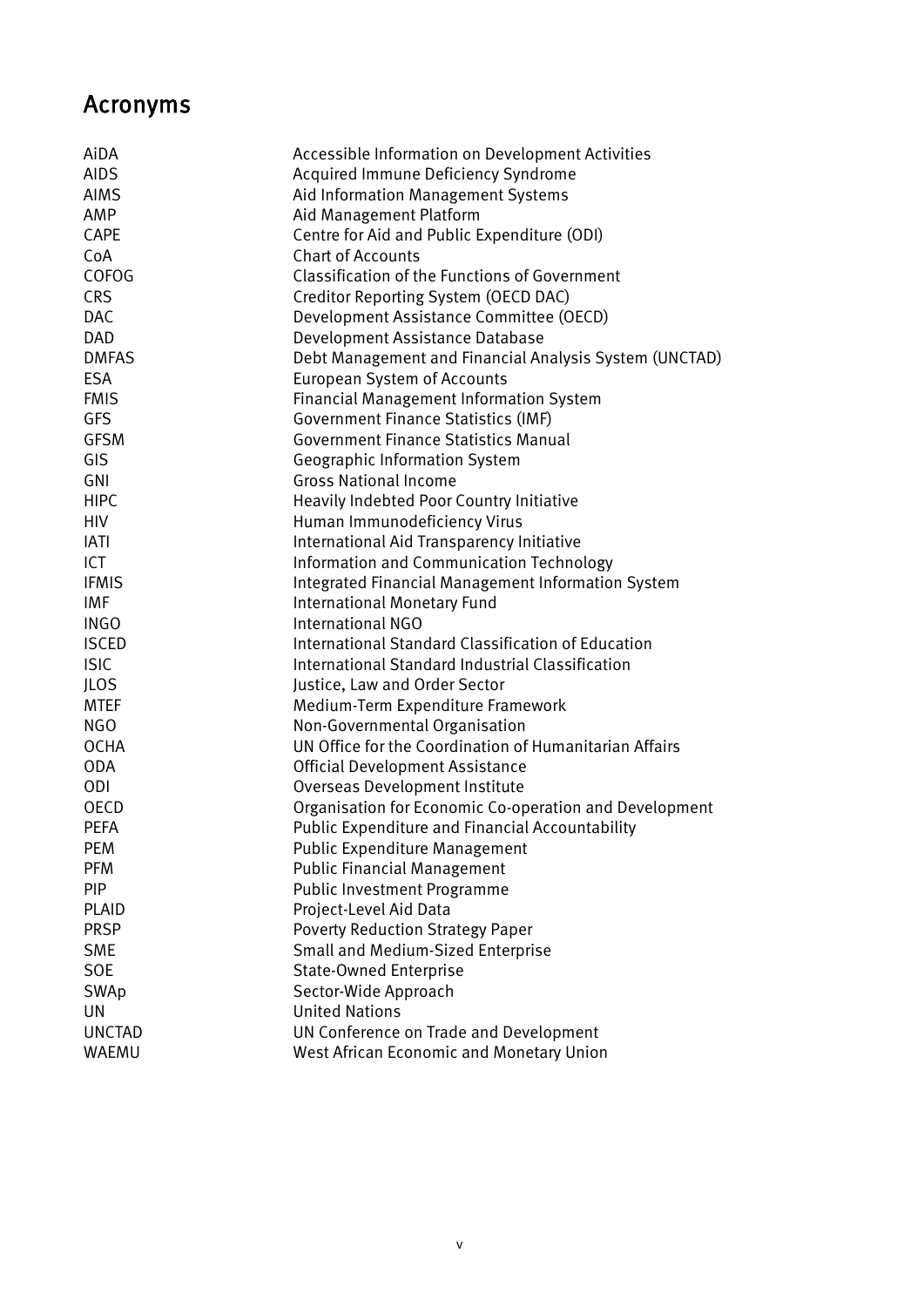## <span id="page-6-0"></span>Acknowledgements

The author would like to recognise significant contributions to the research and analysis from Zachary Mills. Considerable peer review and contribution through consultation was much appreciated from Jim Brumby, Mailan Chiche, Karin Christiansen, Doug Hadden, Brian Hammond, Edward Hedger, Alma Kanani, Warren Krafchik, Vivek Ramkumar, Jessica Sloan and Tim Williamson.

The components of this work were organised and funded by Publish What You Fund and the International Budget Partnership as a general contribution towards improving public financial management and accountability for aid flows. It is provided as a contribution to the Technical Advisory Group of the International Aid Transparency Initiative (IATI) for consideration as it develops the IATI standard for the publishing of information on aid flows.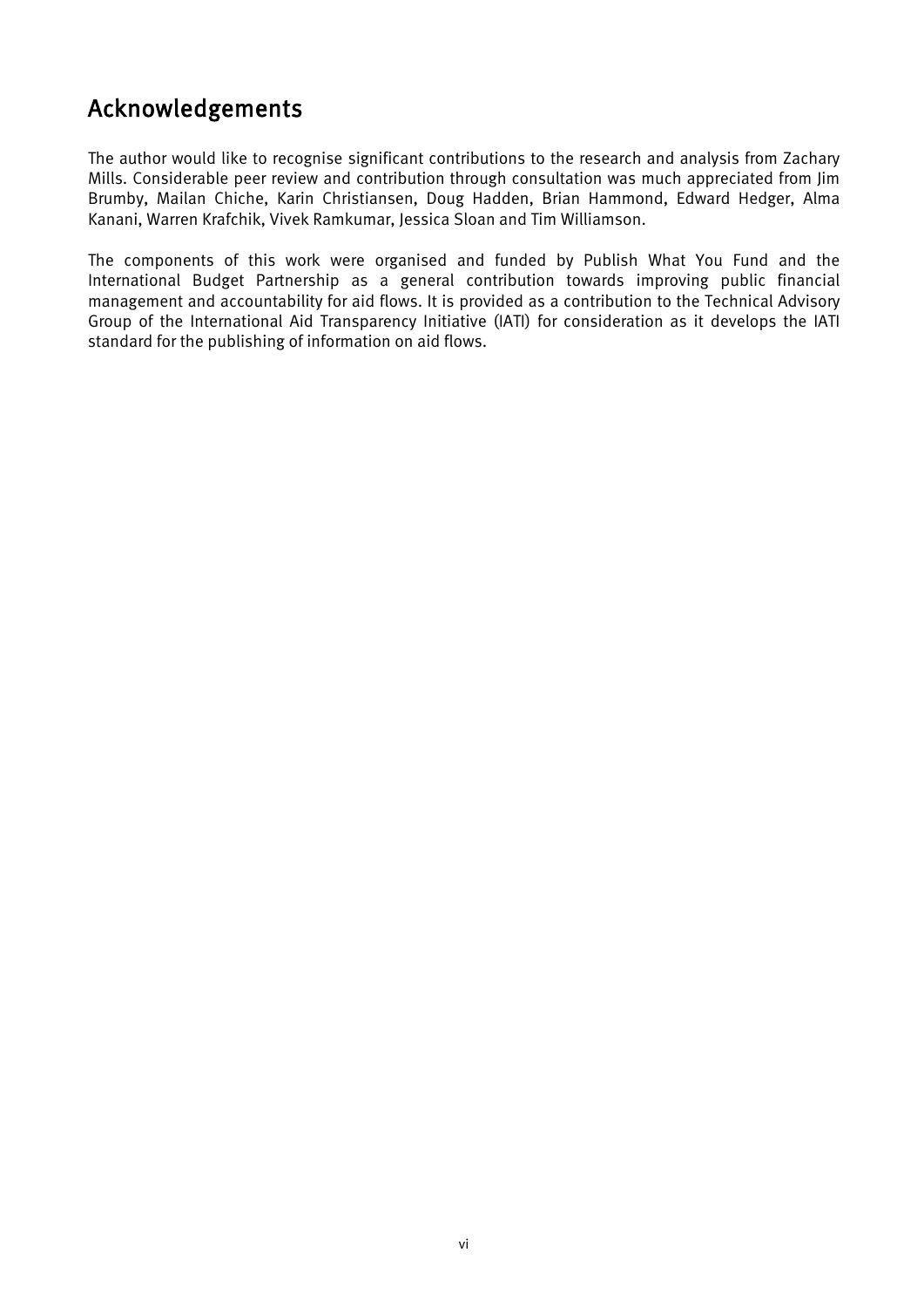## <span id="page-7-0"></span>Executive summary

### Background and methodology

The Paris Declaration and the Accra Agenda for Action emphasise the importance of aligning aid with recipient government priorities and delivering aid through government systems. However, since a significant amount of aid is not delivered through national budgets, the issue of aligning these resources to government systems remains a major challenge. A fundamental concern is the ability to relate aid resources to the expenditure patterns of recipient governments. Too often, that link is not made. Generic donor 'sector' categorisations of aid are applied at country level, even though these do not relate meaningfully to recipient governments' sectoral or administrative budget classifications.

At the core of this problem is the need to produce aid information in a way that can be aligned with the administrative/organisational classification and the functional/purpose classification of a recipient government's budget. Making aid information available to the recipient country government at the relevant point in their budget calendar is also important. An explicit linkage between the purpose of aid and the government development strategy and budget is fundamental to more effective strategic planning and budgeting. It will also facilitate the implementation of government policies and programmes in the context of a more comprehensive and accurate estimate of the total government and donor resources available for national priorities.

This paper explores the linkages between aid and budgets in two ways. First, it documents similarities among 14 aid-recipient country budgets, comparing them with the Creditor Reporting System of the Development Assistance Committee (DAC/CRS) and the UN Classification of the Functions of Government (COFOG) system. It assesses the fit of the latter for practical use by donor agencies. The main aim is to contribute to the development of more comprehensive sub-sector classifications, which may also be movable among top-level sectors, so as to fit around decisions made at country level on sector definitions.

Second, the paper constructs a generic functional classification, designed specifically for the purpose of examining budget administrative classifications. This set of functions is grouped at sector level for ease of analysis and use, but is anchored on the lowest level of the classification. The aim was to review the commonalities between budget administrative classifications and develop a draft set of generic functional definitions that best align with the administrative structures of the countries in the sample. Those definitions may then be tested at donor headquarters level. The paper also makes recommendations on how to facilitate the transfer of aid information, particularly aid that is not spent through recipient country budget systems.

It should be noted that the outputs here are not in themselves enough to allow countries to put aid on their budget. Economic, programmatic and country-specific organisational information is also vital. The analysis is not applicable to certain types of aid that are not split by sector but that remain at the resource level, or to aid that is multi-sectoral. The differences and similarities among local governmentlevel budgets also could not be addressed in detail. Further examination of these may be useful in the future. Timing constraints limited the extent to which country Charts of Accounts (CoAs) could be obtained for use in the analysis. Finally, the paper touches only lightly on the political incentives involved in the flow of information from donors to recipient budgets, at both donor and country level. These are significant and need to be addressed more comprehensively in future studies.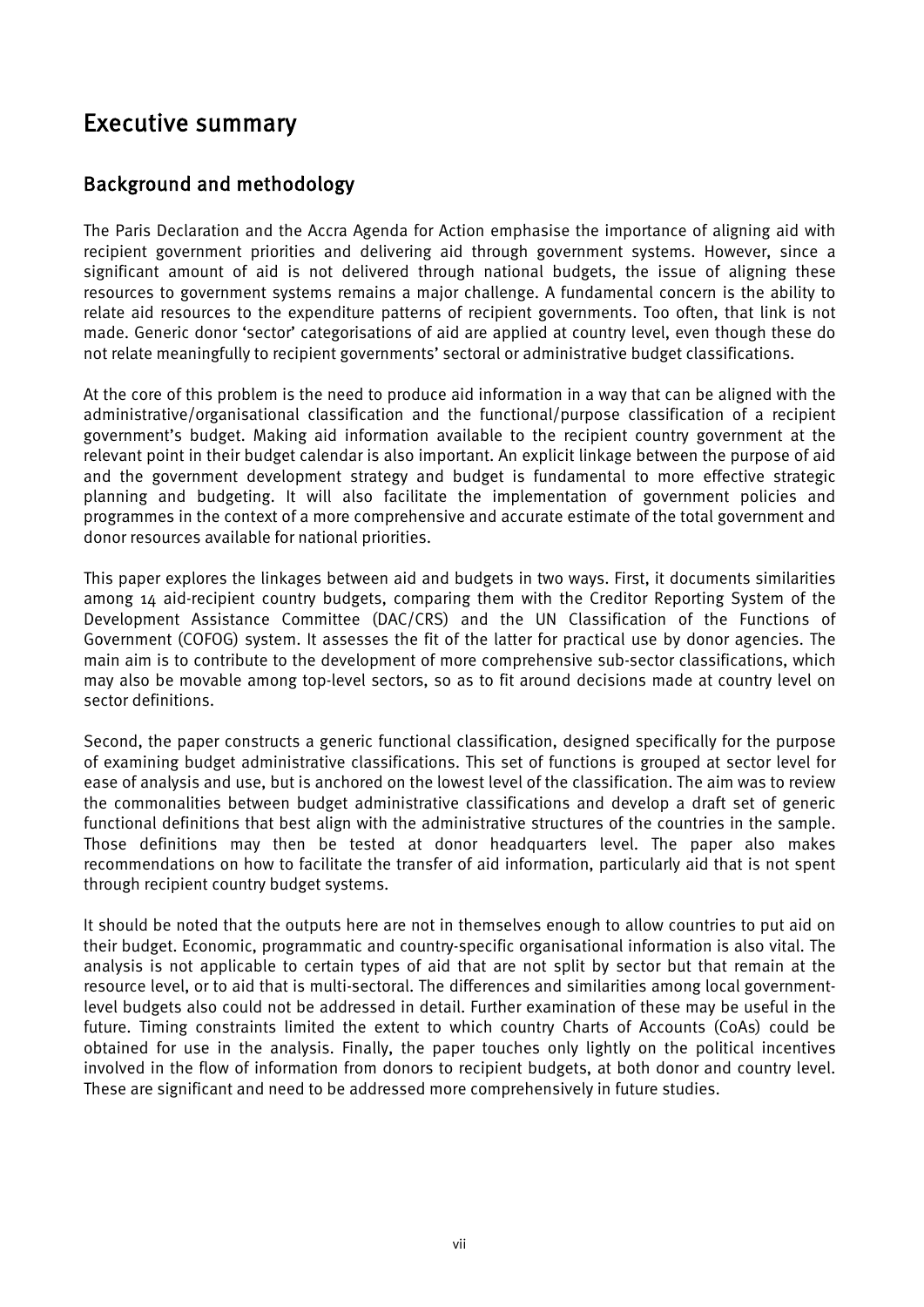### Commonalities between sample budgets and international classifications

The main findings are subdivided into nine specific sector subsections: general public services; defence, justice, law, order and security; economic affairs; water, natural resource management and environment; health; recreation, culture and religion; education; social protection, land, housing and community amenities; and aid that is not supplementary to a government role.

COFOG, which was designed specifically to describe the activities government undertakes, is an appropriate starting point to examine alignment between recipient budget classifications and existing international aid classifications. COFOG represents country sector and administrative classifications fairly well at aggregated levels, but at the lower levels tends not to disaggregate the functions of government in the same ways or to the same degree that many governments do.

The DAC/CRS purpose codes provide sectoral analysis of aid flows but are not designed to link to sectors in national budgets. The research shows limited comparison with existing national budget structures. The DAC/CRS has naturally evolved to become more granular in areas where donors are more active. In some sectors, this has tended to align with government, such as in education; in others, it has tended to develop in parallel with government, such as health and justice, law, order and security (JLOS). The DAC/CRS codes can be a useful resource in improving alignment with recipient budgets in sectors such as education, but in other sectors they may not be useful because they have developed largely to describe funding external to recipient government budgets.

There are significant commonalities between budget structures at the lowest level of the classifications in most of the sample countries, but the composition of these functions in terms of the ministry and sector in which they are located varies widely from country to country. Neither of the international classification systems comprehensively captures the commonalities between the lower-level functional components, although the DAC/CRS is fairly accurate in some areas. This is particularly apparent in JLOS, where the makeup of the sector varies widely but the presence of many lower-level departments or institutions is common.

The availability of national budget classifications was more limited than expected, in itself an important finding and a challenge to the integration of aid and budgets. Budget administrative classifications were more easily available in countries with comprehensive websites and greater domestic transparency, leading to an unintended bias in the comparison of countries with the international standards. This exposes the fact that the ease of mapping aid onto budgets may have an inverse relationship with institutional capacity levels, and lower capacity countries are likely to start at a disadvantage in the attempt to use aid information and build functioning integral Aid Information Management Systems (AIMS). Recent research (de Renzio, 2009) adds to this question by finding that aid dependency has a weak association with stronger and more transparent public financial management (PFM) but a negative association with good donor practices (such as the predictability of disbursements and the percentage of aid that uses national procedures).

#### Constructing a generic functional classification derived from the sample budgets

Broadly, this study finds that, while COFOG is a better starting point for describing government organisational structure, neither system is sufficient in itself to provide detailed information on aid in a way that is optimal for aligning aid with recipient government budgets. This study proposes a new functional classification built on the commonalities between the sample budgets, drawing on the international classification systems and mapped to the DAC/CRS.

The classification was constructed to prioritise the lower-level functions and to allow them to be discrete and movable, enabling them to be matched to varying compositions of functions in different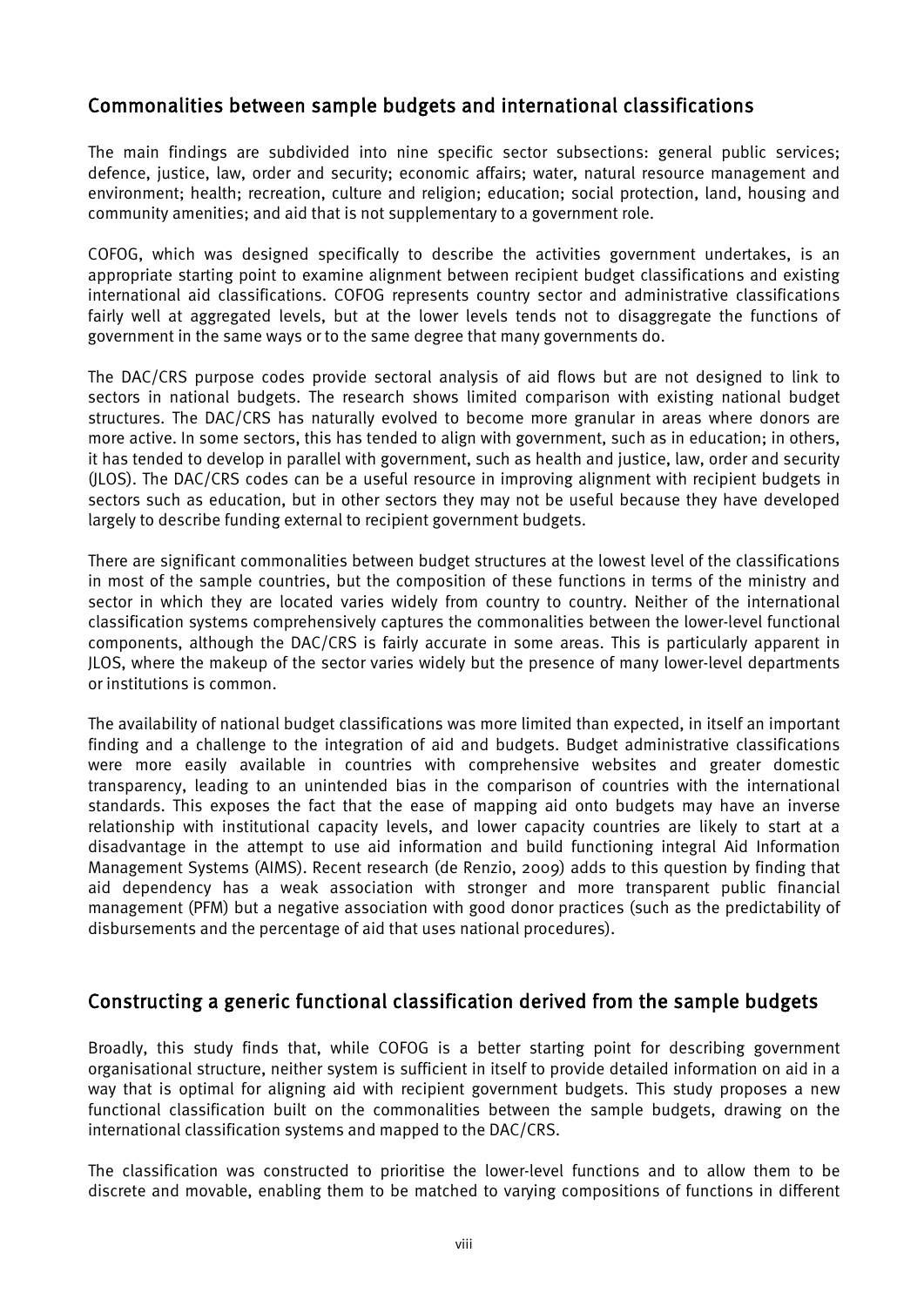countries' organisational structure. The low-level functions are grouped into sectors that conform to a large extent with COFOG sectors. The two significant deviations are the extraction of water supply (to merge with environment) and the merger of social protection with housing and community amenities. Development of generic classifications for health and for local government structures was not possible, given the number of distinct and incompatible systems in the sample health budgets and the varying degree to which devolution exists in the sample countries.

Testing of the classification was undertaken during development with the sample countries and afterwards with three other countries. In Uganda, which has undergone a number of rigorous reforms and which has a detailed set of functions available for analysis, the classification was able to predict 136 out of 158 ministries and departments. In Sierra Leone, the classification structure was able to predict 174 out of 190 ministries and departments. The administrative classification of expenditure seems generally to be similar between Anglophone and Francophone countries.

The classification also introduced a separate sector of expenditure that does not occur in national budgets: describing and classifying aid expenditures on donor administration. While it will not map with recipient country budgets, and thus cannot be tested against them, this function is important for both governments and civil society in planning, monitoring and evaluating development activities. This sector will need to be tested against the organisational structure of donor country offices.

### Bringing more aid into the budget planning process

The research found a significant degree of commonality among recipient country administrative classifications. International classifications are able to match these to some degree in some sectors, although neither is designed to describe information about aid in the context of the budget processes of aid-receiving countries.

With regard to general budget support and sector budget support, a more granular classification of the functional components is not appropriate. Nevertheless, integrating the funding facility better into the budget calendar and providing more transparent information about the expenditure is important for both government and civil society. Meanwhile, project aid, technical assistance and any aid that is specific to a government department – or function if off budget – must be clearly identified against that function. It is important to identify these funds at granulated level, to allow planning and monitoring to take an activity fully into account during the budget cycle. In using a generic functional classification, or even existing international classifications, it is also important to define the activity at the lowest level.

The COFOG 'not elsewhere classified' option is designed to get around this problem to some extent. This is a different approach to that of the DAC/CRS but still allows a default classification that in planning terms is meaningless. Greater effort to achieve a more comprehensive set of lowest-level classifications by identifying and extracting standard roles currently described under 'not elsewhere classified' would enable greater accuracy and better information.

Two clear areas need to be addressed. First, at country level, an AIMS has to reclassify fully and align aid information on all donor spending with country-level definitions, currency, financial year, sectors and strategic areas. This would be a challenging task.

Second, donors must provide information in a way that best facilitates country-level demands (i.e. through the interface between donor aid classifications and government budget classifications). Otherwise, even if the standard and timeliness of information improve dramatically, it will fail to be properly integrated into national policy and planning cycles. Working at headquarters will help simplify matters at country level, reducing the transaction costs of collecting and reformatting aid. At the same time, information needs to be provided publicly, so civil society can access and use it.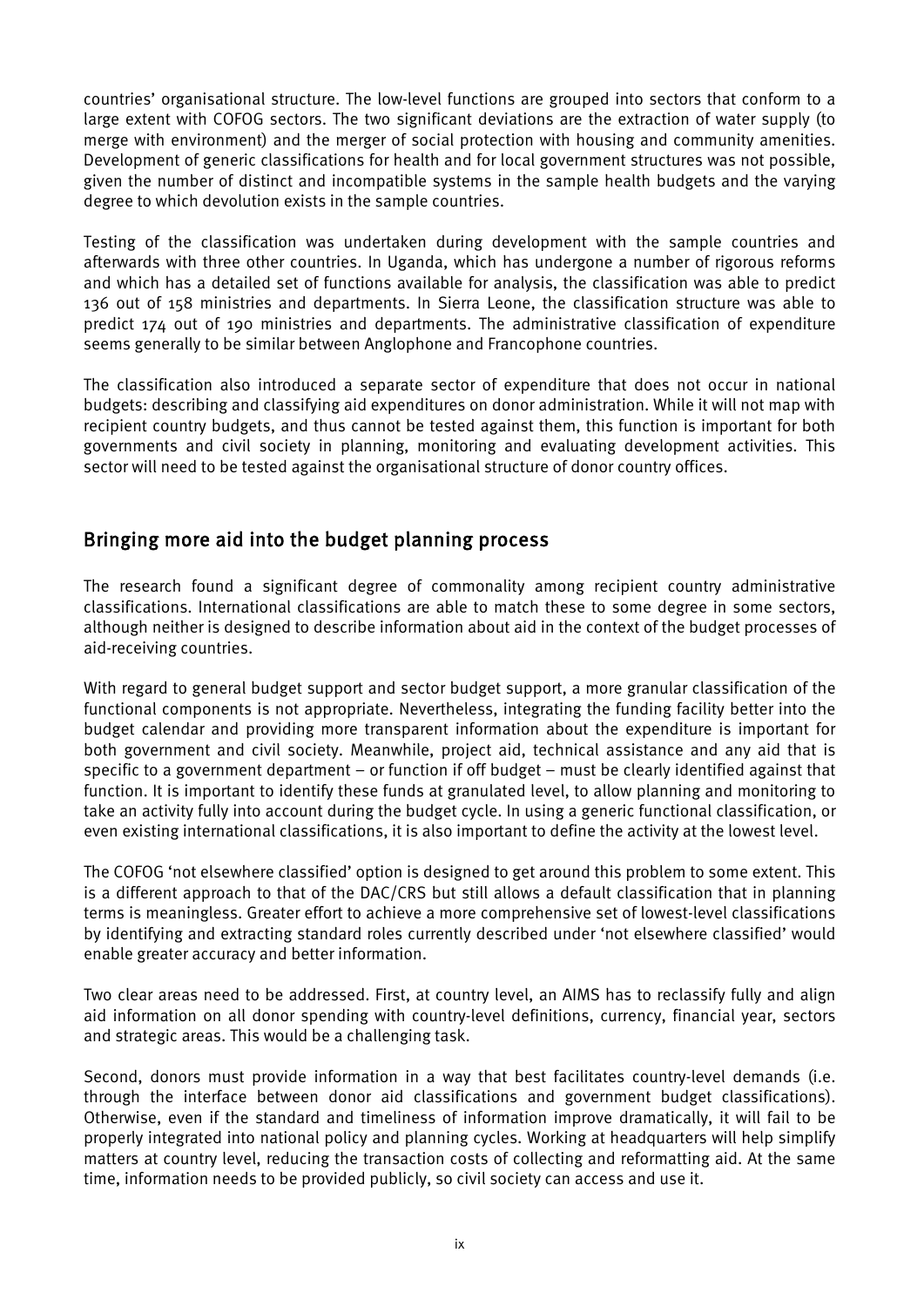Further work is needed to gain a fuller understanding of the constraints at country level and in donor headquarters. A thorough technical assessment of what donor country aid systems are currently capable of supplying would be an important step towards understanding the gap. To examine further the practicality of matching donor system information with recipient government budgets, a useful exercise would lie in testing a much larger sample of countries in the functional structure and with regard to all other relevant parameters of budget information, including budget calendars, currency conversion, programmatic classifications and broad economic areas of expenditure.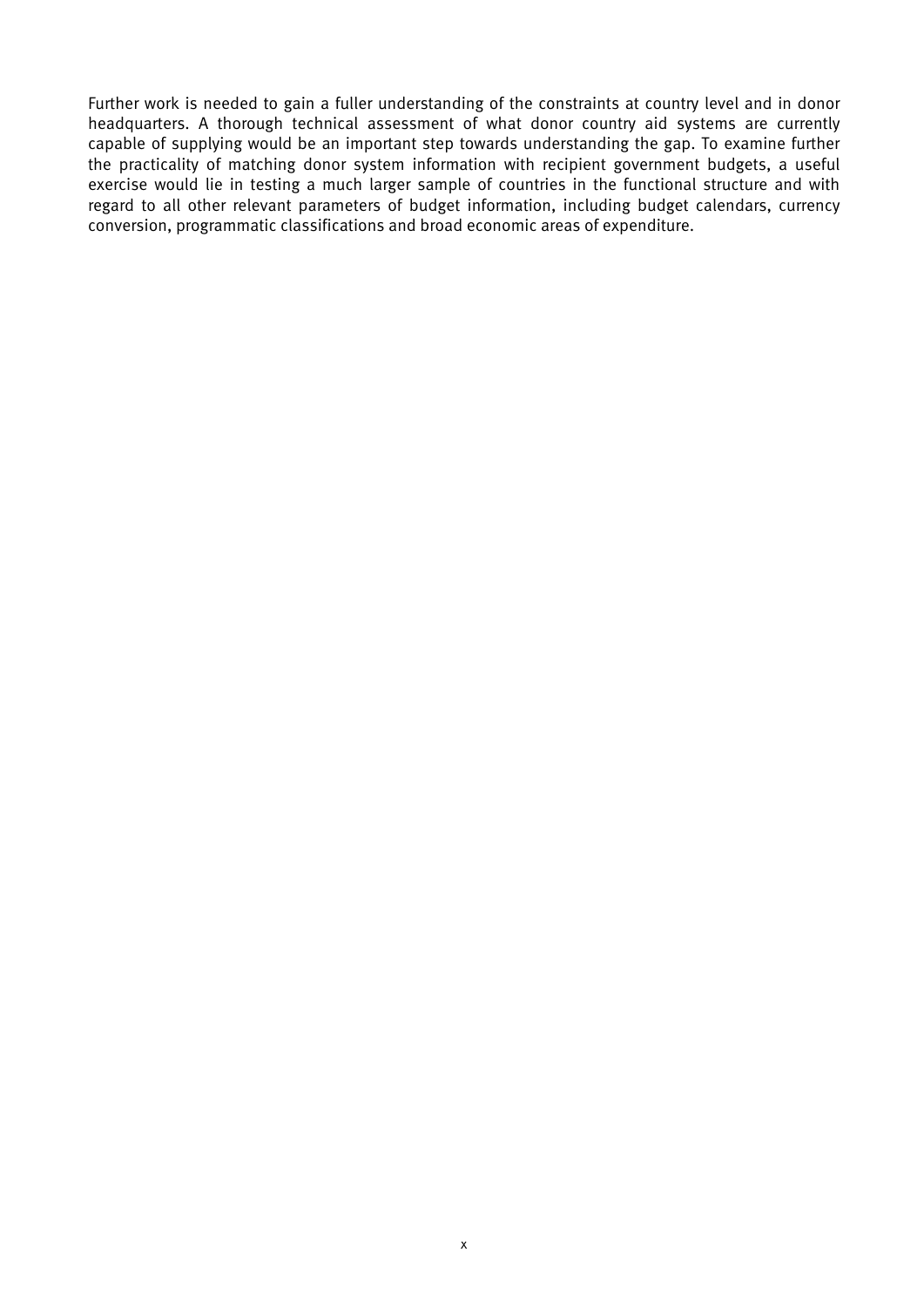## <span id="page-11-0"></span>1. Introduction

This paper explores the link between donor aid and recipient budgets, and the role that greater transparency and clearer information about aid can play in improving budget transparency, the quality of budgetary decisions and accountability systems in developing countries. This paper makes a contribution towards linking classifications of aid and public expenditure, and also makes recommendations on how to facilitate the transfer of information about aid from donor to recipient governments, particularly aid that is not spent through recipient country budget systems.

Current work in the field of aid and budget linkages and aid effectiveness is making significant progress towards an understanding of the issues and towards implementation of technical solutions that fit with the Paris Declaration principles. For example, a recent study by Mokoro (2008) undertakes a detailed analysis of the parameters of 'putting aid on budget'. In addition, the International Aid Transparency Initiative (IATI) has been set up to design and implement a comprehensive and transparent standard for donors to publish information about aid. [1](#page-11-1)

This study intends to build on this work in two ways. The first is to add to the literature on aid and budget linkages and aid effectiveness by examining and documenting the similarities among a sample of aid-recipient country budgets, within an analytical framework that uses two different international classifications for describing aid and government expenditure. The second is to construct a generic functional classification derived from the sample of aid-recipient country budgets and using lessons from the comparison exercise. This proposal was designed primarily to demonstrate the similarities and differences between country budget structures and international classifications rather than to prescribe a common format.

The paper proceeds in the following way. Section 2 defines the problem to be addressed and provides some background. Section 3 describes the methodology of the research. Section  $\Delta$  presents the findings in detail. Section 5 concludes and lays out recommendations arising from the research.

<span id="page-11-1"></span> <sup>1</sup> See Appendix 4 for a detailed presentation of the IATI proposed information fields and a discussion about how they link to the elements in a generic chart of accounts.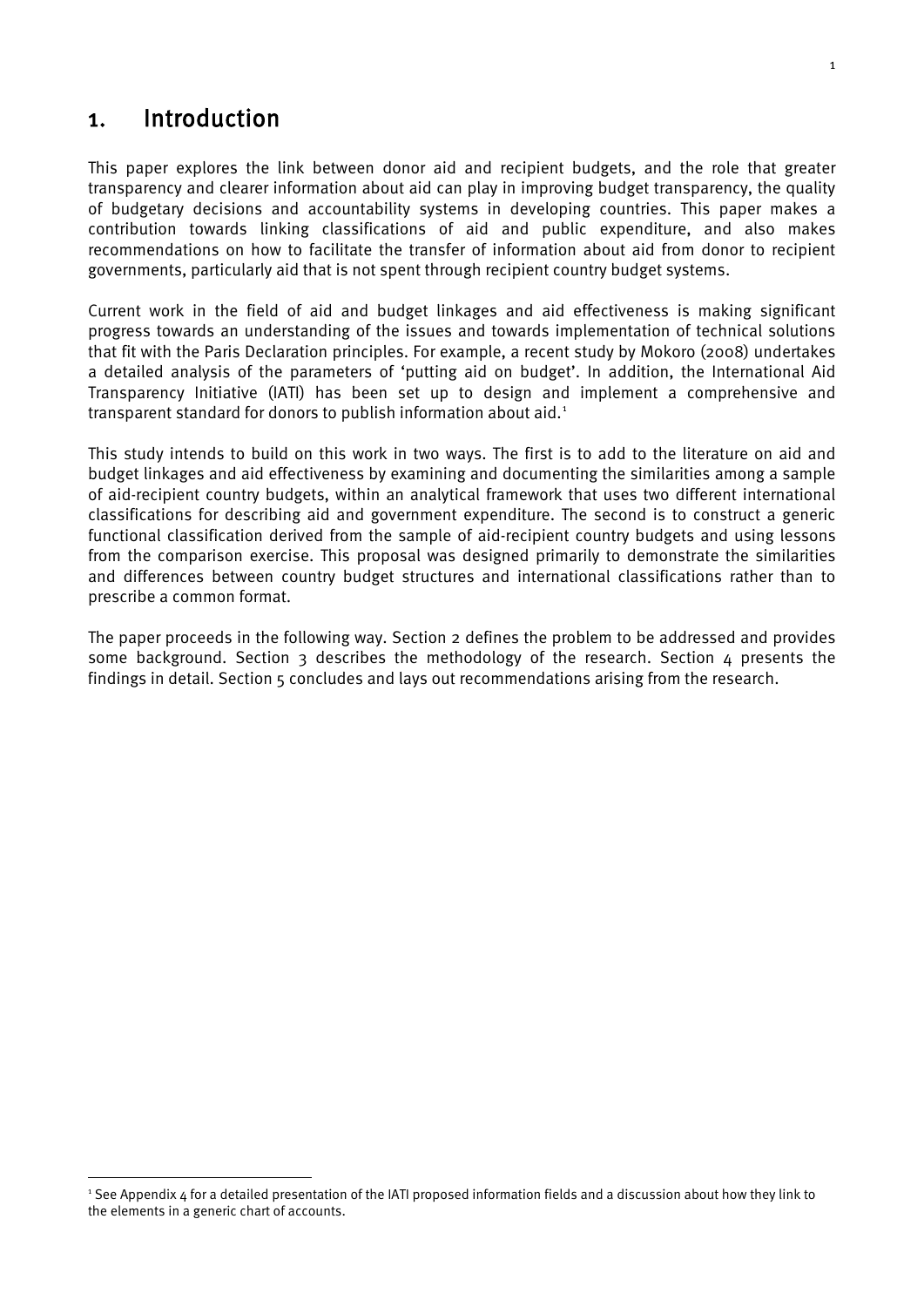## <span id="page-12-0"></span>2. Background and problem definition

A typical government implements policies through ministries, departments and agencies at central and sub-national government levels. These public bodies, and their executives, are accountable to the political leadership. Politicians, in turn, are accountable to their citizens for the implementation of national policies, in health care and education for example. Budgets are the link between policies and their implementation, between political visions or programmes and their delivery: they allocate resources to plans in terms of money and time. It is important to emphasise that a national budget must itself be comprehensive and transparent to allow citizens to hold the government to account in managing public money. To substantiate this point, the Open Budget Index (Open Budget Initiative, 2008) finds that 80% of countries assessed fail to provide enough information for citizens, legislators and auditors to examine public finances to an adequate level.<sup>[2](#page-12-1)</sup>

A large proportion of aid to developing countries is provided to, and spent by, the governments of those countries – whether in the form of budget support, projects or other modalities of aid. Government budgeting comprises the allocation of funds to specific organisations, which then implement agreed policies and programmes. In many countries, these organisations are grouped together in broader 'sectors', at which level policies and funding are coordinated. There are other key categorisations of expenditure, such as location, economic type and source of finance, but these tend to be either specific to the country or linked clearly to an international standard (e.g. the International Monetary Fund's Government Finance Statistics (IMF GFS)).[3](#page-12-2)

The Paris Declaration and the Accra Agenda for Action emphasise and formalise the importance of aligning aid with recipient government priorities and delivering aid through government systems. Yet, a significant amount of aid, in some countries the vast majority, is not delivered through the national budget. Indeed, many recipient governments are not even aware of large amounts of the aid directed to their countries. Generic donor 'sector' categorisations of aid are often applied at country level, even though these do not relate meaningfully to recipient governments' sectoral or administrative budget classifications.

While budget comprehensiveness and transparency are priorities, the domestic cycle of accountability is likely to be undermined if it is not carefully observed and supported in the delivery of aid (Barder, 2009; Brautigam and Knack, 2004). One way this can happen is if aid is delivered with implementation arrangements and accountability structures that are parallel or separate to those of the government. Putting aid on budget is an issue not merely of describing aid in the budget law, but also of how aid is linked with government treasury, accounting and audit procedures. [4](#page-12-3) Furthermore, in countries that are highly aid dependent, a large proportion of total government revenue is derived from aid rather than taxation. This may further reduce the interest or attention that a government pays to its citizens in favour of donors.

In both the above scenarios, the ability of citizens to hold their government to account for the services it delivers may be weakened by the provision of aid.

For foreign aid to support rather than undermine accountability between the recipient government and its citizens, aid must be programmed in a way that both is aligned with national budgets and supports transparent budget practices. Donors must also provide information about all their aid commitments and disbursements to recipient governments, in compatible formats and in a timely manner. Publishing detailed information about aid projects that are implemented by or partnered with government may require authorisation by government as well in some cases.

<span id="page-12-1"></span><sup>&</sup>lt;sup>2</sup> The Open Budget Index presents the results of a biennial survey implemented by the International Budget Partnership. The latest survey available is 2008; the 2010 survey is forthcoming.

<span id="page-12-2"></span><sup>&</sup>lt;sup>3</sup> See Appendix 3 for a separate analysis of the economic classification and recommendations that supplement the main analysis of this project.

<span id="page-12-3"></span><sup>4</sup> Mokoro Ltd (2008) outlines in detail the numerous parameters by means of which aid can be brought on budget.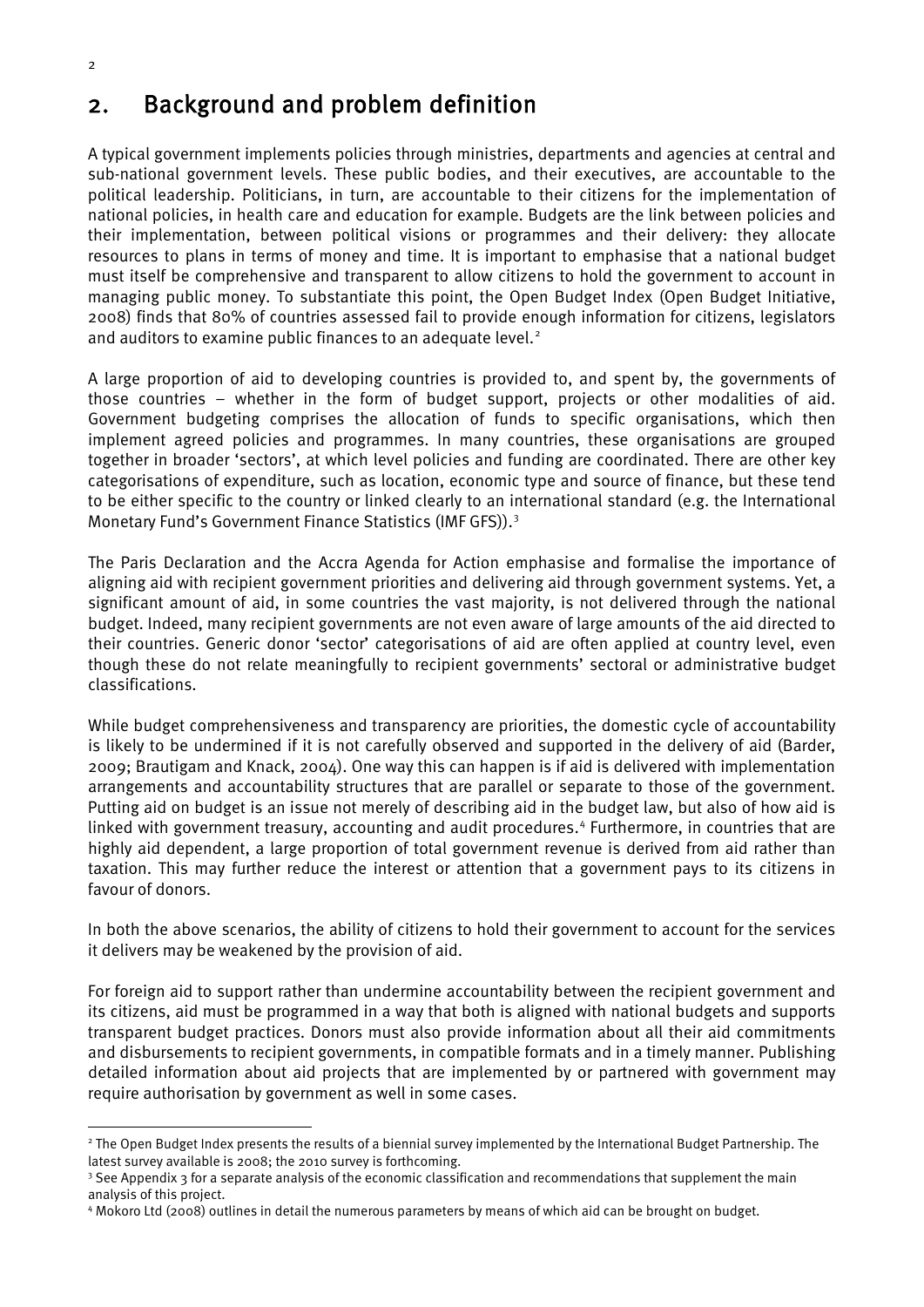Recipient budget structures bear many similarities in terms of functional roles and accounting systems, but this is not reflected in current formats for reporting aid. The transaction cost is high for collecting and reformatting aid information to be useful in the planning process, with the priority lying with funds that are delivered through government systems. Meanwhile, those countries most dependent on foreign aid and countries with lower capacity will lose out if donors do not publish aid information that is easy to link with recipient government budget systems.

For these problems to be overcome (and if aid is to support stronger budget transparency and government accountability in the future), two dimensions must be considered – the country level and the donor headquarters level.

At the country level, the specific context will dictate the individual, country-led effort to ensure alignment. It is necessary to have a tool or mechanism, generically termed an Aid Information Management System (AIMS), to fully reclassify and align aid information on all donor spending with country-level definitions, currency, financial year, sectors and strategic areas. [5](#page-13-0) Aid appropriated by government and delivered through government financial systems has by default already been reclassified, but this is also necessary for aid projects not partnered with government. This is a daunting task for even the most capable developing countries and, to date, no AIMS has successfully and reliably brought aid information together in a way that interfaces with the national budget. A successful AIMS will require close collaboration between the government and country-level donors, but in recipient countries there may not yet be enough political demand to carry out an initiative of this type.

At headquarters level, donors must provide information in a way that best facilitates country-level demands for aid information. At the same time, they should provide the information publicly to ensure that civil society can also access and use it. Working at this level can simplify the overall situation: improving the timeliness, standardisation and definitions of the aid information delivered from donor systems to recipient country systems will significantly reduce the transaction costs and complexity of the country-level AIMS – helping the poorest and lowest-capacity countries the most. IATI is already attempting to address the problem of insufficient aid information from donors, working with both donors and recipient country governments and directing the effort both at headquarters and at country level. [6](#page-13-1)

The flow of information from donors will need to adequately address issues at country level (i.e. through the interface between donor aid classifications and government budget classifications), otherwise it will fail to be properly integrated into the national policy and planning cycles of recipient governments – even if the standard of information being delivered by donors improves dramatically.

Figure 1 demonstrates the two levels of the problem in a simple manner. The first diagram represents a scenario where information about aid from each donor is not captured or classified and cannot be used for planning or budgeting by the government. In the middle diagram, an AIMS at country level, represented by the grey box, is in place to collect and reformat aid to country requirements. In the final diagram, a publishing standard for aid information implemented at donor headquarters level reduces the transaction costs of collecting and reformatting aid at country level.

<span id="page-13-0"></span> <sup>5</sup> See Appendix 1 for a detailed description of an AIMS.

<span id="page-13-1"></span> $6$  See Appendix 4 for a discussion on IATI information and a detailed examination of the IATI information types relevant for this study, including a matching of IATI Information types to the segments of a generic recipient budget code and other specific parameters in the budget process.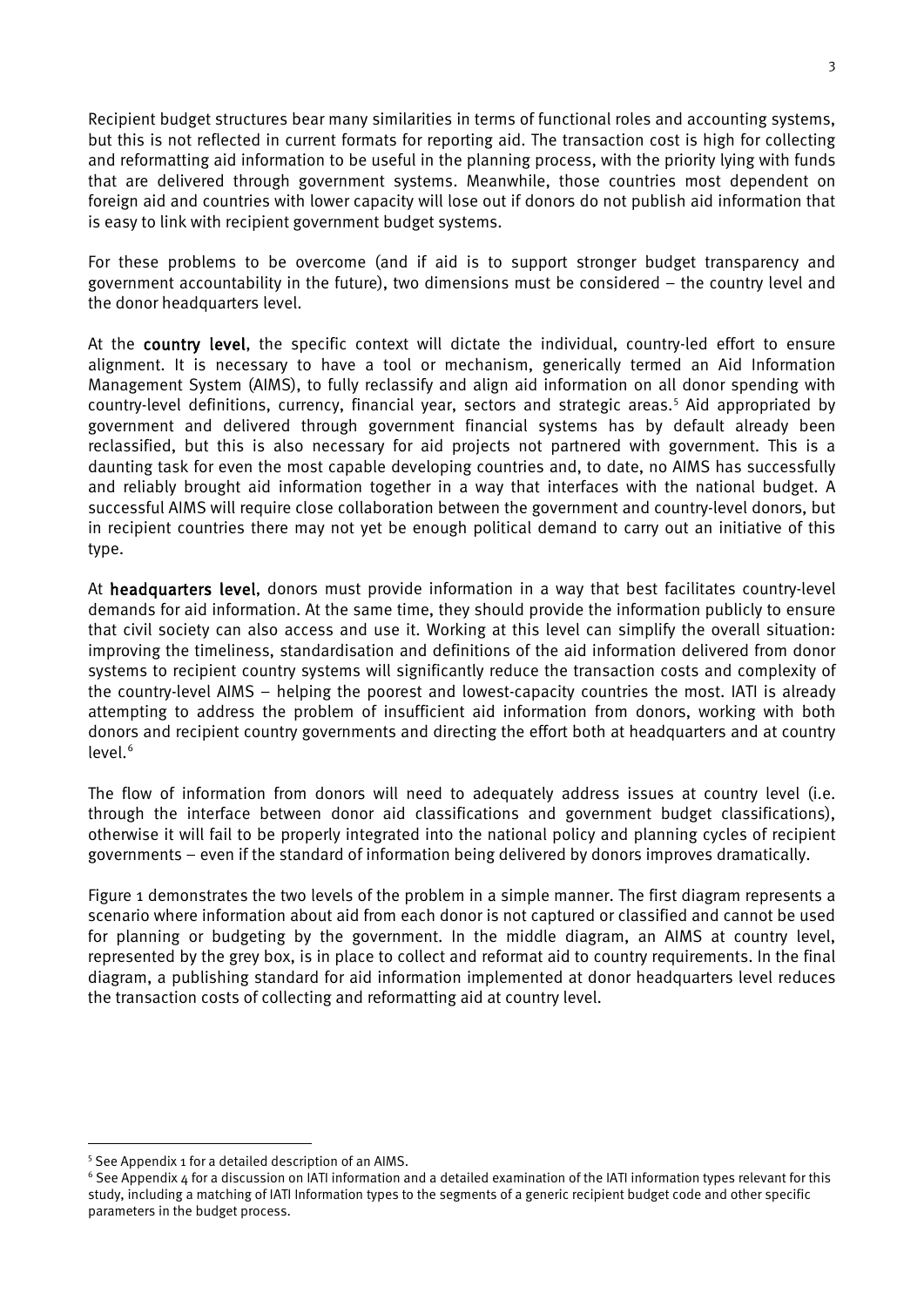

<span id="page-14-0"></span>Figure 1: The two levels in improving aid transparency for budgets

Many bilateral and multilateral donors have already designed and implemented mechanisms for adjusting to financial years and currencies for budget support and funding for projects delivered by government. However, donor alignment with the full budget calendar, particularly annual and mediumterm budget planning, regular reporting and auditing, must also be achieved. An AIMS attempts to enable alignment with financial year reporting, although not all systems deliver this yet.

Overall, the core issue to be addressed is the full alignment of information about the administrative/organisational classification and the functional/purpose classification of aid with a recipient's budget classifications, and making it available to the recipient country government at the required point in the budget calendar. An explicit linkage between the purpose of aid and the government development strategy and budget will enable the development of national strategic plans and annual national budgets. It will support the implementation of government policies and programmes in the context of a more comprehensive and accurate estimate of the total government and donor resources available for funding national priorities.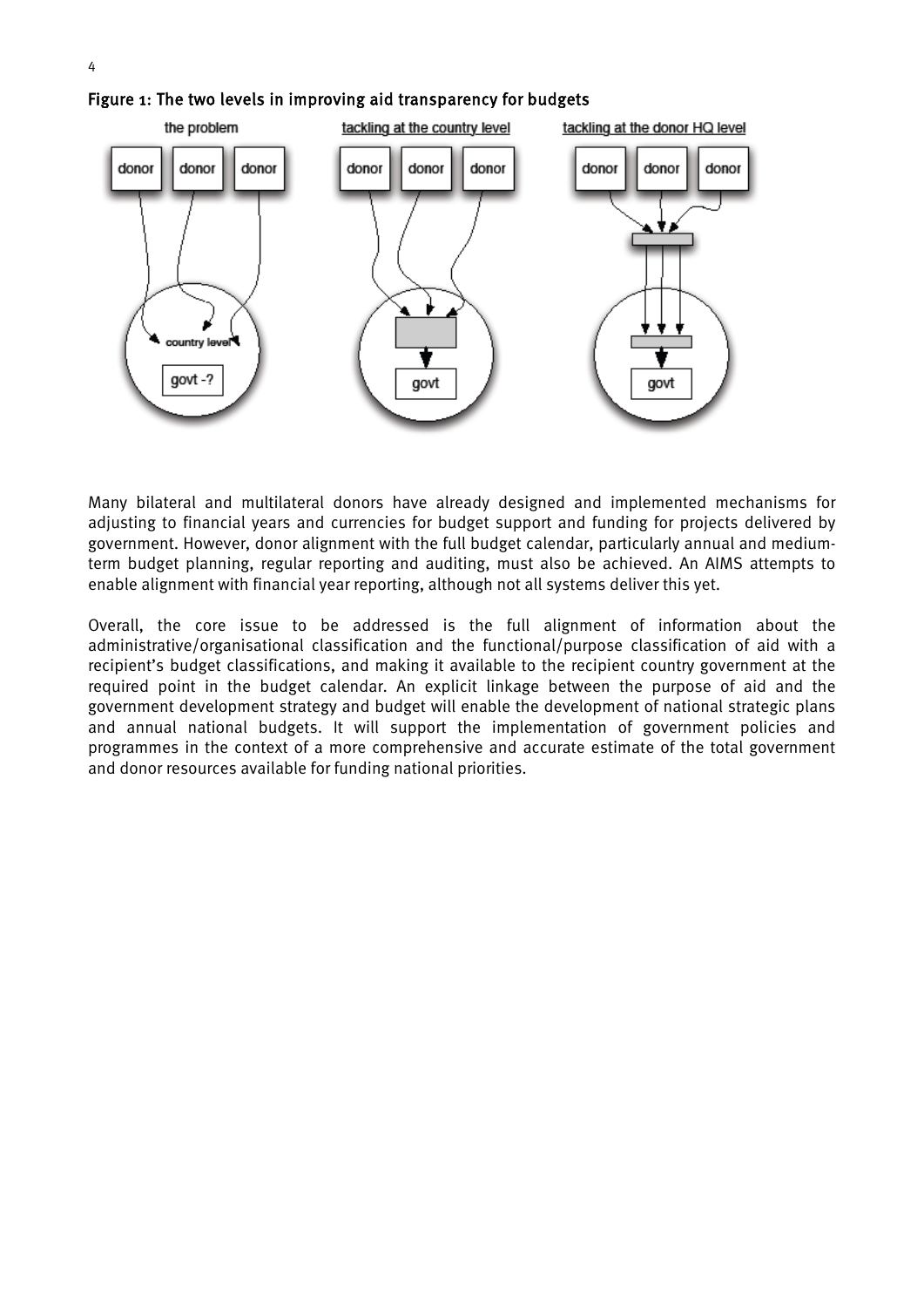## <span id="page-15-0"></span>3. Method of analysis

In response to the dual problem described above, this paper systematically compares the organisational budget classifications of 14 aid-recipient countries (Table 1) with the Creditor Reporting System of the Organisation for Economic Co-operation and Development (OECD) Development Assistance Committee (DAC/CRS) and the United Nations (UN) Classification of the Functions of Government (COFOG) system (see below). It assesses the fit of these generic international classifications for practical use. [7](#page-15-2)

Countries were selected using a purposive sampling technique, under criteria of aid-receiving countries in Africa, Asia, the Middle East and the Caribbean, including countries with French administrative heritage and countries with a federal structure. Given the difficulty in obtaining this type of information from some countries at the level of the detail required for the study, and the limitations of desk-based studies, countries selected for analysis required relatively accessible data.

As noted, another factor that is emphasised is Francophone and Anglophone legacy. Many developing countries, particularly in Africa, have inherited either a French- or a British-based public financial management (PFM) system, which have different approaches to a number of processes within the PFM cycle. A detailed comparison of the two (Lienert, 2003) identifies the key differences and, using an IMF PFM benchmarking methodology,<sup>[8](#page-15-3)</sup> finds Francophone countries to perform better in areas of budget formulation and budget execution and Anglophone countries to perform better in the area of fiscal reporting. However, on the organisational (and economic) classification of expenditure, Lienert finds the two sets to be generally similar. Extending beyond the heritage of the systems, the past decades have seen an array of reforms to both sets of countries that have influenced and added to the budget classifications. These reforms include medium-term expenditure frameworks (MTEFs), sector-wide approaches (SWAps), programmatic budgeting, financial management information systems (FMIS) and adaptations for GFS reporting.

|                                                   | Open Budget Index score 2008 |
|---------------------------------------------------|------------------------------|
| Antigua                                           |                              |
| Burundi x                                         | $\blacksquare$               |
| Ethiopia                                          |                              |
| Ghana                                             | 49%                          |
| Haiti*                                            | ۰                            |
| Iraq                                              |                              |
| Mongolia                                          | 36%                          |
| Pakistan (Sindh province)                         | (38%)                        |
| Rwanda                                            | $0\%$                        |
| Sierra Leone*                                     |                              |
| South Africa                                      | 87%                          |
| Southern Sudan                                    |                              |
| Tanzania                                          | 35%                          |
| Uganda                                            | 51%                          |
| West African Economic and Monetary Union (WAEMU)* |                              |

#### <span id="page-15-1"></span>Table 1: Countries included in the analysis

Notes:

\* Countries that were used only later, as part of the testing of the generic set of government functions (see below), as data became available only at this stage.

x Country unable to be used as the full detailed Chart of Accounts (CoA) could not be obtained at the time of analysis.

<span id="page-15-3"></span><span id="page-15-2"></span> $7$  Appendix 1 gives background on national budget structure, international classification systems used in this study and AIMS. <sup>8</sup> The research predated the commonly used public expenditure and financial accountability (PEFA) methodology and used a

set of 15 benchmarks for aspects and issues in public expenditure management (PEM) designed for the analysis of public expenditure in Heavily Indebted Poor Country (HIPC) Initiative countries (IMF, 2001a).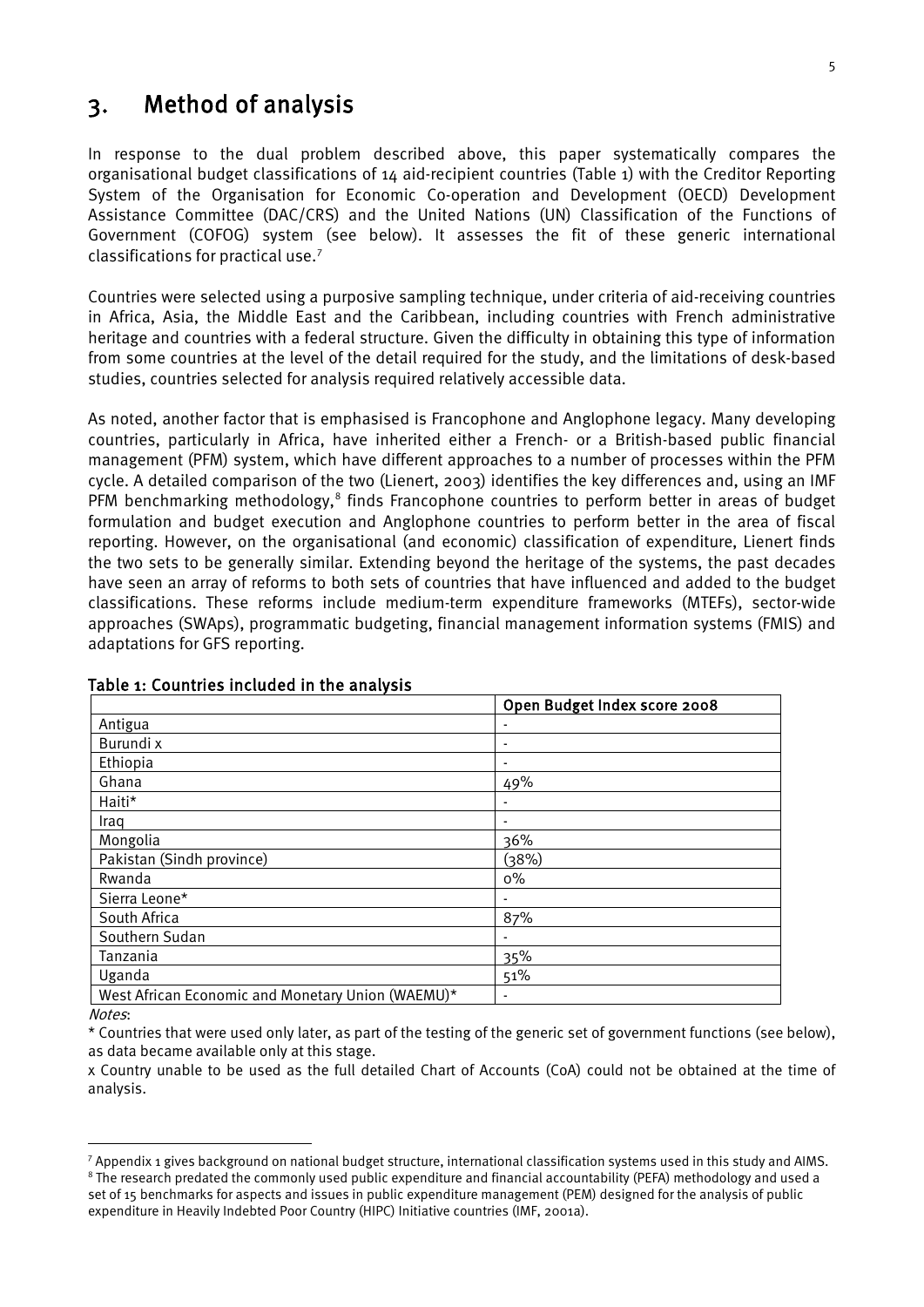COFOG was chosen as a control for comparison as it was developed by the UN specifically to describe the structure of government. It therefore purports to have most resonance at country level. COFOG is a part of the GFS methodology for government financial accounting and is recommended for financial reporting by the IMF. As a result, most countries are familiar with COFOG and report to the IMF in GFS recommended format.[9](#page-16-0) The analysis here uses a sector-by-sector approach using COFOG-defined sectors, with some minor exceptions.<sup>[10](#page-16-1)</sup>

The DAC/CRS purpose codes are based on the International Standard Industrial Classification (ISIC), the UN standard for categorising general economic activities, and were created to help donors categorise their aid activities in a standardised way. They have been adjusted to give more granularity to activities that are frequently funded by aid and less to those attracting little aid funding. The DAC/CRS sector classification is currently used by most of the largest foreign aid donors for publicly reporting aid activities. Many of these already have systems in place to categorise their information into DAC/CRS codes, which implies that any recommendations on the presentation and publication of aid information by donors will gain significantly from leveraging these existing processes.

Although the definitions of the top-level sector classifications were addressed in the analysis, they were not of primary importance, as they cannot be expected to reconcile comprehensively with every country. The purpose of this work was therefore to contribute to the development of sub-sector classifications that are more comprehensive than existing classifications and may be movable among top-level sectors, so as to fit around the decisions made at country level on sector composition.

During this step, the sample budgets were broken down by ministry and agency, organised into sectors and set in tables with the relevant COFOG and DAC/CRS classifications. The lower-level classifications were then compared at a sub-organisational level, [11](#page-16-2) to demonstrate the unique, partial and failed matching for each sector in each country.

The findings from this stage, along with a further examination of the sample budgets, were then used to construct a generic set of classifications designed specifically for the purpose of matching budget organisational structures. This set of functions is grouped at sector level for ease of analysis and use, but is anchored on the lowest level of the classification. This generic set was tested against the sample budget classifications<sup>[12](#page-16-3)</sup> and additions or amendments derived from this analysis were incorporated into the generic classification. The generic classification is provided in Appendix 2 and discussed in Section 5. The aim was to review the commonalities between budget organisational structures and to develop a draft set of generic functional definitions that align (in a best fit manner) with the administrative structures of the countries in the sample, to be tested at donor headquarters level.

The analysis was constrained in several ways, which should be noted. First, examining the organisational structure of the sample budgets and proposing a generic functional structure that corresponds to these is not in itself enough to allow countries to put aid on their budget. There must also exist, at a minimum, economic, and country-specific organisational information.<sup>[13](#page-16-4)</sup>

<span id="page-16-0"></span> <sup>9</sup> Countries reporting to the IMF in standard formats are listed in Appendix 3, Table A3.1.

<span id="page-16-1"></span> $10$  Particularly, the merger of law and order and defence; the merger of social protection and housing and community amenities; the separation of water from housing and community amenities and its merger with environment; and finally the addition of a sector to describe spending that defines administrative spending for donor activities. The reason for these changes is that this configuration better represents that of the sample budgets, and therefore allows a more cohesive presentation of the findings. The use of these sector definitions should be considered as for practical purposes rather than as central to the analysis of this paper.

<span id="page-16-2"></span><sup>11</sup> Country organisational structure varies but is usually defined as the 'sub-Vote' level of the classification, but is sub-sub-Vote in some cases. In the cases of Uganda and Rwanda, a country-defined grouping sub-Vote definition is used in analysis as it describes a discrete set of administrative bodies nested beneath a unique Vote-level budget organisation. The reason for this is to prioritise the planning structure specific to the country and to allow the analysis to apply to the development budget as well as the recurrent budget.

<span id="page-16-4"></span><span id="page-16-3"></span> $12$  Including three more budget classifications – Haiti, Sierra Leone and WAEMU – as they became available at this stage. <sup>13</sup> To be fully aligned, aid must be reprogrammed according to the national CoA, implemented through government accounts and systems, and appear on all budget planning, reporting, monitoring and evaluation documentation, including that reviewed by Parliament and national auditors.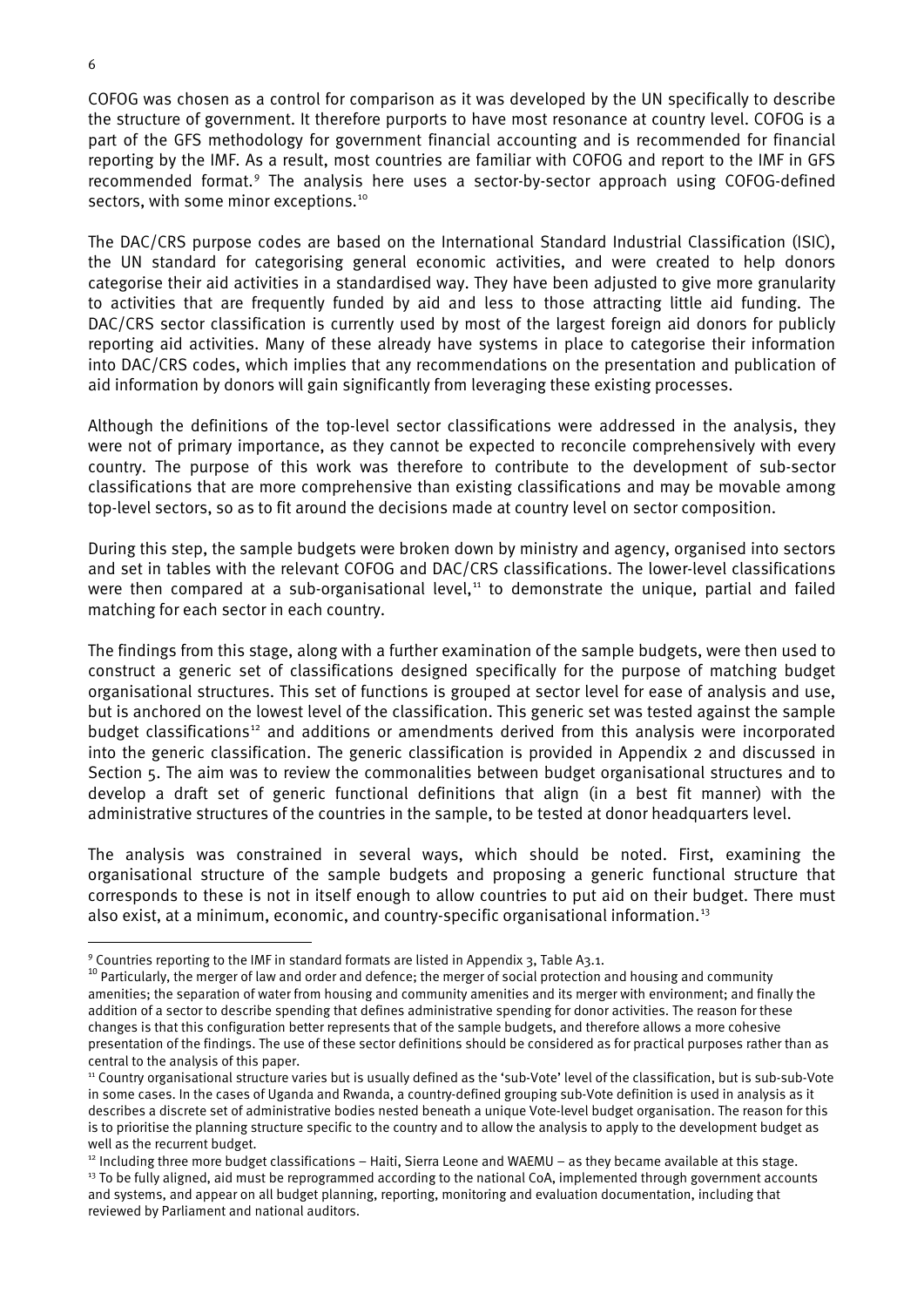Meanwhile, the analysis applies to expenditure classification, largely for projects, technical assistance and sector budget support, rather than resources. It is not applicable to and no functional classification should be used for certain types of aid that are not split by sector but that remain at the resource level (i.e. general budget support). Furthermore, aid that is multi-sectoral is not directly addressed. Many governments have developed standards for classifying multi-sectoral activities or projects (i.e. funding that is allocated to a cross-sectoral programme such as HIV reduction or climate change), often through a programmatic structure linked to or derived from the national strategic objectives, but such analysis is beyond the scope of this paper.

Moreover, the variety and specific commonalities between local government-level budgets could not be addressed in detail. The degree of decentralisation of expenditure and governance varies significantly from government to government. The level of autonomy and discretion of local governments affects the existence, size and nature of any transfers from central to local government. Also, the degree to which a unified central and local government planning and budgeting system exists may affect the extent to which expenditures within these transfers are systematically defined. A further examination of the commonalities between devolved levels of government may be extremely useful, as often local governments are significant beneficiaries of aid and much of the service delivery aspect of government budget implementation takes place at this level.

Timing constraints limited the extent to which country CoAs could be traced and acquired. This meant that the analysis of some countries had to be abandoned when CoAs could not be obtained. Additionally, the methodology was limited to using only the education, health and justice, law, order and security (JLOS) sectors, whereas a more comprehensive analysis would be desirable.

Finally, while this paper deals with the technical details of the flow of information from donors to recipient budgets, it touches only lightly on the political incentives, at both donor and country level. These are significant and need to be addressed more comprehensively in a subsequent discussion.<sup>[14](#page-17-0)</sup>

<span id="page-17-0"></span><sup>&</sup>lt;sup>14</sup> Allan (2010) has carried out some interesting work on incentives within and around the PFM reform process in the context of aid.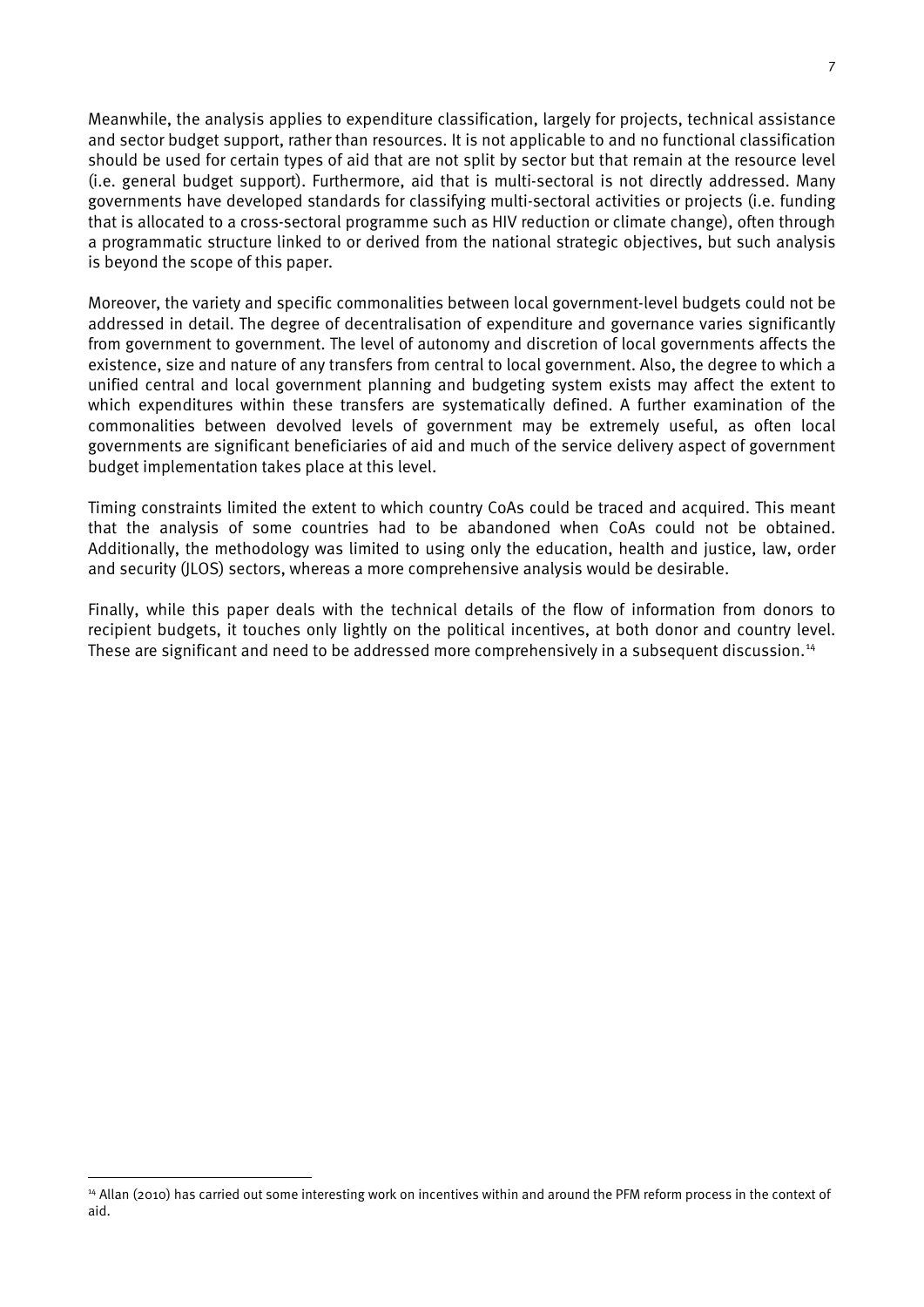## <span id="page-18-0"></span>4. Findings

This section presents the findings of the research, subdivided into nine specific sector subsections, as follows: general public service; defence, justice, law, order and security; economic affairs; water, land, natural resource management and environment; health; recreation, culture and religion; education; social protection, housing and community amenities; and aid that is separate to the role of government.[15](#page-18-2) Conclusions and recommendations for a generic government function classification are presented in Section 5.

### <span id="page-18-1"></span>4.1 General public service

#### Summary of general public service

- Executive and legislative functions are separate and clearly identified in COFOG so can map with sample countries more (unlike the DAC/CRS).
- Accountability functions in COFOG, including financial and fiscal management, budgeting and planning, are aggregated; in the DAC/CRS, they are mostly classified generically under government administration.
- Debt is identifiable in COFOG, but foreign aid management is not defined. Monetary institutions and debt are given unique and detailed classifications in the DAC/CRS.
- Foreign affairs is clearly identifiable in COFOG but not in the DAC/CRS.
- Statistics is linked with planning in COFOG but in countries is very often a separate institution. It is more separate in the DAC/CRS, which is appropriate.
- Election services is usually defined in countries as an autonomous body.

This sector includes a number of central agencies involved in administering the state and diplomatic interaction exterior to the state. This includes the executive and legislative bodies, financial and fiscal affairs, planning, local government financing, foreign aid and foreign affairs functions of government. This definition, drawn from COFOG, generally conforms well to the countries in the sample, as every country has these key organs of government.

The COFOG functions are fairly robust but are aggregated in some areas, which may not allow for a clear fit with a country organisational structure, notably in financial and fiscal management, budgeting and planning. The DAC/CRS also aggregates classifications in this area, as well as a large range of central government functions in the sector, including executive and legislative branches, foreign affairs and local government, under government administration, in a way that does not allow for a clear mapping to country budget structures.

#### 4.1.1 Financial and fiscal management, budgeting and planning

The various financial, fiscal and planning bodies in a government may have different prominence in different countries and therefore may be linked or organised in a variety of ways. Disaggregating them to a greater degree than simply financial and fiscal affairs and planning would allow for a clearer fit across the range of possible configurations. DAC/CRS clearly separates planning, financial management and statistical functions and, as such, offers a slightly better fit for countries than COFOG, although a more detailed disaggregation would be recommended.

Based on common divisions in the sample countries, financial and fiscal affairs and PFM could be broken down into: budget policy and preparation; macroeconomic policy; debt and aid policy; tax policy; national accounting, integrated FMIS (IFMIS) and treasury operations; audit; and tax collection. Planning is also a key role of government, described separately from statistics. The DAC/CRS has a unique classifier for the central bank termed monetary institutions. In most countries, the central bank

<span id="page-18-2"></span><sup>&</sup>lt;sup>15</sup> As explained in Section 3, sectors that represent a modification or a merger of COFOG sectors are: defence, justice, law, order and security; water, land, natural resource management and environment; and social protection, housing and community amenities. One sector is additional to COFOG (aid that is separate to the role of government).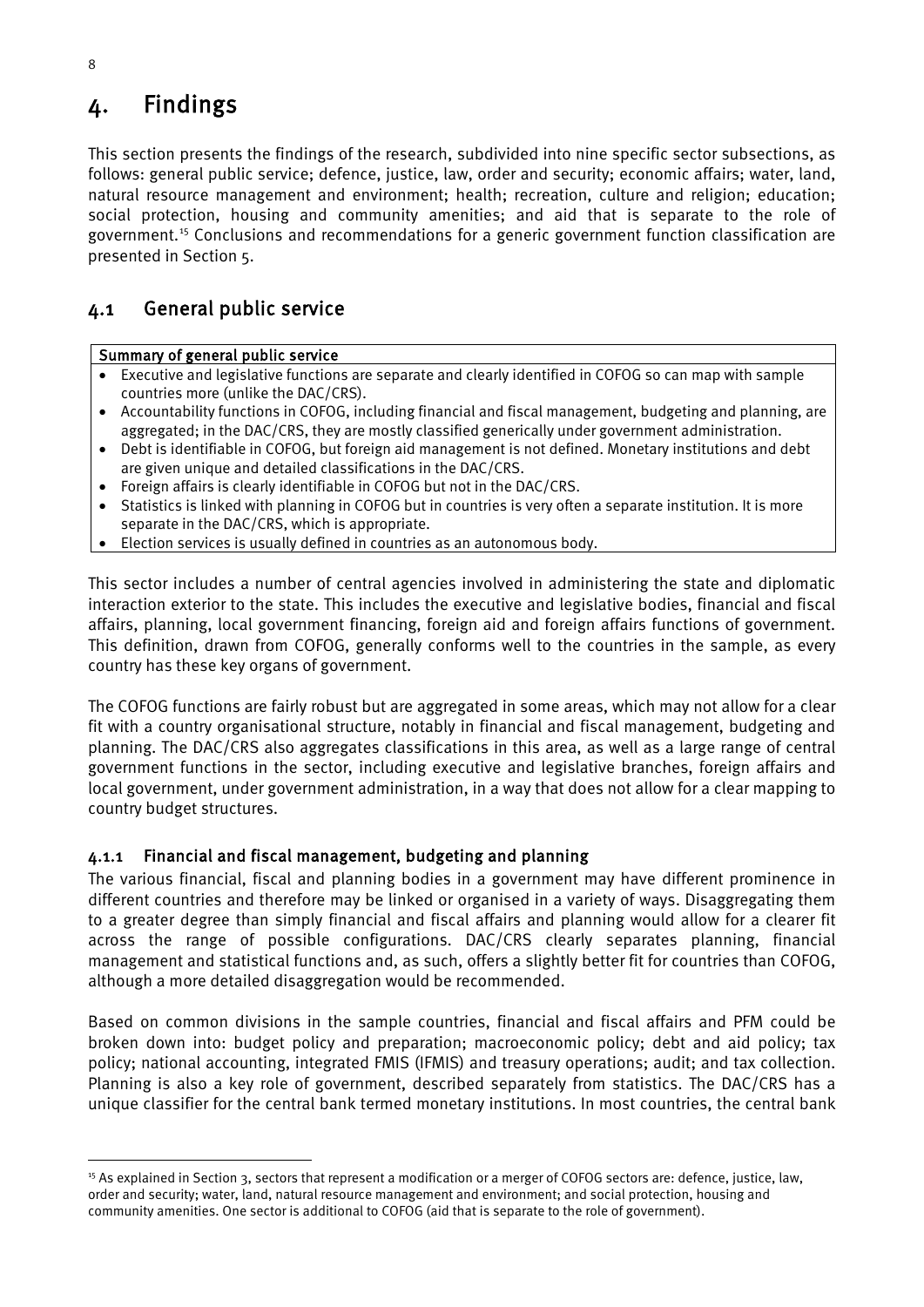is government owned but autonomous, and may not appear in the government organisational structure. [16](#page-19-0) As a result, it does make sense to have a separate classification to describe this function.

#### 4.1.2 Executive, legislative and foreign affairs

The DAC/CRS does not uniquely identify these functions: executive, legislative and foreign affairs functions are all classified under government administration. COFOG does partially disaggregate this, but a clearer division would allow for a clearer fit with countries' budget definitions.

An issue relating to foreign affairs is the payment of regular subscriptions to international institutions. Although aid very rarely finances such payments, these transactions are generally listed under external affairs in COFOG. It makes sense to disaggregate this, as the department that finances these types of payments may not always be located within the Ministry of Foreign Affairs.

#### 4.1.3 Local government finance

The degree of decentralisation of expenditure and governance varies significantly from government to government. The level of autonomy and discretion of local governments will affect the existence, size and nature of any transfers from central government. In addition, the degree to which a unified central and local government planning and budgeting system exists may affect the extent to which expenditures within these transfers are systematically defined.

COFOG has a clear classification of 'transfers of a general character between different levels of government' as a function of central government. This is generally a good fit for countries that provide central management and transfer of funds for activities implemented at local government level. These transfers may in some cases be earmarked for activities in specific sectors, in which case the expenditure can be classified by sector. Alternatively, they may be un-earmarked, in which case they represent a resource at local government level and do not have an identifiable sector of expenditure. In this case, COFOG's classification of local government finance is applicable. The DAC/CRS classifies this un-earmarked local government finance under the broad category of government administration.

Fairly autonomous local governments, for example Pakistan's Sindh province, show a clear set of functions at this level. Less politically or fiscally devolved local governments, such as in Rwanda or Uganda, also have a clear set of institutions and responsibilities at local government level and a classification for the administration of transfers.

#### 4.1.4 Debt and foreign aid

The fact that the DAC/CRS is designed to describe donor expenditure rather than recipient government expenditure makes the classification of financial transfers between donor and recipient somewhat complicated.

The seven categories of debt transaction in the DAC/CRS can generally be grouped with public debt transactions as described in COFOG. Debt policy and management would usually be undertaken by either an independent agency or a department in the Ministry of Finance, and this is demonstrated to some extent in the sample countries. As such, a separate classification is appropriate but, for the purposes of recipient countries, the most important distinctions are debt policy and management, debt transactions external and debt transactions internal. [17](#page-19-1) Beyond this, characteristics or conditions of the specific transactions do not need to be classified in a sector-based set of classifications.

Foreign aid is listed as a category in COFOG, subdivided into payments to countries and payments to international institutions. This is separate from subscription fees for international institutions. For a

<span id="page-19-0"></span><sup>&</sup>lt;sup>16</sup> It usually will be treated in a similar way to state-owned enterprises (SOEs), with just a government transfer facility available for any financing.

<span id="page-19-1"></span><sup>&</sup>lt;sup>17</sup> These could be further broken down by principal and interest payments, but this is probably an unnecessary level of disaggregation.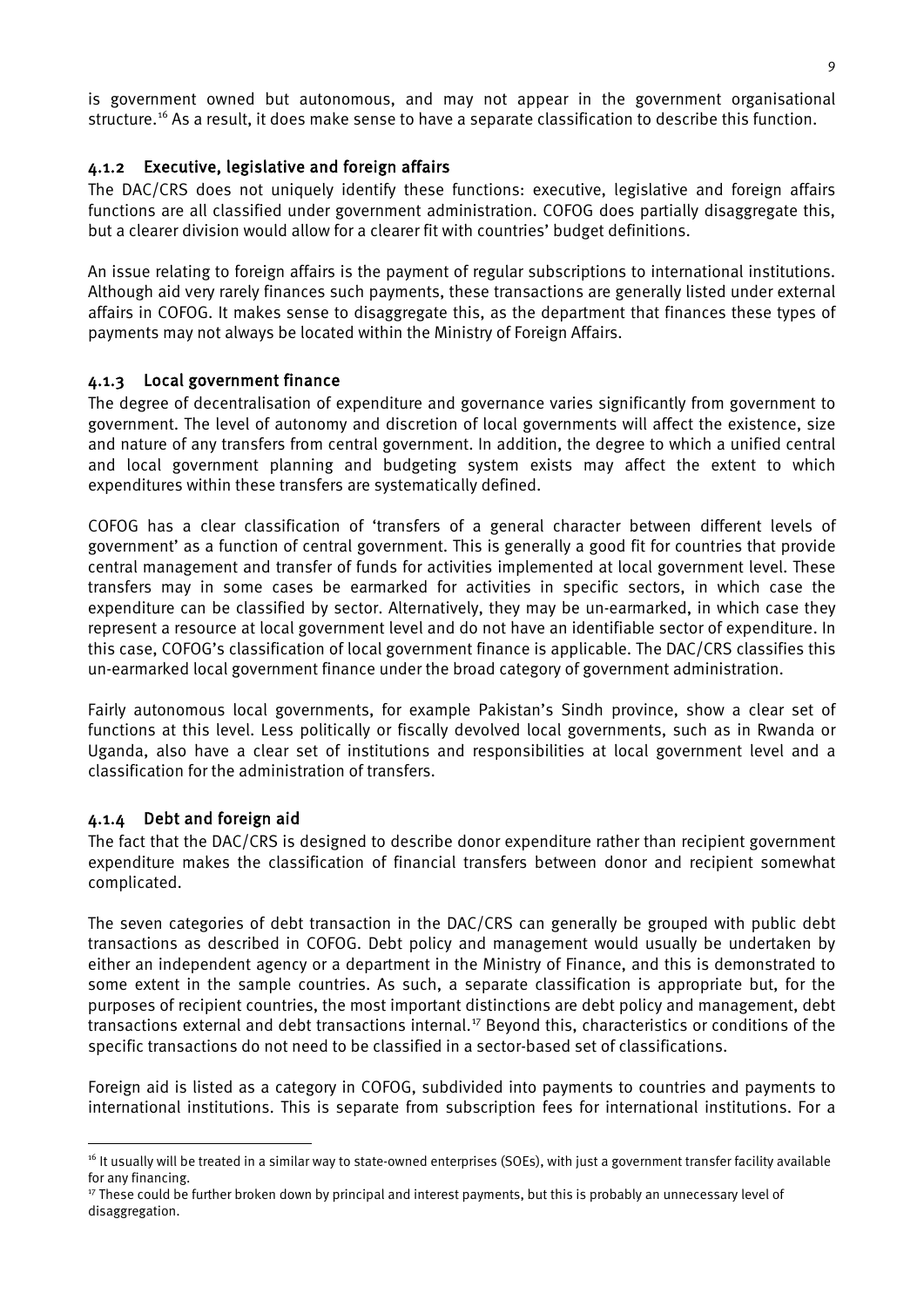recipient country that is also a donor, for example Colombia or India, this is a useful classification, but generally it is unlikely that donors will finance the foreign aid expenditures of a recipient country. However, for comprehensiveness and clarity, it is a useful category to maintain.

#### 4.1.5 Other central transfers

Many countries do not explicitly define transfers to autonomous bodies or SOEs<sup>[18](#page-20-1)</sup> within the functional structure, but rather treat these as transactions under a specific ministry. For example, subsidies to an electrical generation or distribution SOE may be budgeted for under the Ministry of Energy. Both COFOG and the DAC/CRS do not identify these activities either. Nevertheless, as a classification of 'budget subsidies to autonomous institutions' would be useful for countries that have a central body that oversees these types of subsidies, such as Ethiopia, this is recommended.

Specific transfers from central government to institutions or individuals in the form of compensation, pensions or subsidies may exist. This standard function is usually identifiable but can come under different sector definitions in recipient countries. Even though several countries attach pensions and social benefits to a ministry or hold them independent within the equivalent of the general public service sector, this function is discussed in Section 4.8, under social protection, housing and community amenities.

#### 4.1.6 Statistics

Many countries have a statistical office with some degree of autonomy. It is therefore appropriate that the DAC/CRS differentiates between economic planning and statistical services, although COFOG categorises these two functions as one.

#### 4.1.7 Elections

This role usually has a unique classification in countries as the electoral commission will tend to be an autonomous institution. The DAC/CRS has a clear classification for assistance to election implementation and monitoring, whereas COFOG classifies this under 'general public services not elsewhere classified'.

### <span id="page-20-0"></span>4.2 Defence, justice, law, order and security

#### Summary of defence, justice, law, order and security

- Lower-level defence, justice, law and order functions are clearly identified and closely match most country budget classifications in COFOG, although they are grouped in a variety of ways as sectors. In the DAC/CRS, many of these functions also fall under government administration.
- Often, numerous levels of law courts are disaggregated further by countries.
- Police and prisons are clearly identified in most country classifications, whereas fire services are less often identified.
- Narcotics control, human rights and a number of specific post-conflict activities are listed in the DAC/CRS, although among these only narcotics control appears with any regularity in country classifications.
- The closest fit for any defence classification in the DAC/CRS is security system management and reform.

This sector's definition, composition and cohesiveness vary from country to country, although at institutional level the countries are remarkably similar (and fairly well described by COFOG).

Countries tend to fit well with COFOG with regard to policing, legal and judicial roles in the JLOS sector and also in terms of defence. COFOG also implicitly includes what is described in many countries as internal affairs, which includes immigration and customs and may include internal security. The DAC/CRS does not explicitly mention the defence sector, largely because military assistance is not classified as official development assistance (ODA), but the closest fit is security system management

<span id="page-20-1"></span><sup>&</sup>lt;sup>18</sup> This could be funded from a variety of locations in government, but it is discussed under this heading in this paper for simplicity's sake.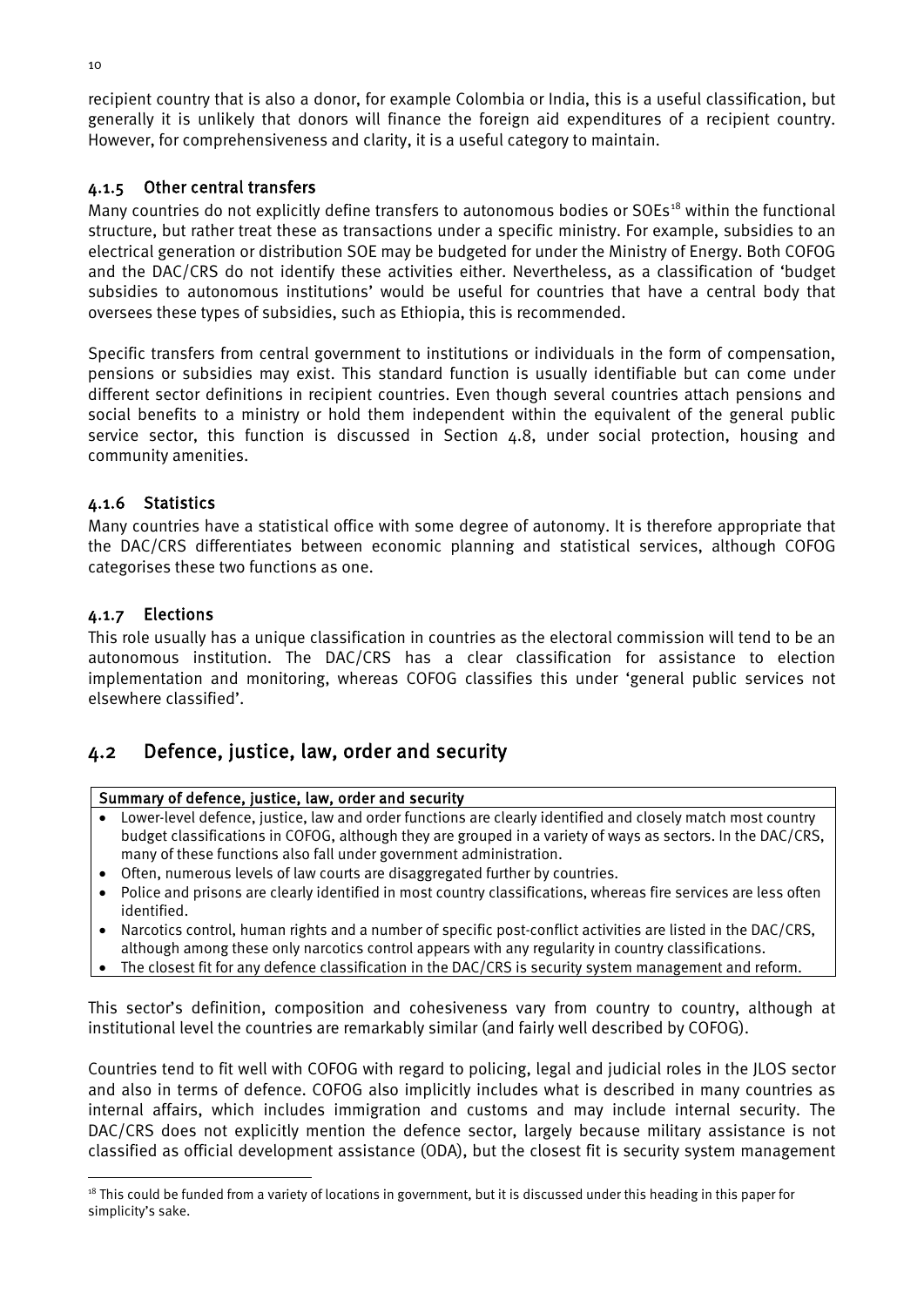and reform. The DAC/CRS also lists human rights and several post-conflict activities that do not often appear in country-level classifications, most likely because of the context-specific and relatively temporary nature of these types of activities for any one specific country.

Judicial institutions in countries tend to be numerous, with separate levels of courts and subsidiary services, such as judicial service commission, legal training, prosecution, etc, allocated separate votes. In this regard, most country governments disaggregate at a far higher level than both the DAC/CRS and COFOG. COFOG defines policing fairly broadly, encompassing many internal affairs type activities under police services, for example immigration. Meanwhile, governments typically have a department for internal or home affairs that is described inadequately in COFOG (and not at all in the DAC/CRS). Despite the fact that only a few countries have a separately identified fire services unit, COFOG has a classification for this.

The DAC/CRS is far from comprehensive here, likely because of its origins in the ISIC coding system, whereby activities in which the sovereign government traditionally holds a monopoly (defence, justice, policing, foreign affairs, etc) are classified under 'public administration and defence', with other services provided by the state but not unique to it, such as education and health, given separate sectors. In most countries, the JLOS sector falls under ISIC public administration and defence classification, which the DAC/CRS has expanded to include civil society activities, although it has retained most of the traditionally sovereign activities in the DAC/CRS classification 'government and civil society'.

The DAC/CRS classifies the legal and judicial sub-sector separately, but the rest of the JLOS sector tends to be grouped under the broad government administration sub-sector, with little disaggregation, making coding for these activities poor. The DAC/CRS does explicitly identify narcotics control as a unit, which is relatively common in government CoAs, although it comes under other social infrastructure and services. COFOG generally classifies this under policing but does not allocate it a unique code.

In countries, anti-corruption activities may have a unique function or, in some cases, an autonomous agency. COFOG and DAC/CRS do not have specific classifications for anti-corruption, but it does fall under the function within COFOG termed 'preparation and enforcement of legislation and standards for the provision of public order and safety'.

## <span id="page-21-0"></span>4.3 Economic affairs

#### Summary of economic affairs

- COFOG clearly identifies sub-sectors and as such generally matches country budgets fairly well.
- COFOG does not disaggregate the sub-sectors much at all, which can make matching to country budgets difficult, particularly where different types of services are delivered at central and local government levels, and where construction and public works are grouped together in a unique ministry or department separate from the planning and administration of each of the sub-sectors.
- Activities of the planning and regulatory ministries and bodies of labour, commerce and industry are not clear in the DAC/CRS, although trade activities are identified in great detail.
- Most of the economic functions are described in far greater detail in the DAC/CRS than in the country budgets, but generally the association is fairly clear.
- Public works, roads and communications sectors are usually more structured in country budgets.

Economic affairs groups several economic and productive sectors, such as agriculture, transport, communications, energy, etc. For the purposes of this paper, they are discussed under a broader heading. The DAC/CRS (as well as some countries) presents these functions as individual sectors. As it derives these from the UN industrial classification, the level of disaggregation is extremely detailed: 97 sub-sector-level classifications compared with a third of this number in COFOG (most countries have even fewer). However, this disaggregation is based around industries, whereas countries nowadays generally approach economic activity from a comprehensive oversight and regulatory perspective, grouping economic activities strategically at sub-sector level rather than by industry. Alignment with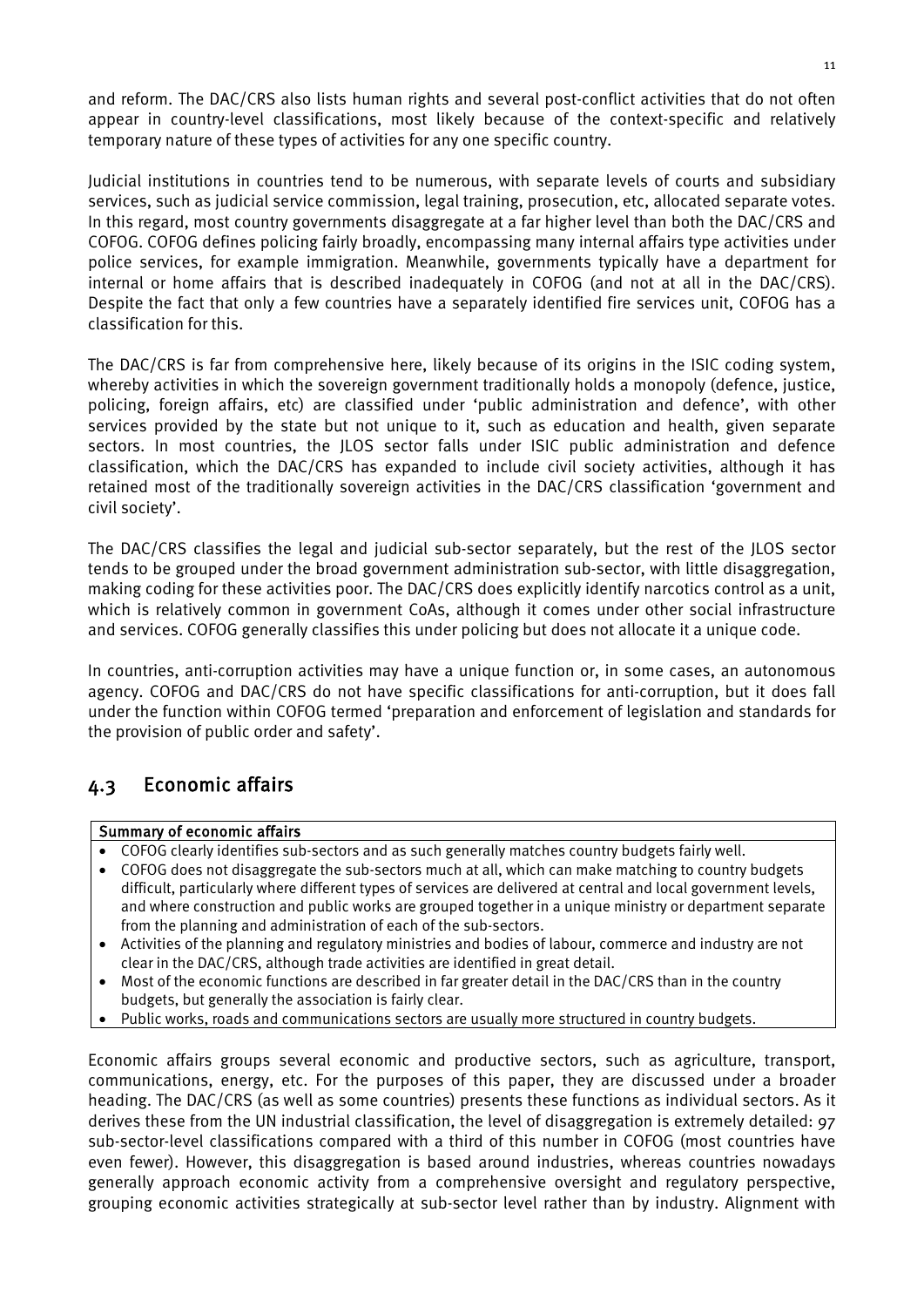this approach can be fairly easily achieved from the DAC/CRS definitions, and examples will be given when relevant in the following sections.

In large part, the government role in economic affairs lies in policy, management and regulation, with some strategic interventions or investments in infrastructure, for example in transport and energy. COFOG describes policy and administrative management within the relevant 'not elsewhere classified' function, whereas the DAC/CRS consistently identifies this function within each industrial classification.

#### 4.3.1 General economic, commercial and labour affairs

In the sample countries, a number of general functions relate to this sector, including trade, labour, industrial policymaking, investment promotion and regulatory bodies. In many countries, these are located within the Ministry of Trade and Industry, but there are some variations (in some cases they come under several ministries), so a clearer disaggregation than either the DAC/CRS or COFOG provides would allow for a better fit with the variety of recipient country budget classifications: general policy and administration; labour affairs; trade affairs; industry and commerce affairs; and financial sector promotion and regulation. The DAC/CRS has separate and fairly specific classifications that represent a number of activities within the more general economic affairs functions that countries define. COFOG classifies them in a more structured and aggregated format as 'general economic and commercial affairs' and 'general labour affairs'.

#### 4.3.2 Public works

Several countries have a separate government body responsible for the regulation of and, in some cases, the construction of infrastructure projects across multiple sectors of the economy, but neither COFOG nor the DAC/CRS has a classification specifically for public works. Even though it may not apply to all countries, a separate classification for 'public works design, coordination and control' would be helpful in budget classifications to identify part of this role. However, with regard to the construction role of public works, it is important that this does not appear as an aggregated function, but rather that it becomes a standard classification within every economic sector for which public works is relevant. This disaggregation will mean that, for example, a donor-funded borehole construction project is classed as 'public works construction – water', allowing it to be associated with either water or public works depending on the organisation of the functions of government within a given recipient country.

#### 4.3.3 Agriculture, forestry and fisheries

This sector tends to have the three clear roles in the sample countries: agriculture, forestry and fisheries (and in some cases hunting). The agriculture sub-sector usually has a number of clear functions, whereas forestry and fisheries tend not to be disaggregated any further. No countries have as many individually described functions as those in the DAC/CRS, whereas COFOG is excessively aggregated. Using COFOG, the DAC/CRS and the sample countries' budgets, the following functions capture the majority of budget classifications listed by the sample countries: policy and administrative management; food crops; industrial crops; livestock and veterinary services; agricultural extension; agricultural research; forestry; fishing; hunting; and irrigation.

Irrigation, sometimes termed 'water for production', is a slightly contentious function, as some responsibility for the function, particularly in the area of construction, may lie with the water sector. As a result, it is critical to identify this function uniquely to allow it flexibility between sectors.

#### 4.3.4 Energy

This sector is often merged with one or more of the other economic affairs sectors in the sample countries. For both COFOG and the DAC/CRS, the only matching country spending item is petroleum and natural gas, and this function, in many cases, can be placed within exploration and mining activities rather than energy generation. Disaggregating to the degree of the DAC/CRS is largely unnecessary for the purposes of matching recipient countries' budgets. Meanwhile, COFOG groups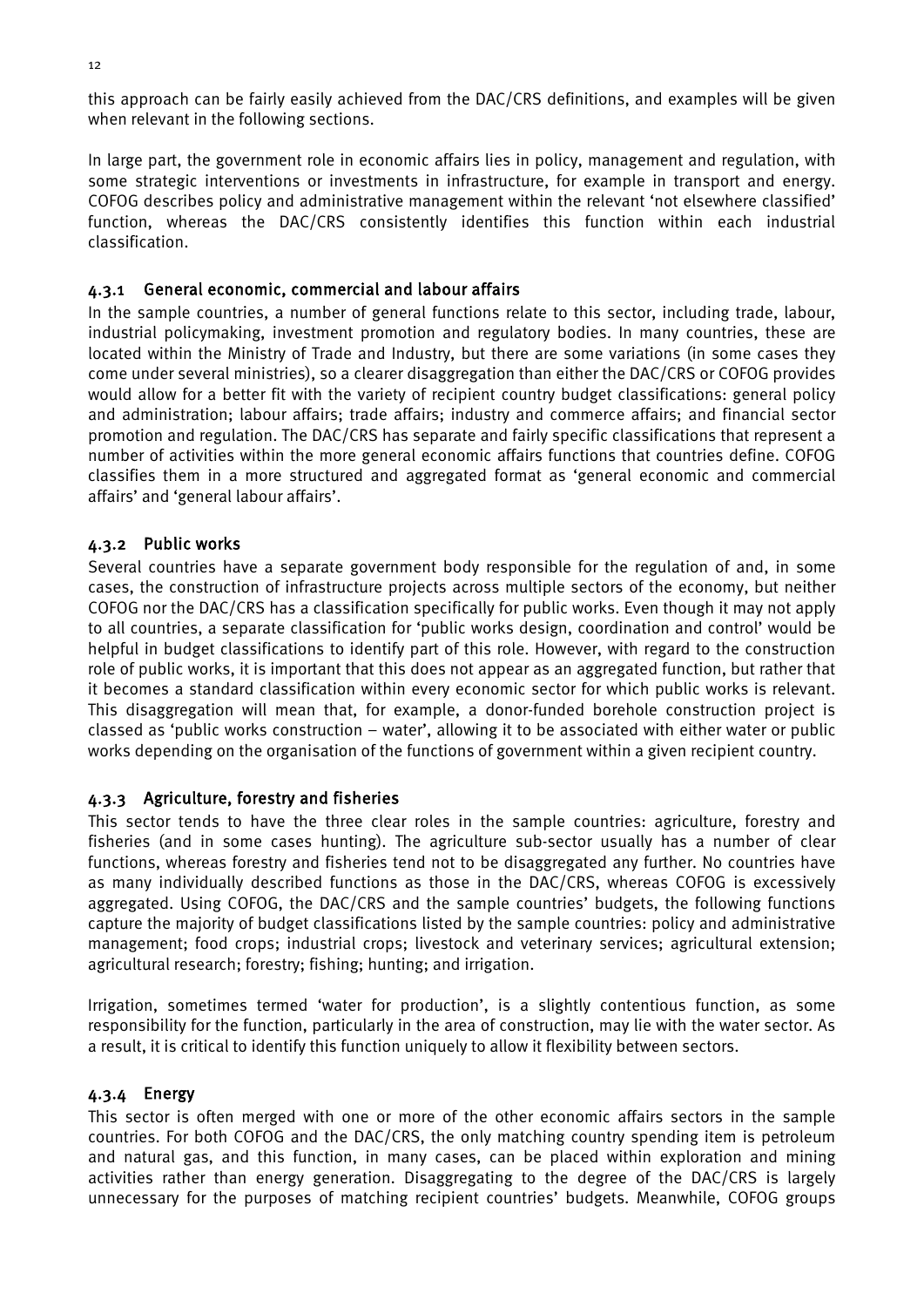mineral fuels as energy and non-fuel minerals as mining. For the purposes of this paper, and in deviation from the COFOG classifications, functions relating to any kind of mining or exploration are addressed in more detail under mining and mineral development (Section 4.3.5), to better align with the majority of country-level classifications.

Electricity is explicitly mentioned only in the cases of Iraq and South Africa. Different degrees of privatisation within the sector mean that energy generation, regulation and distribution functions may not be the role of government in some countries. Several countries have rural energy and electrification programmes which may also be related to rural development functions (addressed in Section 4.8), but for the purposes of this paper these are better classified under energy.

Drawing mainly from the DAC/CRS, a set of functions that would be useful for the purpose of matching budget classifications would include: energy policy and administrative management; general power generation; electrical transmission, distribution and regulation; and rural energy.

#### 4.3.5 Mining and mineral development

As mentioned in the previous section, mining and mineral development is often closely related to energy. COFOG definitions of the sector are generally more closely aligned with the budget classifications in the sample countries, although in some countries the functions, particularly those relating to mineral fuels, are listed under the classification for energy. This does not necessarily make a difference unless it becomes difficult to determine, for example, where to locate the mining of mineral fuels that are not directly intended for energy generation (but rather for export or other purpose). For the purposes of this paper, mineral fuel functions are located under the mining classification in order to link more accurately with DAC/CRS classifications as well as with a number of the sample budget classifications. Within the sample countries, only the first two DAC/CRS classifications (mineral/mining policy and administrative management' and 'mineral prospection and exploration') appear, suggesting that the DAC/CRS is excessively disaggregated. Mineral/mining policy and administrative management is relevant and is usually clearly defined.

Beyond this, it is fairly simple to group the 10 DAC/CRS classifications in mining into the COFOG classifications of 'petroleum and natural gas', 'coal and other solid mineral fuels' and 'mining of mineral resources other than mineral fuels', which together align with the variety of budget classifications in the sample.

#### 4.3.6 Transport

There is significant variation among classifications in the transport sector in the sample countries, although they are fairly similar in the DAC/CRS and COFOG. For example, most sample countries disaggregate the roads sub-sector, whereas other forms of transport do not appear individually in any of the budget structures. Rail, ports and air transport services are often fully or partially privatised. Public transportation may not always exist; where it does, it may also be privatised. Nevertheless, it is important to maintain these separate types of transport classifications, as they represent standard classifications of transport and some governments may have distinct budget allocations.

The roads sector is also one where there may be local government budget spending on feeder roads. In countries where local governments do not exist or do not control a budget for roads, there may be a classification for feeder roads that is funded from central government.

Many countries have a meteorological office, although its location within the budget structure can vary widely. Where it exists, is most commonly associated with transport; as such, it is recommended that meteorology has a unique classification and be classified under transport. COFOG places this function in general economic and commercial affairs, whereas the DAC/CRS places it in (the even broader) government administration.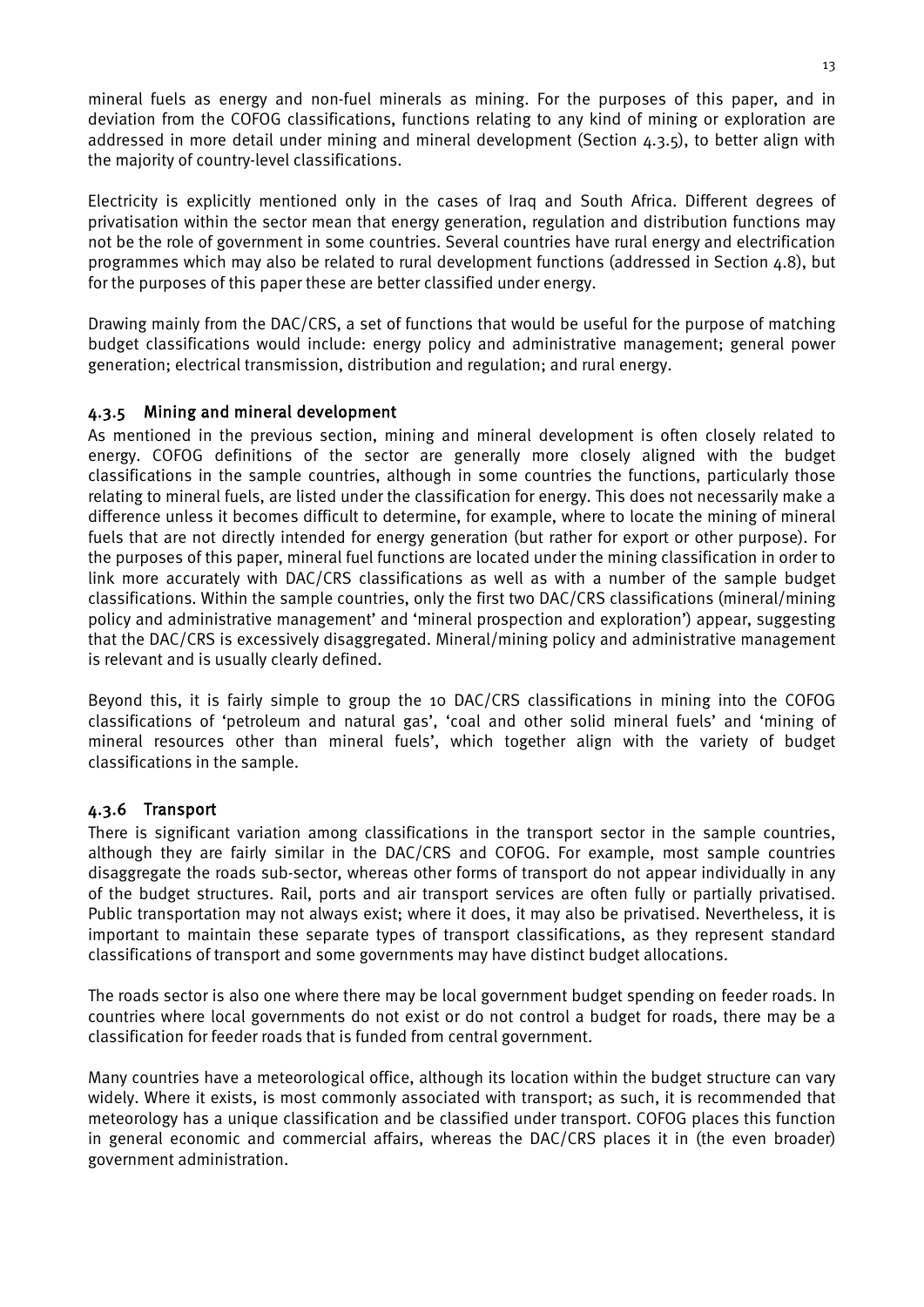Based on these findings, classifications for the following functions of the transport sector would allow a clearer matching for the purposes of budget classification: transport policy and administrative management; transport regulation and standards; national road maintenance; national road construction; water transport; air transport; public transport; and meteorology;

#### 4.3.7 Communication

The communications sector in the sample countries is often linked with information and contains functions including: policy, administration and regulation; information and communication technology (ICT) and telecommunications; broadcasting and publishing; and information services.

The DAC/CRS disaggregates these fairly well under communications, although there is an additional 'free flow of information' category under government and civil society. This wording may, in some cases, be considered political, as it suggests certain policies relating to broadcasting and publishing that may not exist in the recipient country. The more generic 'communications policy, administration and regulation' is more appropriate.

COFOG does not disaggregate the sector at all, but it classifies 'broadcasting and publishing services' within the recreation and culture sector. Based on the sample countries' budget structures, it is a better fit to place this function under communication and information rather than under recreation and culture, although its location can be flexible.

#### 4.3.8 Tourism and its link with culture and environment

Tourism is an important sector in many of countries in the sample, and the composition of institutions responsible for overseeing the various functions related to tourism varies widely, leading to close linkages among: tourism located under economic affairs; the environment sub-function; and functions within recreation, culture and religion. Tourism is given an independent function within COFOG, under other industries.

The important components to differentiate in individual classifications are: tourism promotion, listed under tourism; conservation policy and operation of parks, listed under environment; and museums, libraries and cultural activities, listed under culture. Many countries group some or all of these, for example by placing tourism in a sector with environment but keeping arts and culture separate (South Africa). It is important that these functions be separately identifiable and movable within the classification to allow recipient countries to clearly identify the intended function.

#### 4.3.9 Other industry

Both the DAC/CRS and COFOG categorise further for additional types of industry – e.g. banking, small and medium-sized enterprise (SME) development, storage – although very few countries within the sample have any specifically identified functions that relate to these categories. Therefore, this level of disaggregating does not particularly improve the match with budget structures.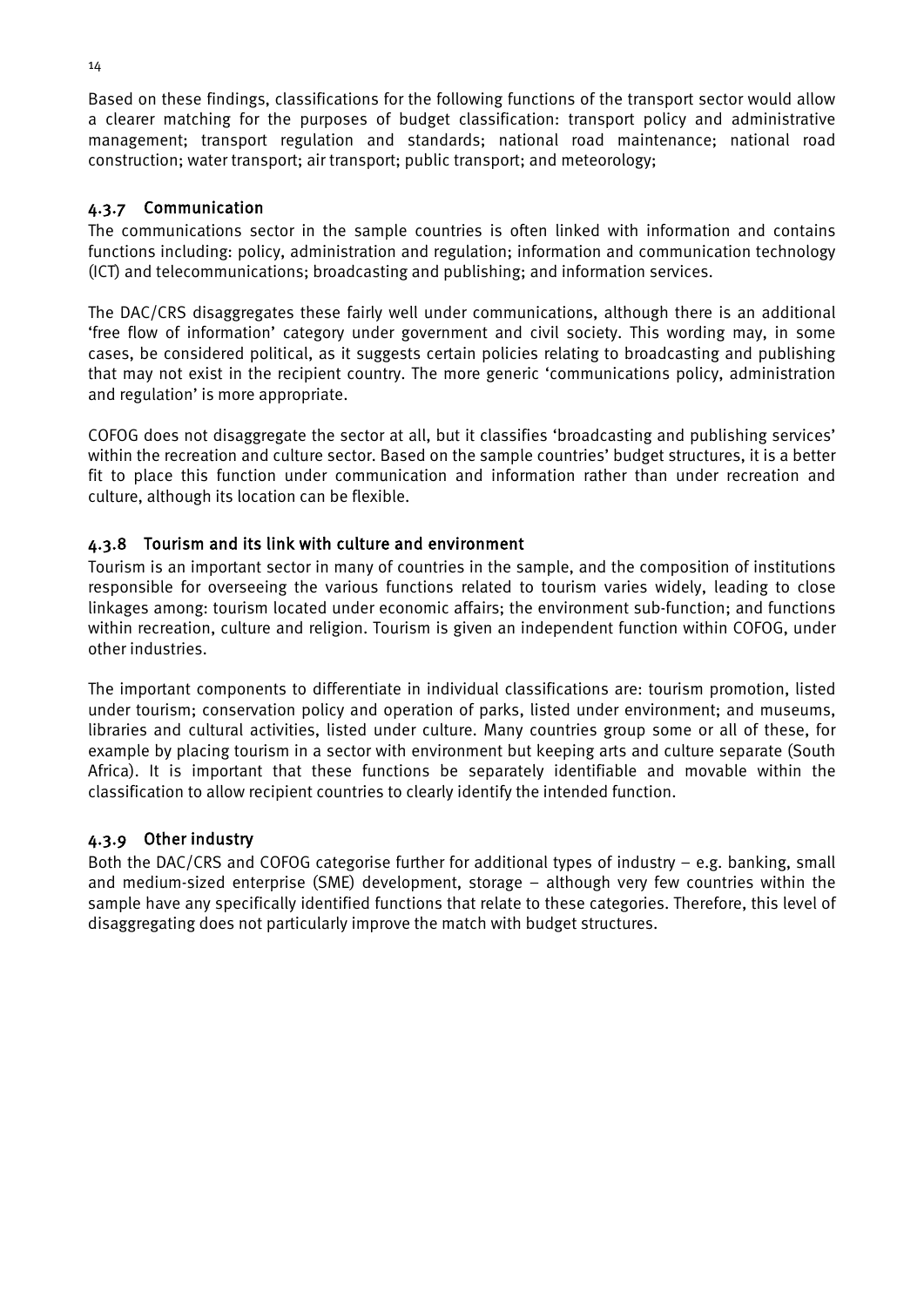### <span id="page-25-0"></span>4.4 Water, natural resource management and environment

#### Summary of water, natural resource management and environment

- Country budgets organise and group water supply, natural resource management and environment functions in a variety of ways, although the lower-level functions are fairly common in each country.
- Rural and urban disaggregation of water supply and sanitation is common in countries, and can be related to the level of government that provides delivery.
- Wildlife protection and tourism are merged in some countries.
- Irrigation can be placed under water or under agriculture in different countries.
- COFOG defines water supply under community and housing amenities, linking it loosely with some other public utilities; however, most countries in the sample have a separate ministry and a detailed set of functions for water provision.
- Sanitation is not identified in COFOG, although waste management is.
- Environment has a number of sub-functions that are fairly easily identifiable in country budgets.
- The DAC/CRS identifies a function for water policy and planning, which makes it easier to align with countries where public works undertakes much of the construction role.
- While the split between large systems and basic water supply in the DAC/CRS may often be more or less analogous with the rural and urban split, the merger of water and sanitation may not always be relevant, as some countries have separate sanitation departments that are not linked to level of delivery.
- The DAC/CRS has a range of environment classifications that exceeds the detail of most country systems.

The functions of water provision, land management, natural resource management and environment are grouped together here as a sector because of the great many linkages between them in the sample countries. However, an examination of the functions offers a strong case for highlighting the lower-level functions as opposed to defining the broader sector. Most of these functions exist in each of the sample countries, but in different configurations.

The water supply function is often associated with infrastructure, given the large construction component in the sector, and is hence classified under economic affairs in many budget structures. COFOG classifies water provision as a sub-sector of housing and community amenities and does not disaggregate this beyond water supply and does not identify sanitation at all. This is not disaggregated enough to adequately map the sector with recipient budgets, which often see significant government and donor priority and investment in water provision. The DAC/CRS classification of water supply and sanitation is disaggregated and the sub-sector classifications fit fairly well with the sample country budget structures. In the sample countries, the sector typically has the following components, though often not disaggregated: water policy and administrative management; rural water provision; urban water provision; sanitation; and sewage and waste management. This last is closest to waste water management in COFOG, under environment protection. The rural and urban split of water supply reflects different strategic approaches to this key area of service delivery and can be related to the level of government providing the service – with local governments, where they exist, often dominant in rural water supply.

Irrigation, sometimes termed water for production, often has a close relationship with the water sector, but is discussed under agriculture in this paper.

Under the environment sub-sector, several clear functions exist. Environmental policy, administrative management and regulation usually exist to some extent in most country budget structures. The DAC/CRS classification of environmental policy and administrative management conforms extremely well to the countries' classification systems. COFOG does not have a similar category, and items placed under the DAC/CRS's environmental policy and administrative management would end up under COFOG's 'environmental protection not elsewhere classified'. Water resources management is a common function in many budget structures, often listed along with water provision. This links closely with the function of natural resources management, which exists in a few countries.

Climate change policy and management has a growing importance and includes two roles, one specific to environmental policy and the other related to disaster prevention and preparedness. Neither COFOG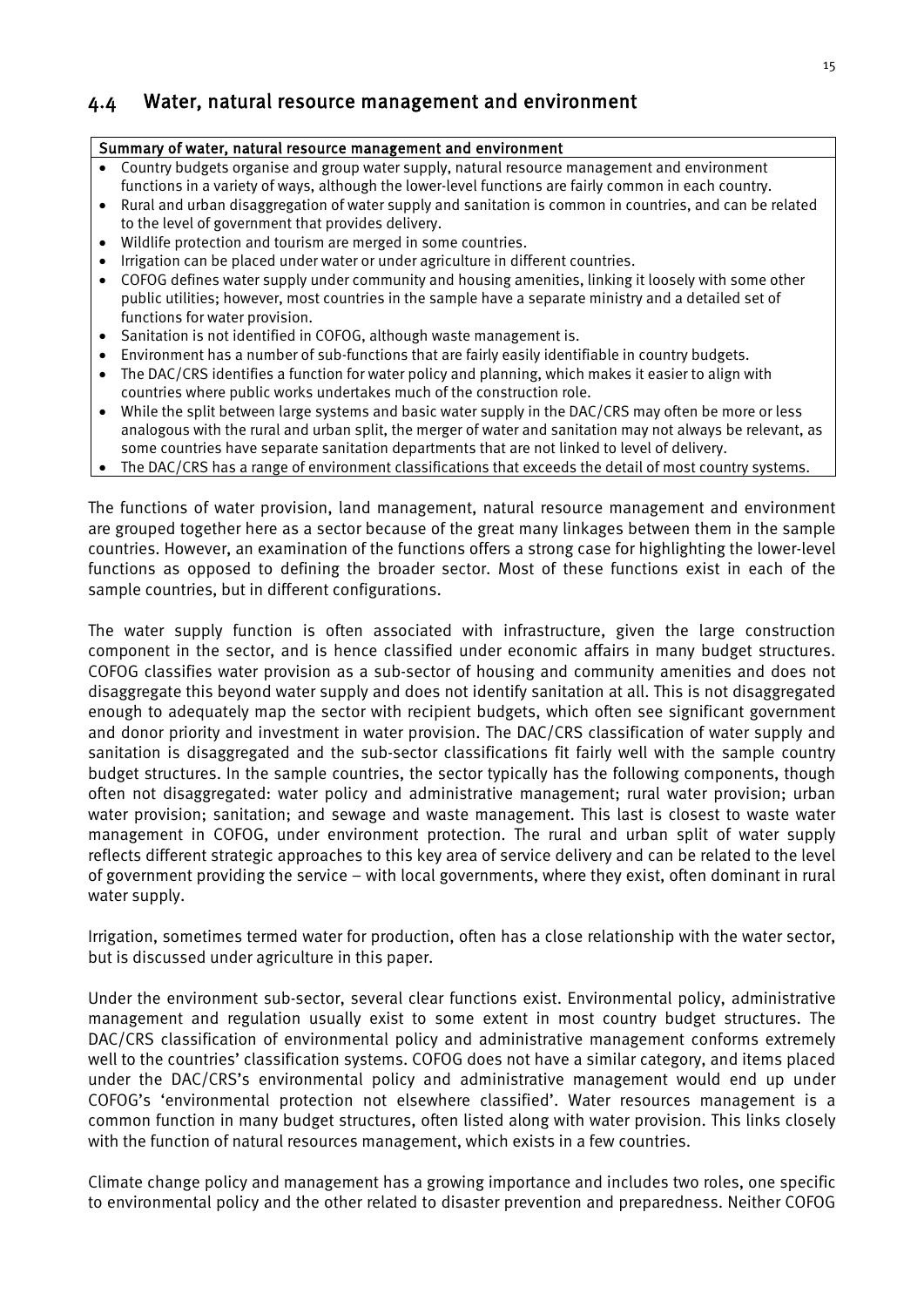nor the DAC/CRS has a classification for climate change<sup>[19](#page-26-1)</sup> but it may be useful to link climate changerelated activities to an existing environment function.

COFOG places wildlife and landscape protection under biodiversity in the environment sub-sector. The DAC/CRS places this same role under biodiversity under general environment protection, within the multi-sector/crosscutting classification. In reality, many countries have a national parks service or agency which undertakes the operational role of wildlife and land conservation, while a broader ministry undertakes the policy and planning. The wildlife function can often be linked or merged with tourism in sample country classifications (addressed in Section 4.3.8).

### <span id="page-26-0"></span>4.5 Health

#### Summary of health

- The health sector is structured very differently in different countries, and is often heavily funded by donors, often through parallel institutions.
- Governments usually have a curative and preventative structure; a basic and disease-based approach; or a hospital and basic services structure.
- The role of local government service delivery is also an important determinant of the structure of the health sector budget.
- COFOG defines functions for institutions responsible for inputs and services such as pharmaceutical products and hospital, specialised and nursing services; this structure is similar to some of the sample budgets.
- The DAC/CRS clearly defines basic health services, which is relevant to many sample budgets.
- It approaches major diseases individually, unlike in many countries.
- HIV is defined as completely separate from health in the DAC/CRS, with family planning and population management; this is not common in sample countries.

The health sector might be expected to have a consistent structure, similar to education, as it generally delivers a range of services that tend to be government dominated but heavily funded by aid. However, it appears that some countries are organised by preventative and curative functions, with higher-level strategic authorities given budget powers. In other countries, budget powers lie with the institutions – the Ministry for Planning and Policy and the lower levels (mainly hospitals and primary health care, sometimes delivered through local governments) – for service delivery. This leads to a fairly divided range across countries in the strategic and budget organisation of the sector.

In COFOG, health is organised by: central inputs and policy; outpatient health, roughly analogous to primary health care in developing countries and often delivered by local governments; and hospital services, delivered by hospitals. Although a number of modifications could be made to build a closer match, by granulating the sectors more comprehensively, COFOG is only somewhat useful, as it aligns with most countries that are organised by primary health care, hospital services and central services and planning but is not helpful for a curative and preventative planning structure.

In the DAC/CRS, it appears that donors have departed somewhat from delivery through government systems and added on programmes around some specific diseases. This is likely to have been influenced by large, disease-specific funds, particularly for malaria and HIV/AIDS. The latter is often a highly political area: in the DAC/CRS structure, it has been separated from health and included in a separate group covering population policies and reproductive health. And yet very few countries have a unique administrative department for family planning; instead, this area of maternal health is often integrated into more general planning and strategic functions and implemented by lower-level outpatient or clinic bodies. Many countries do have a dedicated unit for coordinating cross-sector approaches to HIV/AIDS but, again, the bulk of this is likely to be centred around policy, research and

<span id="page-26-1"></span> $19$  In the DAC/CRS, climate change is recorded via two policy markers – one for adaptation and one for mitigation – as it is a crosscutting issue.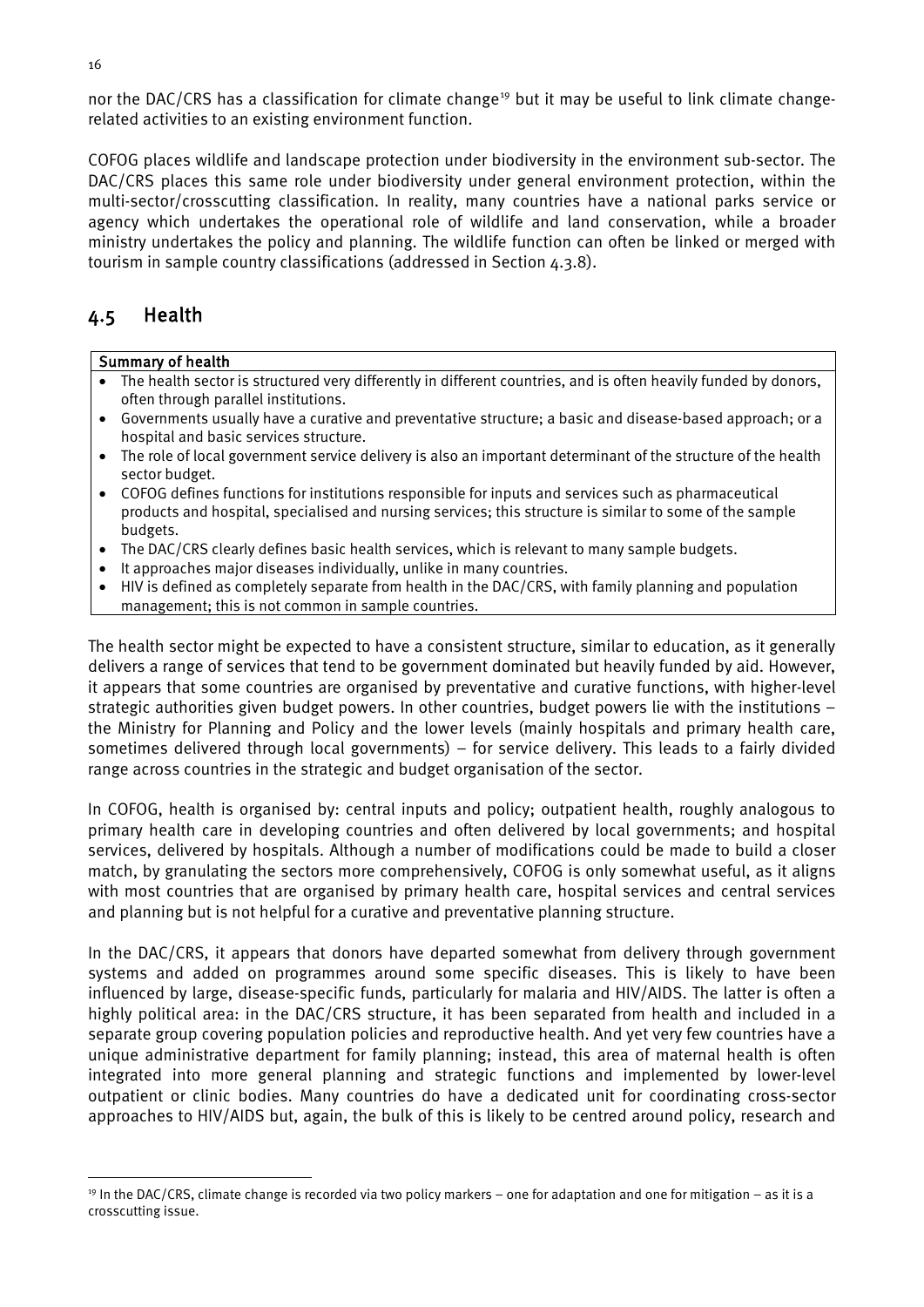cross-sectoral coordination rather than implementation, which is more likely to be integral to the various basic, clinic and hospital service delivery units.

The separated approach to specific high-profile health issues such as family planning, malaria, HIV/AIDS and others in the DAC/CRS describes well the reality in many recipient countries, where a large proportion of health expenditure is off-budget and aid activities have moved significantly into the area of delivery – not through government systems but in parallel or disease-specific roles.

The DAC/CRS sector classifications are only marginally useful for us. Importantly, administration is split away from other medical services. Apart from HIV/AIDS, there are separate categories for two other key diseases, malaria and tuberculosis, although these are nested within health, unlike HIV/AIDS. However, many other important specialised services are categorised under the broad heading of basic health, given a UN focus on basic services. These include mental health and children's health; maternal health is classified under reproductive health.

### <span id="page-27-0"></span>4.6 Recreation, culture and religion

#### Summary of recreation, culture and religion

- The functions are common in the sample budgets, but are configured in a variety of different ways and grouped under different line ministries.
- Sport can be linked to education or youth development in some countries; broadcasting and publishing can be grouped with communications.
- Culture can often be linked with tourism, while expenditure on religion is rare in the sample.
- The DAC/CRS has only two relevant purpose codes for this sector: culture and recreation and radio/television/print media.
- Sport often occurs in the sample budgets but is not explicitly identifiable in the DAC/CRS.
- Religion does not occur in many countries, and the DAC/CRS does not identify it.

This sector as defined by COFOG consists of functions for: recreation and sports; cultural services; broadcasting and publishing; and religious services. This is far broader than the DAC/CRS, which has only one classification (culture and recreation) to encompass these activities.

#### 4.6.1 Recreation and sport

The inclusion of recreation and sport in this sector can vary by country. Some countries within the sample locate sporting services in other sectors: for example education (Uganda), health (Mongolia), youth development (Iraq and Ghana) or individually (South Africa). Given this variety, it is recommended that sport be classified uniquely to allow it to cross categories. Additionally, youth development could be placed under this sector but can be classified uniquely.

#### 4.6.2 Religion

Few countries in the sample spend directly on religion, although a select few (Sindh province, Pakistan, and Iraq) direct public funds to religious organisations. COFOG has a separate function in this sector for religion and other cultural services, which is appropriate, especially given non-traditional donors that may directly fund religious activities. This also encompasses support for youth and social organisations, labour unions and political parties. This gives the classification a very broad scope and, as such, there may be an argument for disaggregating this function for greater clarity in interfacing with budget classifications.

The DAC/CRS does not identify an area for funding of religious activities, but it does refer to support to labour unions under employment policy and administrative management, suggesting that it may make sense to disaggregate this element. The only reference to youth development activity is under education. Evidence from the sample countries suggests that youth development may be best located in a separate classification under this sector, as suggested above.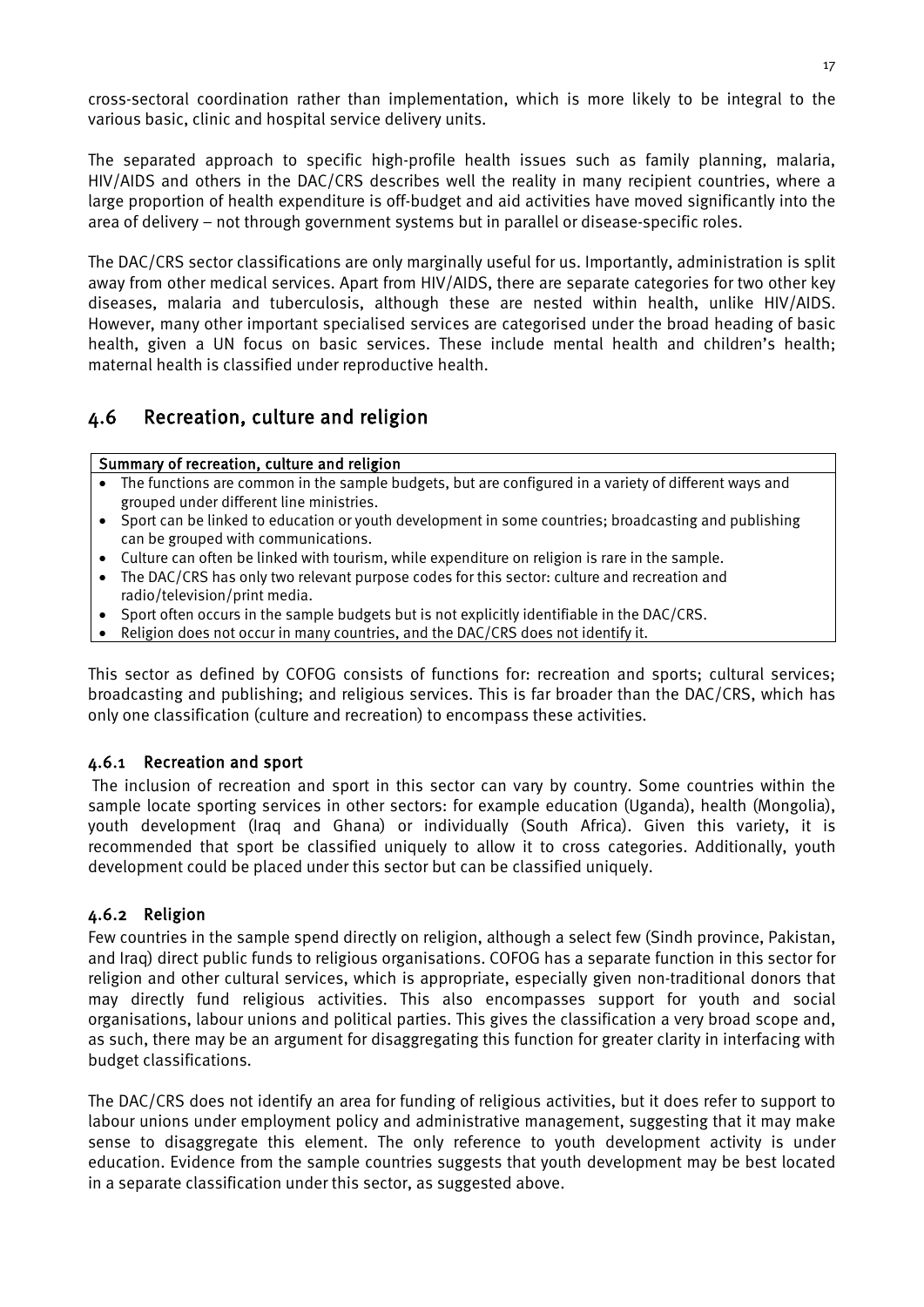#### 4.6.3 Broadcasting and publishing

Support and operation of radio and broadcasting in most of the sample countries is linked to the broader communications function, usually under a ministry such as the Ministry of Information and Communication. As a result, this sub-sector is discussed under communications in Section 4.3.

#### 4.6.4 Culture and the linkage with tourism and environment

As mentioned above in tourism (Section  $4.3.8$ ), the linkage between culture, tourism and some aspects of the environment is strong. Sample countries usually have a culture function specified within their budget structure, but it is often associated with other elements, e.g. sport, tourism or information.

It is important that there is a function relating to museums, libraries and cultural activities, and in this paper this is located under recreation, culture and religion. Many countries group some or all of these functions, for example placing tourism in a sector with environment but keeping arts and culture separate (South Africa). It is important that these functions be separately identifiable and movable within the classification to allow recipient countries to clearly identify the intended function.

### <span id="page-28-0"></span>4.7 Education

#### Summary of education

- There is generally a close fit between government structures and COFOG/the DAC/CRS.
- COFOG structures education by the ISCED-97 standard (International Standard Classification of Education), breaking it into upper and lower primary, secondary and tertiary. Most countries use a variation of this structure and it is generally fairly simple to match.
- COFOG does not separately identify vocational training which is common, either individually or as a component of secondary and/or tertiary education in the sample countries.
- Several sample countries do have a separate department for adult education, physical or health education, administration and teacher training, which COFOG generally groups as 'education not definable by level'.
- The DAC/CRS separates primary, secondary, tertiary, vocational training, teacher training and administration in much the same way that most sample countries do.
- The DAC/CRS does not explicitly define an adult literacy function, although this will likely be applicable to basic life skills for youth and adults.

The education sector in most countries (delivery, policy and planning) is regulated and funded largely by the government. Donors generally work more to supplement or support this role rather than building parallel service delivery units. This may explain the close fit between the recipient country education structures and the structure described by the DAC/CRS.<sup>[20](#page-28-1)</sup>

Education is moderately well described by both COFOG and the DAC/CRS, but several specific points arise. Government structures tend generally to have a central planning and administration department and primary, secondary, vocational training and tertiary education departments. Countries with more devolved local governments have all primary education and a significant proportion of secondary education delivered by local-level authorities. Some countries separate some of the central roles further, for example giving the education service commission, the school inspectorate and the examination board significant autonomy.

The DAC/CRS has a well-defined range of sub-sectors for education that conforms to the norm in most government structures, with policy/administration, primary, secondary, tertiary, vocational training and teacher training as separate activities. It is interesting to note that these definitions are very clear on the specific roles that are unique to government – particularly planning, policy and administration. The UN industrial classification schema, ISIC, around which the DAC/CRS was originally formulated,

<span id="page-28-1"></span><sup>&</sup>lt;sup>20</sup> In practice, government and donors at country level may approach the sector in a matrix structure, with primary, secondary and tertiary sub-sectors and common components such as administration, teacher training, vocational training and service delivery, as well as inputs such as textbooks and facilities or strategic programmes. For the purposes of this paper, we examine the sector in the same way as we do all sectors – with a nested sector and sub-sector approach.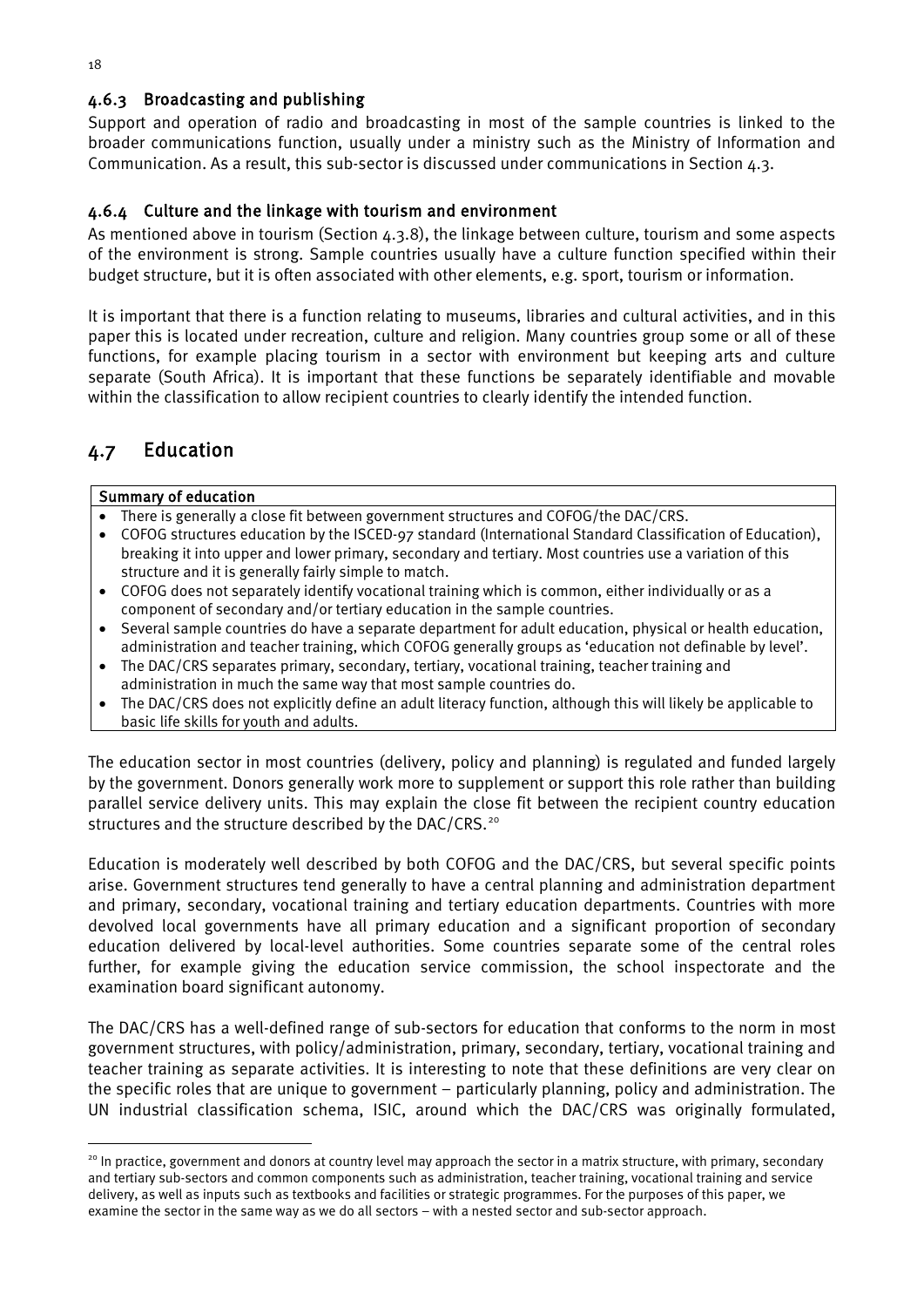describes only the service delivery elements of education, whereas the DAC/CRS has evolved to much more closely mirror the activities of government in the sector. This is probably for two reasons, one being the government's dominance in the sector and the second the role that donors often play in supporting the strategic planning of the government-led sector.

The COFOG schema adequately covers the range of activities within the education sector, but the definitions are not as well constructed and granulated as in the DAC/CRS. This is primarily because COFOG does not explicitly describe a central policy and planning department. The UN advises that these activities be placed under the primary, secondary or tertiary sub-sectors when they are specific to level and under 'not elsewhere classified' when they are general. The central, cross-level education planning function of government is of critical importance, and also is an area closely supported by donor technical assistance and funding, so it is unfortunate that it is mixed with other activities not classified by education level. Vocational training can appear individually or be associated with secondary or post-secondary education levels.

All in all, the structure COFOG uses for education looks remarkably similar to the ISIC definitions of the sector. One significant area where the COFOG standard makes a valuable contribution is in the granulation of each level of education into upper and lower. This is particularly useful in the primary/ pre-primary area, as several governments separate these two activities into two departments.

## <span id="page-29-0"></span>4.8 Social protection, land, housing and community amenities

#### Summary of social protection, land, housing and community amenities

- COFOG has clear functions for the areas of social protection and pensions, although these may be funded directly from the Ministry of Finance or Ministry of Public Service in sample countries. The DAC/CRS aggregates all social security and services into social welfare services.
- Housing and community development is defined in COFOG but a split between urban development and rural development is not clear and is common in the sample countries. The DAC/CRS classifies rural and urban development and housing policy clearly, as is seen in several sample countries.
- Land policy, administration and management are not separately addressed in COFOG, although most countries will have a department or ministry to undertake this function. Land policy and management is linked with environment in the DAC/CRS, as in some, but not all, of the sample countries.
- Disaster prevention and emergency relief does not appear clearly in COFOG. The DAC/CRS has a detailed set of functions to describe this, grouped with other functions under humanitarian relief.

This sector covers the provision of social security and pensions, social services and youth development, support to women and children, the construction of low-cost housing and funding directed towards both urban and rural development.

#### 4.8.1 Social security and social services

Pensions, although found explicitly only in Iraq and Uganda, is identifiable in both COFOG (old age) and the DAC/CRS (social welfare/social services). In both Iraq and Uganda, the pensions function is not located within social protection: in Iraq, it is a function within the Ministry of Finance and in Uganda it is in the Ministry of Public Service. It may be useful to distinguish between pension policy and administration and pension payments in the classification.

The DAC/CRS category of women's equality organisations and institutions is more representative of the increasing attention given to gender by the international community, and many of the countries in the sample have a specific budget classification for this function. The importance of gender, however, is aggregated in COFOG under the family and children classification.

Furthermore, the DAC/CRS employment policy and administrative management classification is a better match than COFOG's unemployment category. Most countries in the sample direct spending towards job creation, but very few (if any) have reached the level of development that can also provide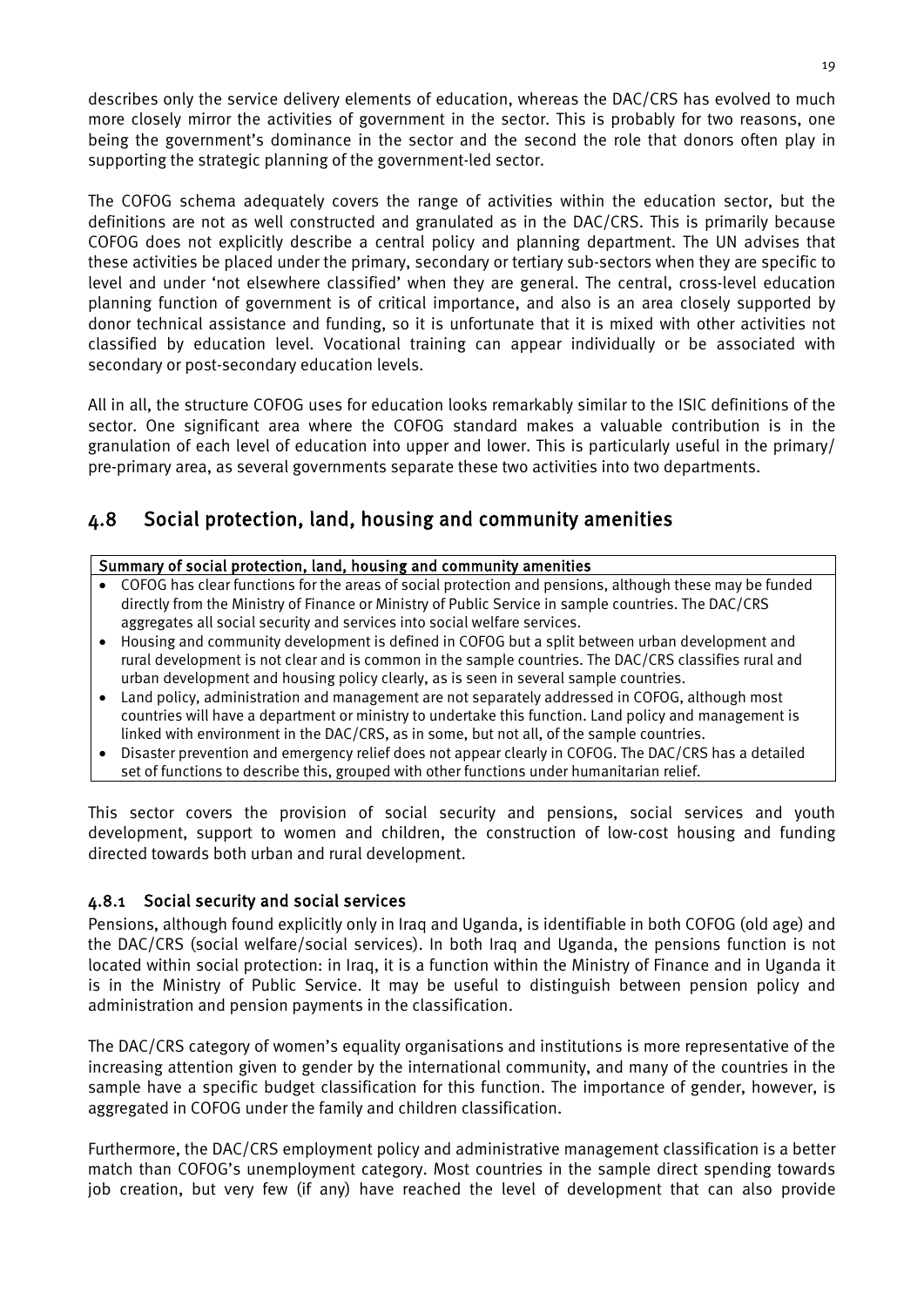unemployment benefits. Therefore, the DAC/CRS classification is a more accurate representation for the purposes of matching with recipient country budgets.

The majority of countries in the sample have a department or even ministry responsible for youth development. The DAC/CRS does not have a classification for the provision of youth services, and this might be most appropriately classed under social/welfare services. Within COFOG, it would most likely fall under the family and children classification. For the purposes of this paper, the youth affairs category is distinct from vocational training or non-formal youth training as classified under education.

#### 4.8.2 Housing and community development

The DAC/CRS conforms quite well to the budget classifications relating to housing and community (rural and urban) development in the sample countries. Many of the countries disburse funds for urban and rural development, and the DAC/CRS has classifications for urban development and management and rural development. COFOG has only a category for community development (which aggregates administration of community development affairs and services, planning of new communities or of rehabilitated communities and provision of information on community development affairs and services) and makes no mention of the urban/rural split. Also, no countries in the sample have budget classifications for the following COFOG categories: sickness, disability, survivors, street lighting.

Both COFOG and the DAC/CRS have categories for housing that conform to country classifications. In the DAC/CRS, there is a clear distinction between housing policy/planning and construction of housing, which is a useful disaggregation for the purposes of matching with budget structures.

#### 4.8.3 Land policy

Neither COFOG nor DAC/CRS adequately describes the function of land policy, administration and management: COFOG does not have a clear classification for this anywhere, whereas DAC/CRS classifies this function under environmental policy and administrative management and both urban development and rural development. Most of the countries have a department or agency to undertake this role and, as such, this classification would allow a clear matching with recipient budgets.

#### 4.8.4 Disaster prevention and emergency relief

Finally, although disaster prevention and emergency relief and humanitarian assistance are not explicitly listed as a COFOG sub-sector, there is a legitimate reason to suggest that they be placed here (some of these activities are currently listed under the 'social protection not elsewhere classified' category). The DAC/CRS has explicit classifications for many of these functions, but they are placed under humanitarian aid and, as such, are not associated with the relevant government functions. For example, reconstruction of infrastructure can also be undertaken by government but would be undertaken by ministries or agencies in the transport, water or energy sectors, for example.

It is important for this humanitarian aid to be classified under the correct sector and function rather than outside of the budget structure. Despite this, a number of disaster and emergency functions classified in the DAC/CRS are extremely useful in describing aid in a way that can be matched with government budget structures. These include: disaster prevention and preparedness; relief coordination, protection and support services; basic material relief assistance; emergency food aid; and support to refugees or internally displaced persons.

#### <span id="page-30-0"></span>4.9 Aid that is not supplementary to a government role

#### Summary of aid that is not supplementary to a government role

- Neither sample budgets nor COFOG has functions to describe the administrative costs incurred in a recipient country by donors. Neither is designed to do so.
- The DAC/CRS has a classification for 'administrative costs' of donors. While the sample countries will not have this, it is an important function to have defined for aid expenditures within a country.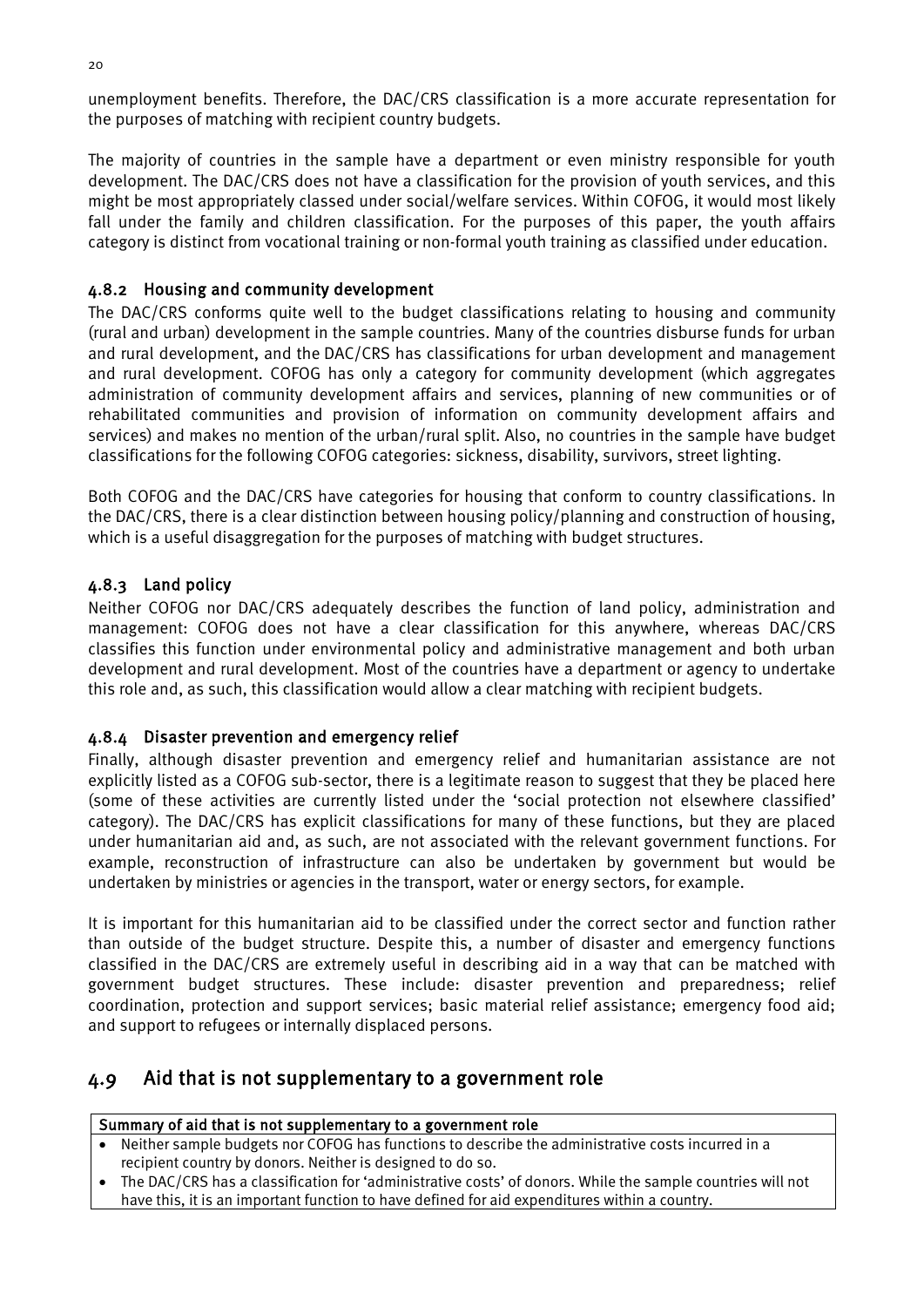At the country level, there will be some types of aid that are specifically targeted at a purpose that is external to a government remit. The primary example of an area explicitly outside government remit is general administration of donor or international non-governmental organisation (INGO) country offices. Technical assistance, by its nature, is attached to a specific function of government or department. Budget support, sector/earmarked budget support and debt relief are, by default, reclassified to government classifications, as the money is appropriated by government and allocated though government accounts. Humanitarian expenditure must be supplementary to the government role, and can be matchable either with a government department for disaster preparedness and mitigation or with a specific sector where the aid is being targeted, such as water or transport.

### <span id="page-31-0"></span>4.10 Summary of commonalities between sample budgets and international classifications

COFOG is designed specifically to describe the activities government undertakes. As a result, it is an appropriate starting point to examine alignment between recipient budget classifications and existing international aid classifications. COFOG represents country sector and administrative classifications fairly well at aggregated levels, but at the lower levels tends not to disaggregate the functions of government in the same ways or to the same degree that many governments do.

The DAC/CRS purpose codes provide sectoral analysis of aid flows but are not designed to link to sectors in national budgets, and the research shows limited comparison between them and existing national budget structures. The DAC/CRS has naturally evolved to become more granular in areas where donors are more active. In some sectors, this has tended to align with government, such as education; in others, it has tended to develop in parallel with government, such as health and JLOS. The DAC/CRS codes can be a useful resource in improving alignment with recipient budgets in sectors such as education, but in other sectors they may not be useful because they have developed largely to describe funding external to recipient government budgets.

There are significant commonalities between budget structures at the lowest level of the classifications in most of the sample countries, but the composition of these functions in terms of the ministry and sector in which they are located varies widely from country to country. Neither of the international classification systems comprehensively captures the commonalities between the lower-level functional components, although the DAC/CRS is fairly accurate in some areas. This is particularly apparent in JLOS, where the makeup of the sector varies widely but the presence of many lower-level departments or institutions is common: there are several areas where greater granulation would be required to allow this kind of interchangeableness.

The availability of national CoAs was more limited than expected, in itself an important finding and a challenge to budget integration. Budget organisational structures were more easily available in countries with comprehensive websites and greater domestic transparency,<sup>[21](#page-31-1)</sup> leading to an unintended bias in the comparison of countries with the international standards. This exposes the fact that the ease of mapping aid onto budgets may have an inverse relationship with institutional capacity levels, and lower capacity countries are likely to start at a disadvantage in the attempt to use aid information and build functioning integral AIMS. Recent research by the Overseas Development Institute (ODI) (de Renzio, 2009) adds to this question by finding that aid dependency has a weak association with stronger and more transparent PFM but a negative association with good donor practices (such as the predictability of disbursements and the percentage of aid that uses national procedures).<sup>[22](#page-31-2)</sup>

<span id="page-31-1"></span><sup>&</sup>lt;sup>21</sup> Only in Uganda and South Africa were the budget structures available on the national website. Of the countries in the sample that had been assessed in the Open Budget Survey (2008), these two countries ranked highest in terms of budget transparency.

<span id="page-31-2"></span><sup>&</sup>lt;sup>22</sup> de Renzio examines 57 developing country PFM systems in relation to aid dependency and other parameters using PEFA assessment scores and total ODA as a percentage of gross national income (GNI). The PEFA assessment is a widely used methodology established in 2005 for diagnosis and analysis of PFM systems and institutions.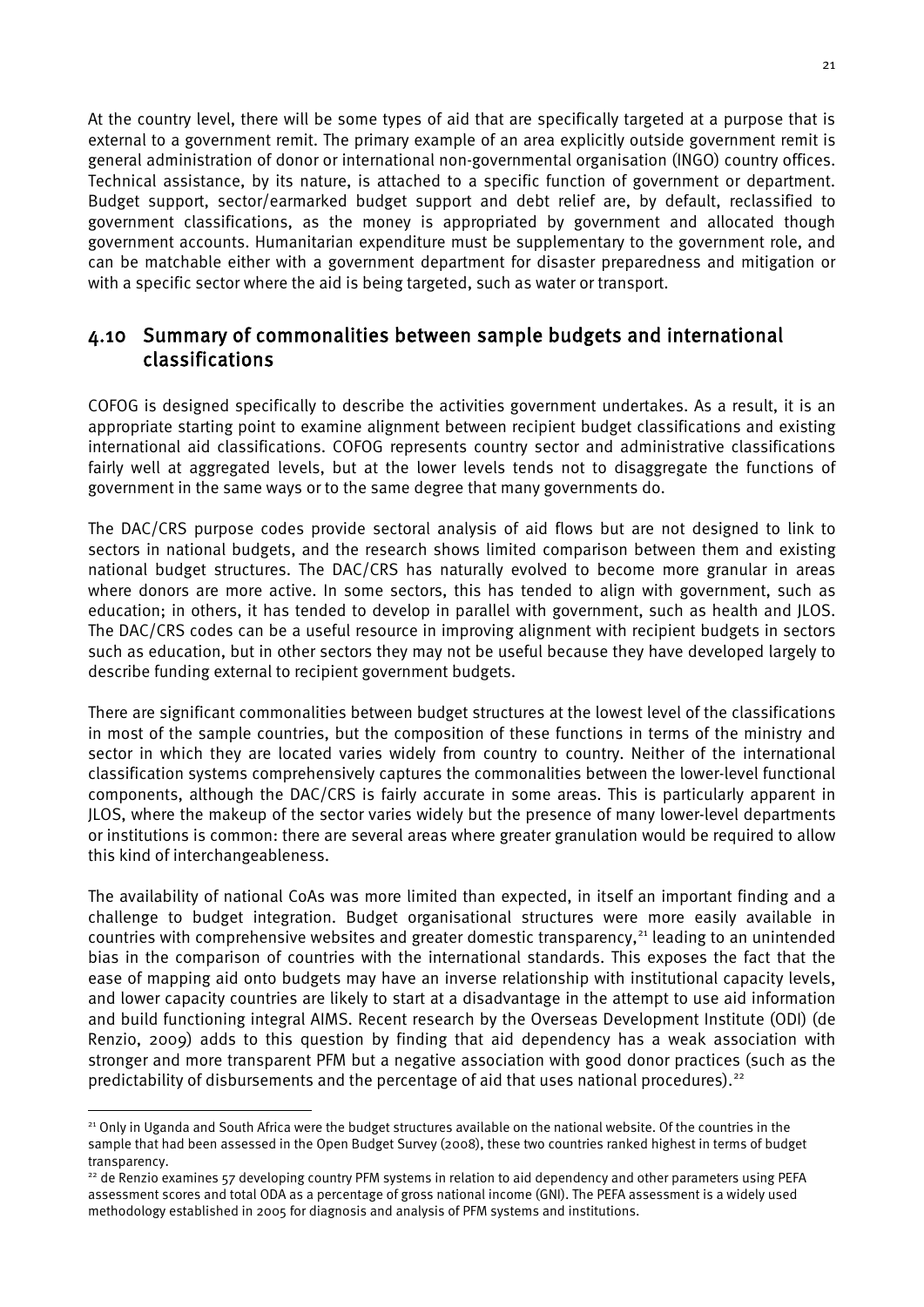## <span id="page-32-0"></span>5. Conclusions and recommendations

A large amount of donor aid in developing countries is spent without the government having full or, in some cases, any information about the relevant activities. If a country lacks information on the resources and activities for implementing its development strategy, the efficiency of national budget planning and implementation is weakened, in turn reducing the impact of already scarce resources. Transparent information about aid activities is also vital for reinforcing the accountability structures between government, citizens and donors, allowing civil society to examine donor activity and to hold both donors and government to account for the use of public funds. Improving the link between aid and budgets must be tackled at both country and donor headquarters level. A solution at the country level is imperative to effectively align aid with government planning and implementing cycles and to address country-specific concerns. A solution at the donor headquarters level will improve the quality of the information flow, a critical aspect for the poorest countries with weaker capacity.

This paper has examined a number of budgets from aid-recipient countries as well as international classifications for aid in order to analyse the commonality between national budget structures and contribute some ideas on the role clearer information about aid can play in improving budget transparency, the quality of budgetary decisions and accountability systems in developing countries. The analysis was undertaken by comparing recipient budgets with international classifications in a sector-wise approach. This drove the construction of a generic functional classification (found in Appendix 2) derived from the sample of aid-recipient country budgets and using lessons from the comparison exercise. This section first draws some conclusions from the overall analysis in an effort to construct a generic functional classification. It then puts forward some recommendations for bringing more aid into budget planning systems.

### <span id="page-32-1"></span>5.1 Constructing a generic functional classification derived from the sample budgets

Broadly, the study finds that COFOG better reflects country needs, whereas the DAC/CRS sector definitions are useful at the disaggregated level for some sectors but not for others. Because over time the DAC/CRS has been adjusted to reflect changes to the types of activities donors fund, the classification has naturally given more granularity to activities that are frequently funded by aid and less to those attracting little aid funding, As a result, the DAC/CRS is better at describing functions of government where aid volumes are high and alignment with government strategy and implementation is greater, such as education. The COFOG classification is a better starting point for describing government structure, both in theory and from the evidence, neither system is sufficient in itself to provide detailed information on aid in a way that is optimal for aligning aid with recipient government budgets.<sup>[23](#page-32-2)</sup>

Drawing on the findings, this study proposes a functional classification built on the commonalities between the sample budgets. This draws on the international classification systems and is mapped to the DAC/CRS and tested against several countries. The generic classification is in Appendix 2.

The generic functional classification was designed both to demonstrate the findings in Section  $\mu$  and to be used as a base to compare with additional aid-recipient budget structures. It was constructed to prioritise the lower-level functions and to allow them to be discrete and movable, enabling them to be matched to varying compositions of functions in different countries' organisational structure. The lowlevel functions are grouped into sectors that conform to a large extent with the COFOG sectors. The two significant deviations from COFOG sectors are the extraction of water supply (to merge with environment) and the merger of social protection with housing and community amenities.

<span id="page-32-2"></span><sup>&</sup>lt;sup>23</sup> COFOG is designed for countries to report the purpose (functions) of public expenditure against an international standard whereas the DAC/CRS was independently designed for donors to report the purpose of aid expenditures.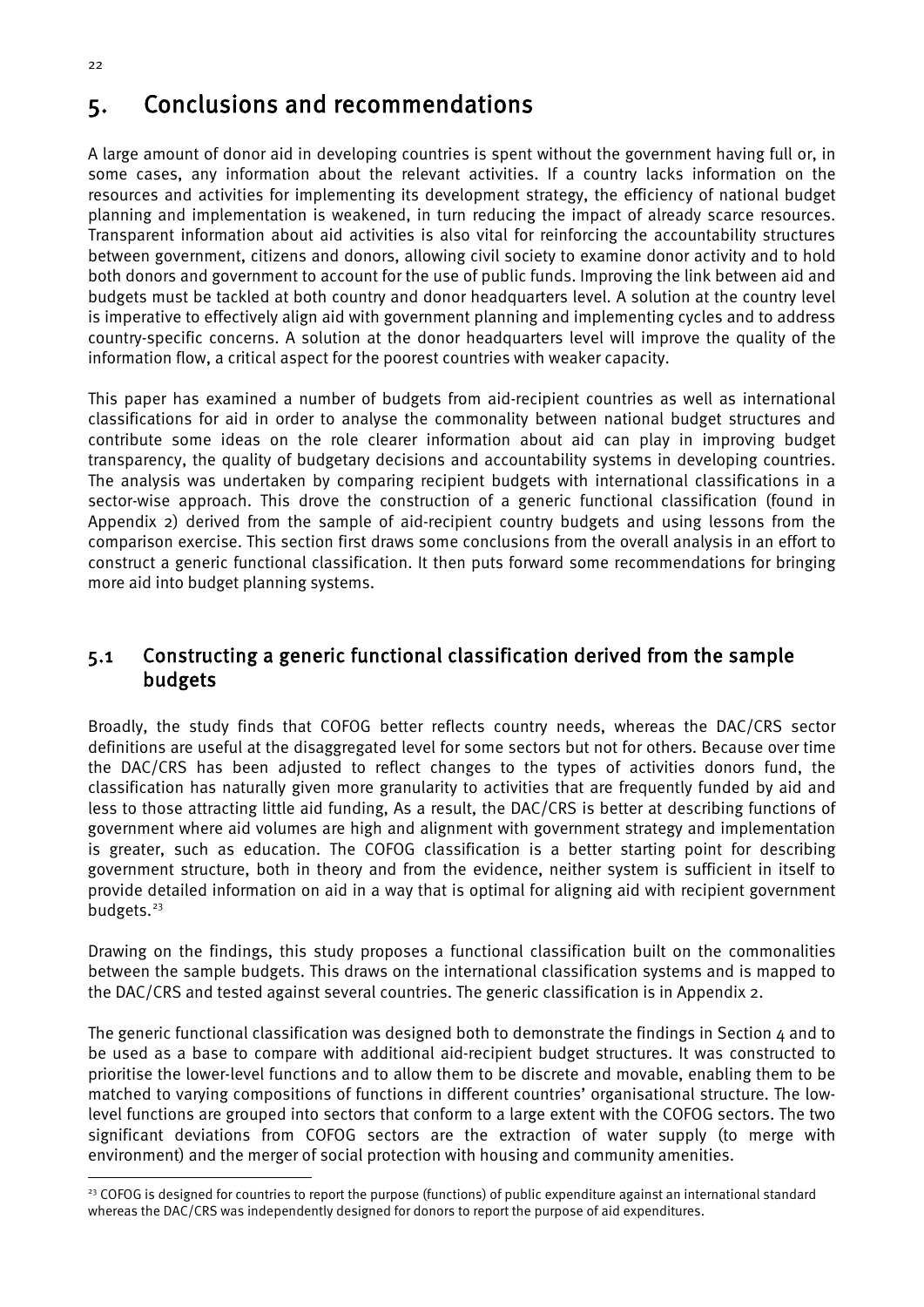Development of a generic classification for the health sector was not possible, as a number of distinct and incompatible systems for structuring the organisation of the sector arose in the sample budgets. This suggests that a deeper examination of the sector, with the contribution of health sector experts, will be necessary before a suitable proposal for a generic structure can be developed. Local government administrative classifications also were not addressed individually, as the degree to which devolution exists in the sample countries demands comprehensive examination, which is beyond the immediate scope of this paper.

Testing of the classification was undertaken during development with the sample countries and afterwards with Haiti, Sierra Leone and WAEMU. In Uganda, a country which has undergone a number of rigorous reforms of the CoA, treasury and budgeting system and which has a detailed set of functions available for analysis, the generic functional classification was able to predict 136 out of 158 ministries and departments. In Sierra Leone, the classification structure was able to predict 174 out of 190 ministries and departments.

The research was not able to find any evidence to contest the findings of Lienert (2003) that the administrative classification of expenditure is generally similar between Anglophone and Francophone countries. The past decades have seen both groups of countries undertaking many similar budget reforms, which may have resolved to some extent the differences between the two groups, particularly as Francophone West Africa has undertaken common reforms to harmonise public expenditure structures.

The findings suggest that divergences between groups of countries may be more prominent in terms of systemic differences in the approach to health sector structures and health service delivery; in the general public service sector, particularly the structure and hierarchy of budgeting, planning and treasury institutions; and, in a different and more extensive way, in the extent of decentralisation and devolution.

Simultaneously mapping the classification against the DAC/CRS and COFOG enabled an examination of the overlap and differences between the two international standards in this context, exposing the gap between the two in terms of linking aid, as described by the DAC/CRS, and government functional classifications, as described by COFOG. [24](#page-33-1)

The classification also introduced a separate sector of expenditure that does not occur in national budgets. This is a sector to describe and classify aid expenditures on donor administration. While it will not map with recipient country budgets, and as such cannot be tested against them, this function of aid expenditure is important for both governments and civil society in planning, monitoring and evaluating development activities. This sector of the classification will need to be tested against the organisational structure of donor country offices.

## <span id="page-33-0"></span>5.2 Bringing more aid into the budget planning process

As we have seen, the research shows a significant degree of commonality between recipient country budget administrative classifications. The international classifications are able to match the countries examined in the study to some degree in some sectors, but neither is designed to describe information about aid in the context of the budget processes of aid-receiving countries.

General budget support cannot be associated with a single sector and therefore application of a sectoral classification is inappropriate. With regard to SWAps and sector budget support, which fund a

<span id="page-33-1"></span><sup>&</sup>lt;sup>24</sup> A full comparison of these classifications is not included in this Working Paper but can be requested from the Centre for Aid and Public Expenditure (CAPE), ODI.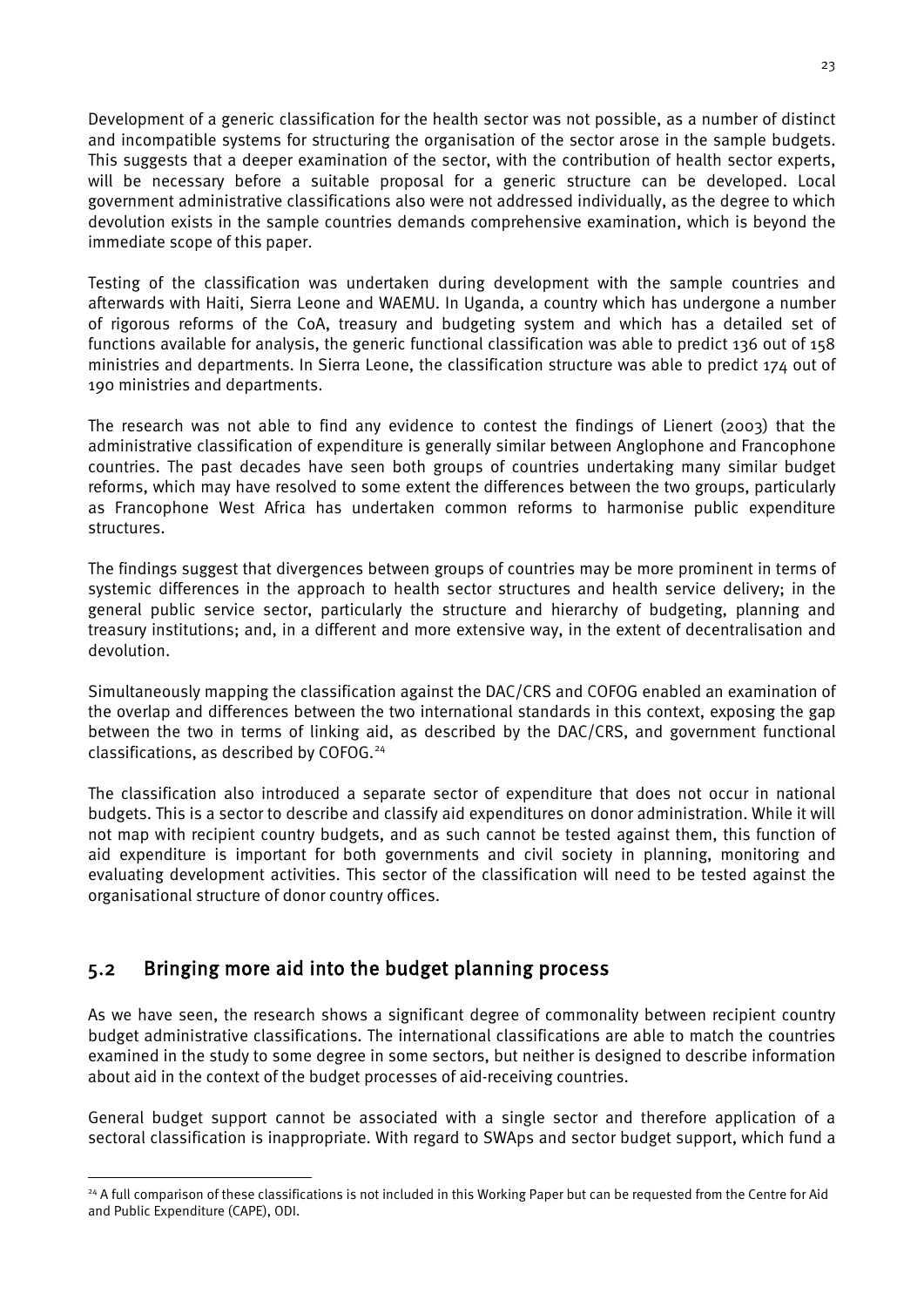broad set of activities across a sector, sectoral classifications can be used, but a more granular classification of the functional components is not appropriate. Nevertheless, integrating budget support modalities better into the budget calendar and providing more transparent information about the expenditure is important for both government and civil society.

Project aid, technical assistance and any aid that is specific to a department of government – or function if off budget – must be clearly identified against that function. It is important to identify these funds at a granulated level, not broadly with a sector, to allow planning and monitoring activities to fully take an activity into account during the budget cycle. In terms of using a generic functional classification, or even the existing international classifications, it is also important to define the activity at the lowest level. This is because definitions of sectors vary significantly from country to country whereas, as this research has shown, at the lower level there is a considerable degree of commonality in functions.

The 'not elsewhere classified' coding option within the COFOG schema is designed to get around this problem to some extent, in that it serves as a lowest-level default/placeholder classification for unclassifiable activities in the sector or sub-sector. While this is a different approach to that of the DAC/CRS, it still allows a default classification that in planning terms is meaningless. Greater effort to achieve a more comprehensive set of lowest-level classifications by identifying and extracting standard roles that are currently described under 'not elsewhere classified' would enable greater accuracy in describing aid activities and better information for planning and monitoring.

Interfacing aid information with budgets needs to be tackled at the country level to make information relevant for a specific recipient country, and at donor headquarters level to facilitate the interface at country level. Country aid management systems need to be enhanced to deliver such functionality. There is no substitute for working at the country level, although initiatives such as IATI can make a critical difference at the donor headquarters level by standardising donor system information to interface with country budget systems, making the remaining amount of work to be done by the country office and the recipient government in making this information country specific much less daunting.

A significant amount of further work needs to be undertaken to gain a fuller understanding of the country-level and donor headquarters-level constraints. A thorough technical assessment of what donor country aid systems are currently capable of supplying would be an important step towards understanding the gap. To further examine the practicality of matching donor system information with recipient government budgets, a useful exercise would lie in testing a much larger sample of countries in the functional structure and with regard to all other relevant parameters of budget information, including budget calendars, currency conversion, programmatic classifications and broad economic areas of expenditure.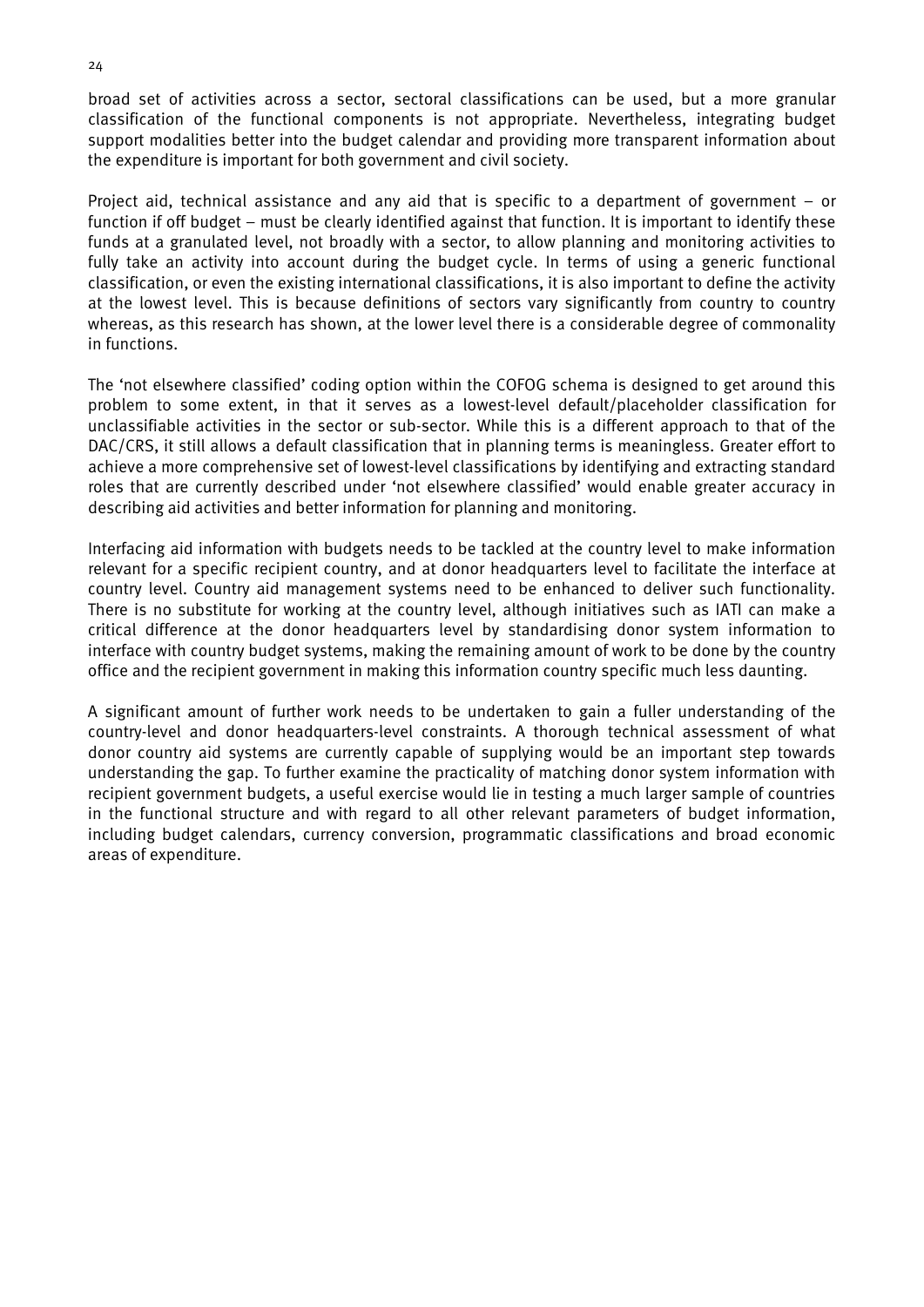## <span id="page-35-0"></span>References

- Allan, W. (2010) 'The Paris Declaration after 2010: Resolving Collective Action Dilemmas in PFM Reform'. Melbourne. Mimeo.
- Barder, O. (2009) Beyond Planning: Markets & Networks for Better Aid. Working Paper 185. Washington, DC: CGD.
- Brautigam, D. and Knack, S. (2004) 'Foreign Aid, Institutions and Governance in Sub-Saharan Africa'. Economic Development and Cultural Change 52(13): 255-285.
- de Renzio, P. (2009) Taking Stock: What Do PEFA Assessments Tell Us about PFM Systems across Countries. Working Paper 302. London: ODI.
- International Monetary Fund (1986) Government Finance Statistics Manual 1986. Washington, DC: IMF.
- International Monetary Fund (2001a) Tracking of Poverty-Reducing Public Spending in Heavily Indebted Poor Countries (HIPCs). Washington, DC: IMF.
- International Monetary Fund (2001b) Government Finance Statistics Manual 2001. Washington DC: IMF.
- International Monetary Fund (2010) Government Finance Statistics to Strengthen Fiscal Analysis. Washington, DC: IMF, Fiscal Affairs Department and Statistics Department.
- Lienert, I. (2003) A Comparison between Two Public Expenditure Management Systems in Africa. Working Paper 3/02. Washington, DC: IMF.
- Open Budget Initiative (2008) The Open Budget Survey 2008. Washington DC: International Budget Partnership.
- Mokoro Ltd (2007) 'Putting Aid on Budget'. Inception Report. Pretoria: CABRI and SPA.
- Mokoro Ltd (2008) 'Putting Aid on Budget'. Synthesis Report. Pretoria: CABRI and SPA.
- Moon, S. and Williamson, T. (2009) 'Greater Aid Transparency: Crucial for Aid Effectiveness'. Project Briefing 35. London: ODI.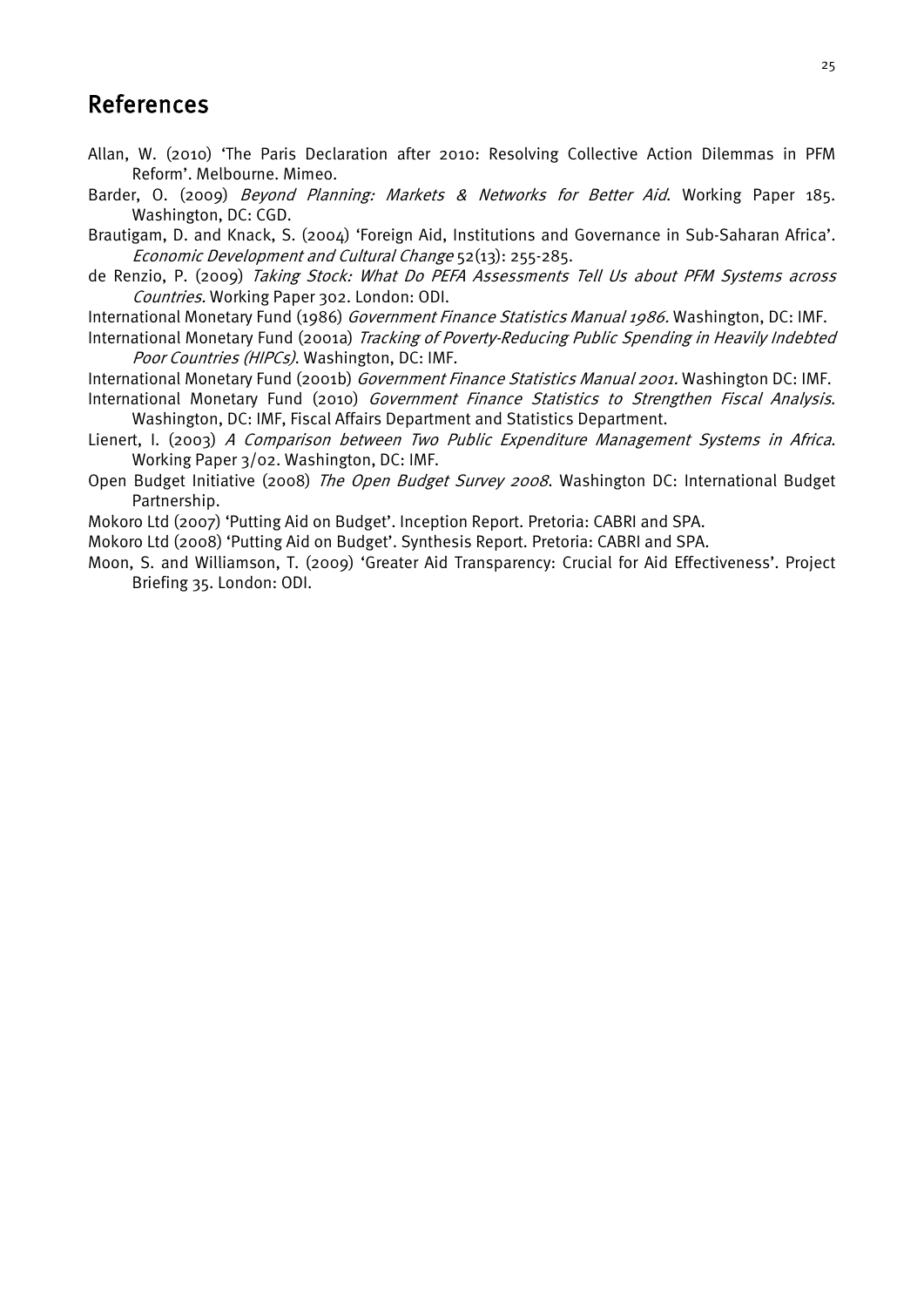## <span id="page-36-0"></span>Appendix 1: The nature of the budget and aid classification systems and AIMS

#### An introduction to recipient budget classification systems in practice

Technically, reclassifying aid to a recipient country budget means recoding some or all of the parameters in the governments accounting 'language' – termed the Chart of Accounts (CoA).<sup>[25](#page-36-1)</sup> A government CoA contains several coded segments defining distinct parameters – together creating the full accounting schema for government expenditure.

Most countries have, or are working towards, a unified CoA where all government financing is classified under a single CoA. In countries that do not have a unified CoA, different funds use different classification schema. A common example of this is in countries where a recurrent budget is separate from the development budget.<sup>[26](#page-36-2)</sup>

The typical segments of the full code are as follows:

| 000  | 00.00.000<br>$\sim$ | 00.00.00<br>$\sim$ | $-00.00.00$     | 00.00.00<br>and the contract of the | $-00.00.00.00$           | [0000]<br>× |
|------|---------------------|--------------------|-----------------|-------------------------------------|--------------------------|-------------|
| Fund | Organisation        | Location           | <b>Function</b> | Programme                           | Object/<br>Economic Item | [Output]    |

Fund: Source of the finance – on-budget donors are usually given a unique classification to identify them as the source of the finance in this segment.

Organisation: Implementing body - usually granulated to two or more levels.

Location: For geographically defined local governments.

Function: The sector and sub-sector definitions.

Programme: Can vary in use but generally is used to group activities under a number of themes aligned with government national policy. For developing countries, this generally is a strategic objective derived from the poverty reduction strategy paper (PRSP) or development plan. Alternatively, it may be aligned with a functional classification (which in turn may be similar or aligned with COFOG). May be linked to development budget projects.

Object/economic item: The object code defines standard accounting classifications (assets, liabilities, revenues and expenditures). This is the segment linked to the core GFS classifications.

Output: An additional code exists for outputs if the government is implementing an output budget. In countries that have integrated output forecasting and performance into their budget planning, an output code is assigned.

Budget support, debt relief or projects implemented through recipient budgets will be fully reclassified to all the CoA segments. The minimum requirements/segments of the CoA for making meaningful assumptions about off-budget aid in the planning process are fund, higher-level organisation and/or function, higher-level object/economic item. Programme is desirable, but the role of this segment may vary from country to country.

The object code identifies accounting standards used for broad macroeconomic distinctions at the top level and detailed planning and procurement at the most granulated level. Expenditure classifications are an important element of this and these are key for economic planning, the top level of this allowing

Г

<span id="page-36-1"></span><sup>&</sup>lt;sup>25</sup> Note: several developing countries have not comprehensively written this down. Many thanks to FreeBalance for providing advice on the specifications of the schema.

<span id="page-36-2"></span><sup>&</sup>lt;sup>26</sup> The recurrent budget largely includes consumption expenditure whereas the development budget usually contains investment expenditures. This latter is usually where on-budget development aid projects are found, although in some countries with very fragmented budgets the on-budget project aid is classified in yet another fund or funds, often called a public investment programme (PIP).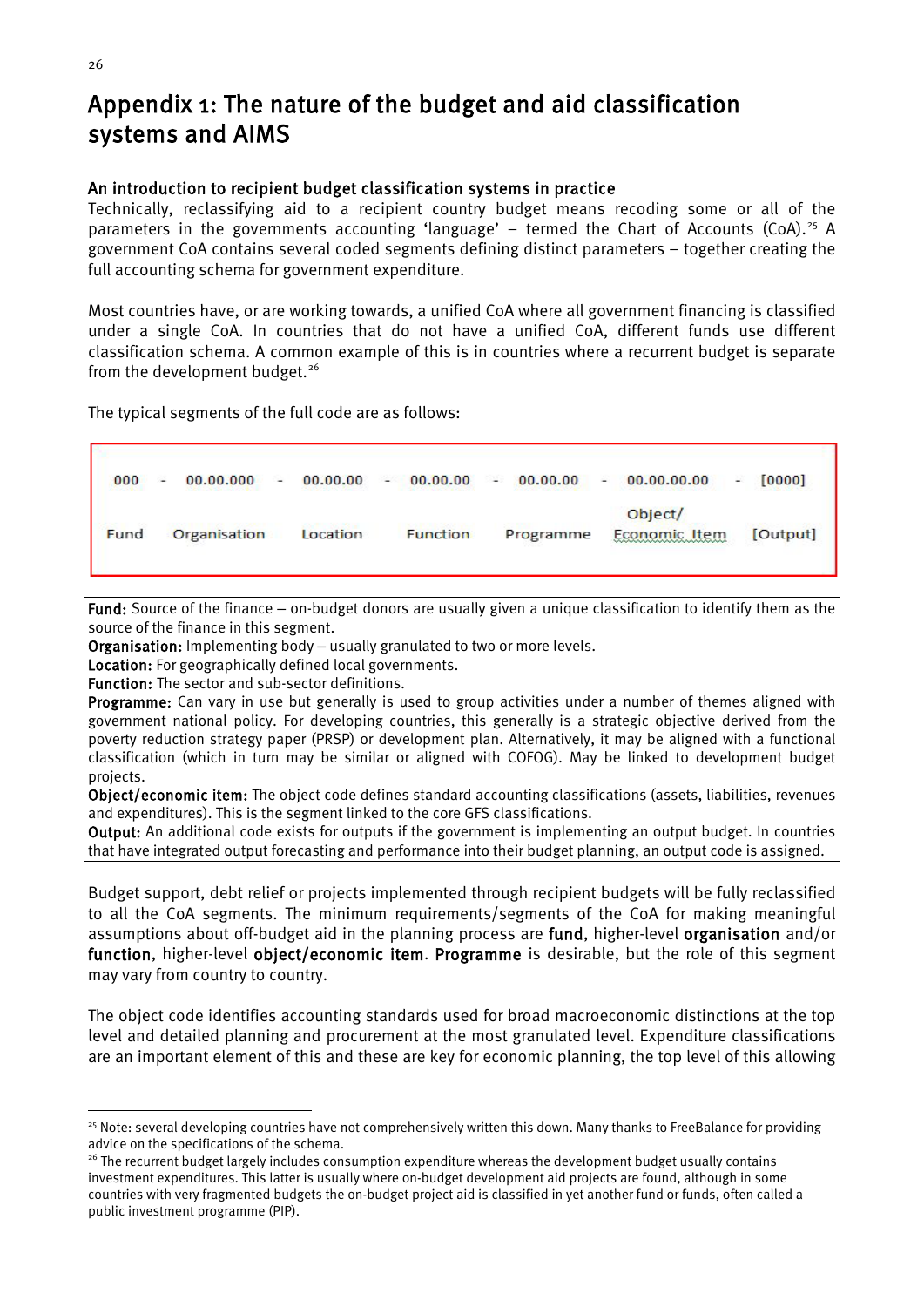an important distinction between consumption and investment expenditures. A vast majority of countries will adhere to, or be moving towards the IMF GFS classification for this segment.

Closer scrutiny of the lower levels of the economic classification would be useful for understanding procurement in more detail. IATI may address this in a later phase, but for now it is unlikely that there will be a justifiable reason for including the lower levels of this segment.

#### DAC/CRS purpose code classification

The DAC/CRS purpose code is the OECD standard description of aid sectors, derived partially from the ISIC classification and developed by OECD/DAC. In the DAC/CRS, data on the sector of destination are recorded using five-digit purpose codes. The first three digits of the code refer to the corresponding 'DAC5' sector or category for more aggregated reporting.

ISIC is the UN standard classification of sectors of the economy as a whole. Public administration features in this classification but itemises only government services that traditionally are fully in the domain of government, i.e. foreign affairs, internal affairs, defence, etc.

#### COFOG classification

COFOG is a UN standard associated with the GFS standards, a family of classifications developed and used by the IMF as guidelines for PFM. The standard draws from existing government CoAs for updates and contributes to the design of many CoA reforms. First-level COFOG splits expenditure data into 10 'functional' groups or sectors of expenditures (such as defence, education or social protection), and second-level COFOG further splits each first-level group into up to nine sub-groups.

#### AIMS at the country level

Broadly, an AIMS is a tool designed to gather information on aid activities, including financial flows, identification data and, to some extent, intended purpose. The AIMS reclassifies the various formats by which donors describe aid activities into a common format to enable comparison. To be useful within the government's planning cycle, the AIMS must be integrated into the government's financial planning and management system and the aid information must be reclassified to the government's formats, including financial year, currency and intended area of expenditure, sector and sub-sectors.

In this paper, this type of AIMS is referred to as an 'integral AIMS'. If it is not integrated with government systems in this way, it is termed a 'partial AIMS'. The concept of a 'budget integral AIMS' necessarily requires a government-led reform to build a software module attached to the budget system that reclassifies aid information into budget schema. Currently, this reclassification is already being done by budget departments for budget support and aid-funded projects or technical assistance implemented through budgets, although this is rarely an openly published activity. A budget integral AIMS that is designed also to capture off-budget aid expands this function to reclassify a broader selection of aid activities not implemented through budget. As previously stated, this is a daunting task for even the most capable developing countries and, to date, no AIMS has successfully and reliably brought aid information together in a way that interfaces with the national budget.

A partial AIMS collects and formats aid information, both on budget and off budget, and presents the information in a variety of ways. The critical distinction between this and a budget integral AIMS is that they are not reclassifying to a sufficient number, or even any of the segments, of the government CoA. They may also source information on budget support and projects implemented through the budget from the donor system rather than the recipient government system, leading to a different set of figures from government in many cases. Below are some partial AIMS examples.

The two main AIMS systems are the Development Gateway's Aid Management Platform (AMP) and the Development Assistance Database (DAD) produced by Synergy International Systems. Several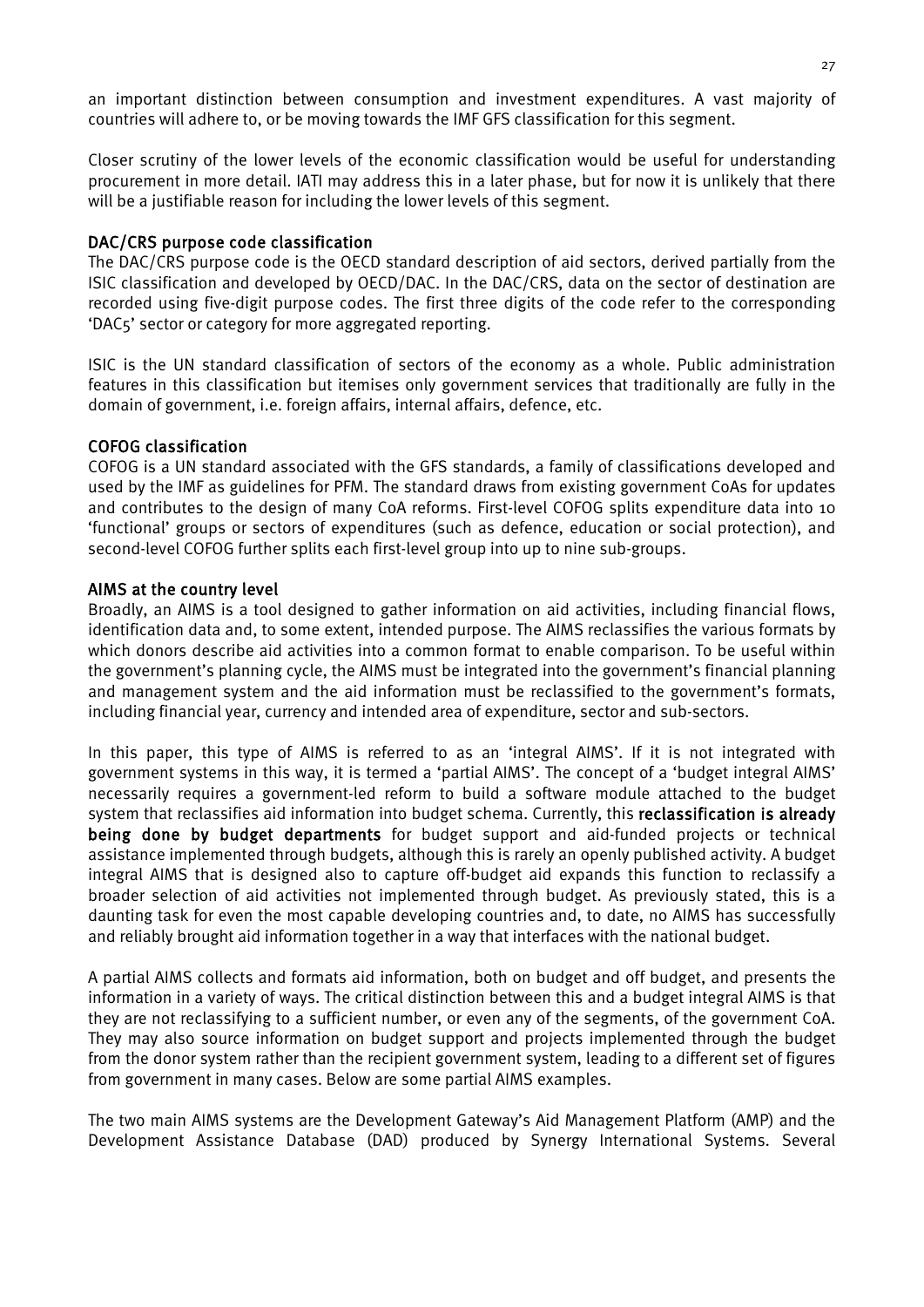countries, such as Cambodia, Colombia and Uganda, [27](#page-38-0) have developed 'home-grown' versions of an AIMS. In some countries, these have stopped being updated or have been taken over by an AMP or DAD. Both of these products feature tools including: listing, report building and ad hoc reports; a charting and geographic information system (GIS) mapping component; as well as an executive dashboard that allows several different reports to be displayed at once.

An AMP is a web-based application designed to track historical, current and planned aid expenditures that are run through the government. An AMP is designed to streamline planning, monitoring, coordinating, tracking and reporting on aid flows. Designed to be flexible, each AMP is customised from a base product to meet the needs of individual recipients and their existing financial tracking systems. There are 14 AMPs currently operational, with more scheduled for implementation over the next five years. Some AMPs are accessible to the public, but they are the property of the recipient country government, many of which have decided that at present they can be viewed only by the government and donors. The AMP has good potential to contribute to the transparency of aid information but, critically, has not yet integrated the software into recipient governments' own systems.

DAD is an AIMS developed for use in national reconstruction and long-term development environments. Also web-based, some DADs offer offline capabilities as well in areas of low connectivity. Like the AMP, DAD assists country governments with the collection, tracking, analysis and planning of aid flows. Features offered by DAD include: listing, report building and *ad hoc* reports; a charting and GIS mapping component; as well as an executive dashboard that allows several different reports to be displayed at once. DADs are also customised to fit each country but have an identical base and graphical user interface.

Some recipient countries have designed their own AIMS. Cambodia, for example, has its own system built and managed by agencies under the Ministry of Economy and Finance. A home-grown AIMS benefits from clear government ownership and a system built based entirely on the needs of the country. However, technical capabilities may be more limited than either the AMP or DAD to analyse, present and use the data. Without continuing support and demand for the activity from the recipient government, these systems will quickly fall into disuse.

#### A quick note on the political economy of AIMS

Usage of the information by other parties, particularly country-level civil society and donor country civil society, will generally be optimised by the volume and timeliness of information. Enhancing the budget compatibility of the information will allow civil society to hold both donors and recipient governments to account within the same format.

This paper does not directly address the politics of budget transparency within the recipient country. However, it must be acknowledged that a transparent budget integral AIMS necessarily requires a more comprehensive commitment to transparency across the budget as a whole, to which developing countries committed in the Accra Agenda for Action. A timely, accurate and complete set of aid information being supplied, even if the demand from the recipient government is non-existent, will enable a partial AIMS to prepare a reclassification of information in line with the budget, which may help build experience and capacity for a time when the recipient government is prepared to undertake budget transparency reforms. Additionally, the information will allow a broad, standardised set of aid activity information for civil society to analyse and respond to.

<span id="page-38-0"></span><sup>&</sup>lt;sup>27</sup> The Budget Department of the Ugandan Ministry of Finance, Planning and Economic Development designed an internal AIMS in the mid-2000s, but this quickly fell into disuse owing to low demand and other priorities. It is currently exploring the introduction of an AMP.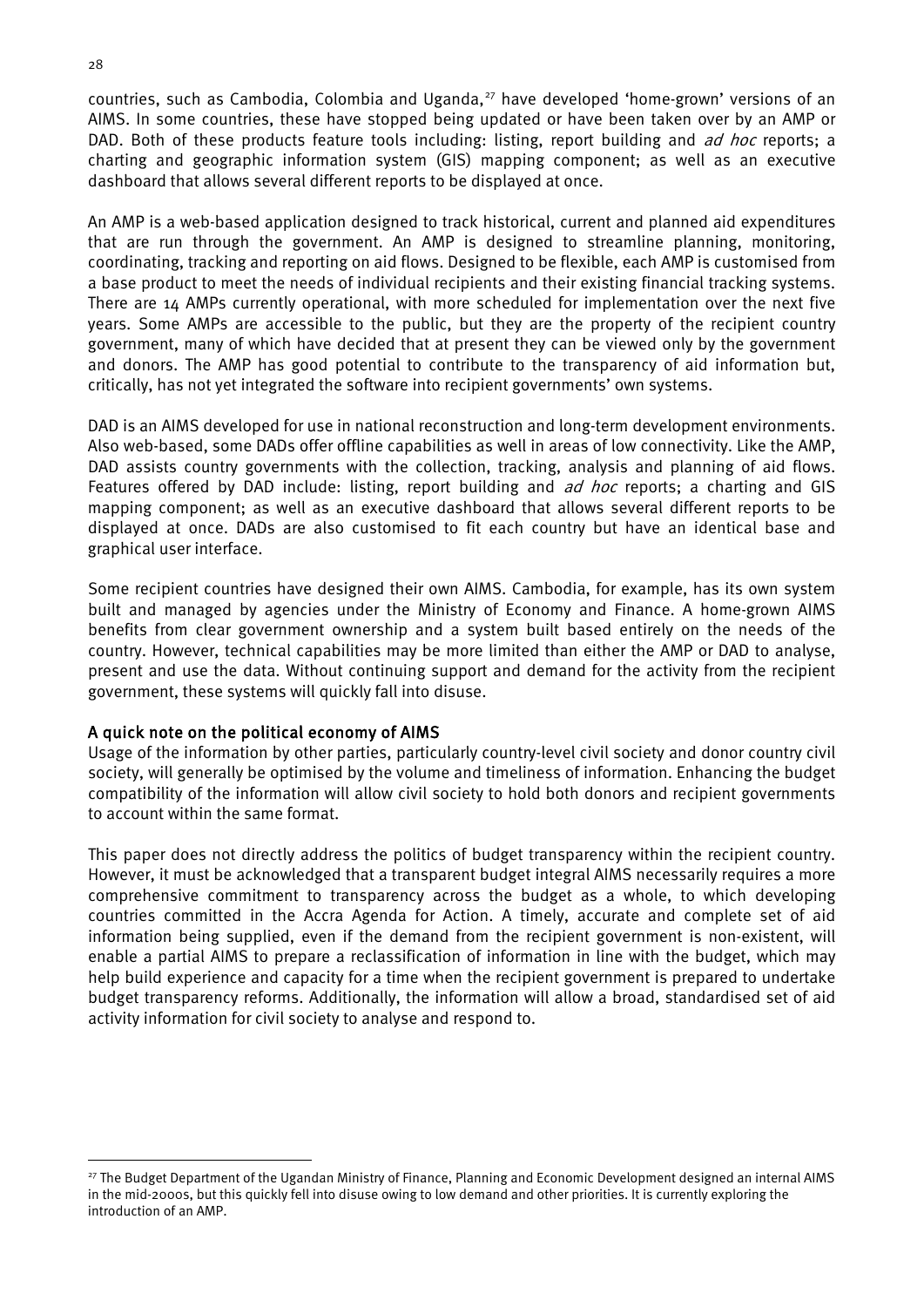## <span id="page-39-0"></span>Appendix 2: A generic functional structure for the interface of aid and budgets

| <b>Function</b>                         | Sector                            | Category of<br>government |
|-----------------------------------------|-----------------------------------|---------------------------|
| Executive                               | Executive                         | General public            |
| Legislative                             | Legislative                       | service                   |
| Finance agency administration           | Accountability                    |                           |
| Macroeconomic policy                    |                                   |                           |
| <b>Budgeting</b>                        |                                   |                           |
| Planning                                |                                   |                           |
| Debt and aid management                 |                                   |                           |
| Tax policy                              |                                   |                           |
| <b>Tax collection</b>                   |                                   |                           |
| Local government finance                |                                   |                           |
| Other central transfers to institutions |                                   |                           |
| National accounting                     |                                   |                           |
| National audit                          |                                   |                           |
| National monitoring and evaluation      |                                   |                           |
| Monetary institutions                   |                                   |                           |
| Financial sector policy and regulation  |                                   |                           |
| Foreign affairs                         | <b>External affairs</b>           |                           |
| Diplomatic missions                     |                                   |                           |
| Official development assistance         |                                   |                           |
| General personnel services              | <b>General personnel services</b> |                           |
| <b>Statistics</b>                       | <b>Statistics</b>                 |                           |
| Support to civil society                | Other general services            |                           |
| Central procurement                     |                                   |                           |
| Other general services                  |                                   |                           |
| Elections                               | <b>Elections</b>                  |                           |
| Policy, planning and administration     | Justice, law and order            | Justice, law, order       |
| Police                                  |                                   | and security              |
| Drugs control                           |                                   |                           |
| Fire                                    |                                   |                           |
| Judicial affairs                        |                                   |                           |
| Human rights affairs                    |                                   |                           |
| Immigration                             |                                   |                           |
| Anti-corruption                         |                                   |                           |
| Prisons                                 |                                   |                           |
| Peace building                          |                                   |                           |
| Demobilisation                          |                                   |                           |
| Policy, planning and administration     | Defence                           |                           |
| Military                                |                                   |                           |
| Civil defence                           |                                   |                           |
| Foreign military aid                    |                                   |                           |
| Policy, planning and administration     | General economic,                 | <b>Economic affairs</b>   |
| General                                 | commercial and labour             |                           |
| Investment promotion                    | affairs                           |                           |
| Privatisation                           |                                   |                           |
| Trade                                   |                                   |                           |
| Labour                                  |                                   |                           |
| National standards development          |                                   |                           |
| Policy, planning and administration     | Public works                      |                           |
| Construction regulation                 |                                   |                           |
| <b>Mechanical services</b>              |                                   |                           |
| Policy, planning and administration     | Agriculture                       |                           |
| Irrigation                              |                                   |                           |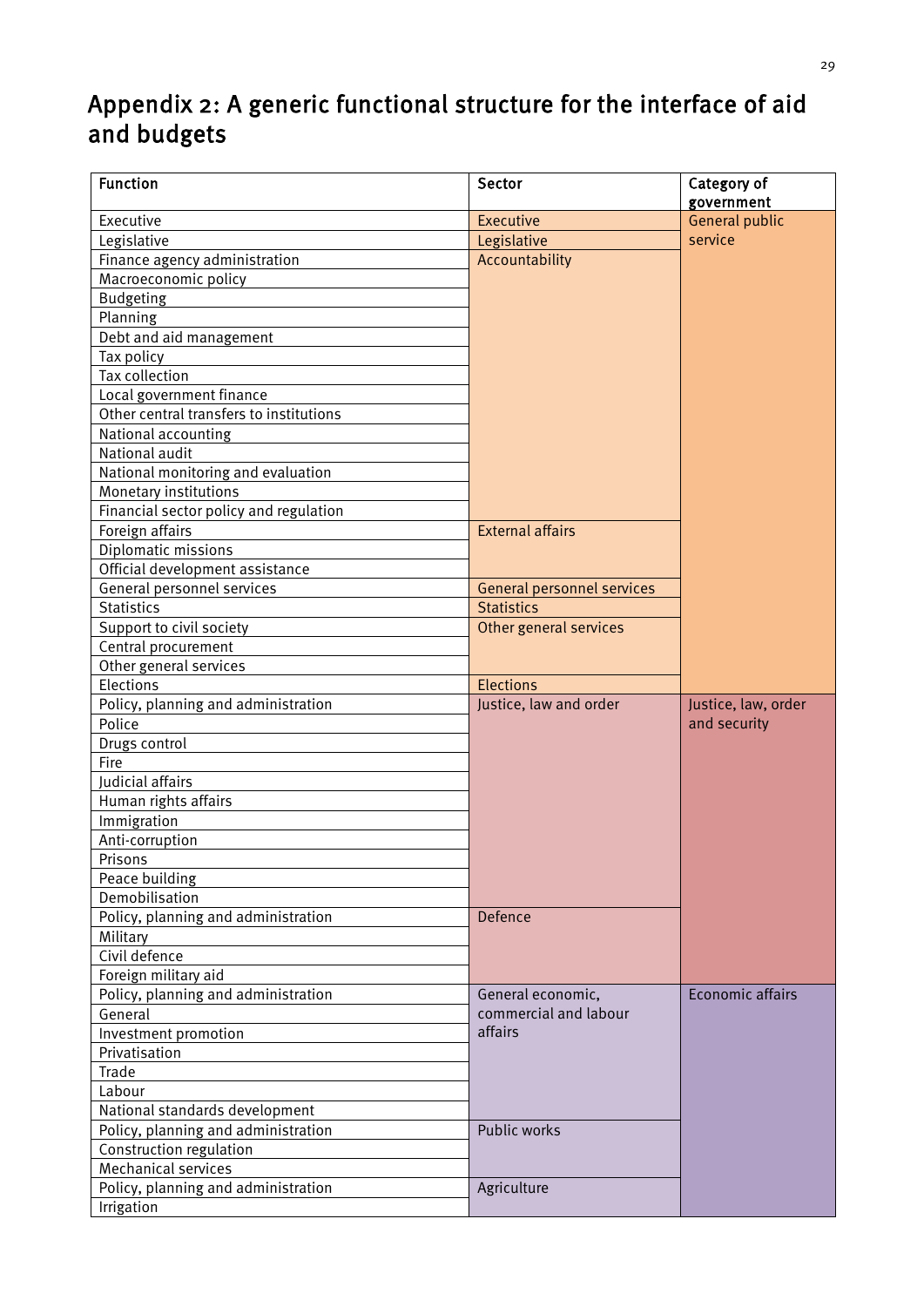| <b>Function</b>                     | Sector                                 | Category of<br>government |
|-------------------------------------|----------------------------------------|---------------------------|
| Inputs                              |                                        |                           |
| Food crop                           |                                        |                           |
| Industrial crop                     |                                        |                           |
| Livestock                           |                                        |                           |
| Agricultural training and extension |                                        |                           |
| Research                            |                                        |                           |
| Other services                      |                                        |                           |
| Policy, planning and administration | Forestry                               |                           |
| Development and services            |                                        |                           |
| Education/training                  |                                        |                           |
| Research                            |                                        |                           |
| Policy, planning and administration | Fishing and hunting                    |                           |
| Development and services            |                                        |                           |
| <b>Education and training</b>       |                                        |                           |
| Research                            |                                        |                           |
| Policy, planning and administration | Energy                                 |                           |
| <b>Education and training</b>       |                                        |                           |
| Energy regulation                   |                                        |                           |
| <b>Electricity transmission</b>     |                                        |                           |
| Power generation                    |                                        |                           |
| Gas                                 |                                        |                           |
| Policy, planning and administration | Mining and mineral                     |                           |
| Prospection and exploration         | development                            |                           |
| Coal and other solid mineral fuels  |                                        |                           |
| Petroleum and gas                   |                                        |                           |
| Nuclear                             |                                        |                           |
| Other fuel                          |                                        |                           |
| Non-fuel minerals                   |                                        |                           |
| Policy, planning and administration | Transport                              |                           |
| Transport regulation                |                                        |                           |
| Feeder road construction            |                                        |                           |
| Feeder road maintenance             |                                        |                           |
| National road construction          |                                        |                           |
| National road maintenance           |                                        |                           |
| Rail                                |                                        |                           |
| Water                               |                                        |                           |
| Air                                 |                                        |                           |
| Pipeline                            |                                        |                           |
| Storage and distribution            |                                        |                           |
| Public transport services           |                                        |                           |
| Meteorological services             |                                        |                           |
| <b>Education and training</b>       |                                        |                           |
| Policy, planning and administration | Industry                               |                           |
| Development and services            |                                        |                           |
| Industrial research                 |                                        |                           |
| (Investment in industry)            |                                        |                           |
| Policy, planning and administration | Communication                          |                           |
| ICT                                 |                                        |                           |
| Telecoms                            |                                        |                           |
| Information services                |                                        |                           |
| Policy, planning and administration | Tourism                                |                           |
| Services                            |                                        |                           |
| Microfinance and financial services | Microfinance and financial<br>services |                           |
| Policy, planning and administration | Water supply and sanitation            | Water, natural            |
| Education/training                  |                                        | resource                  |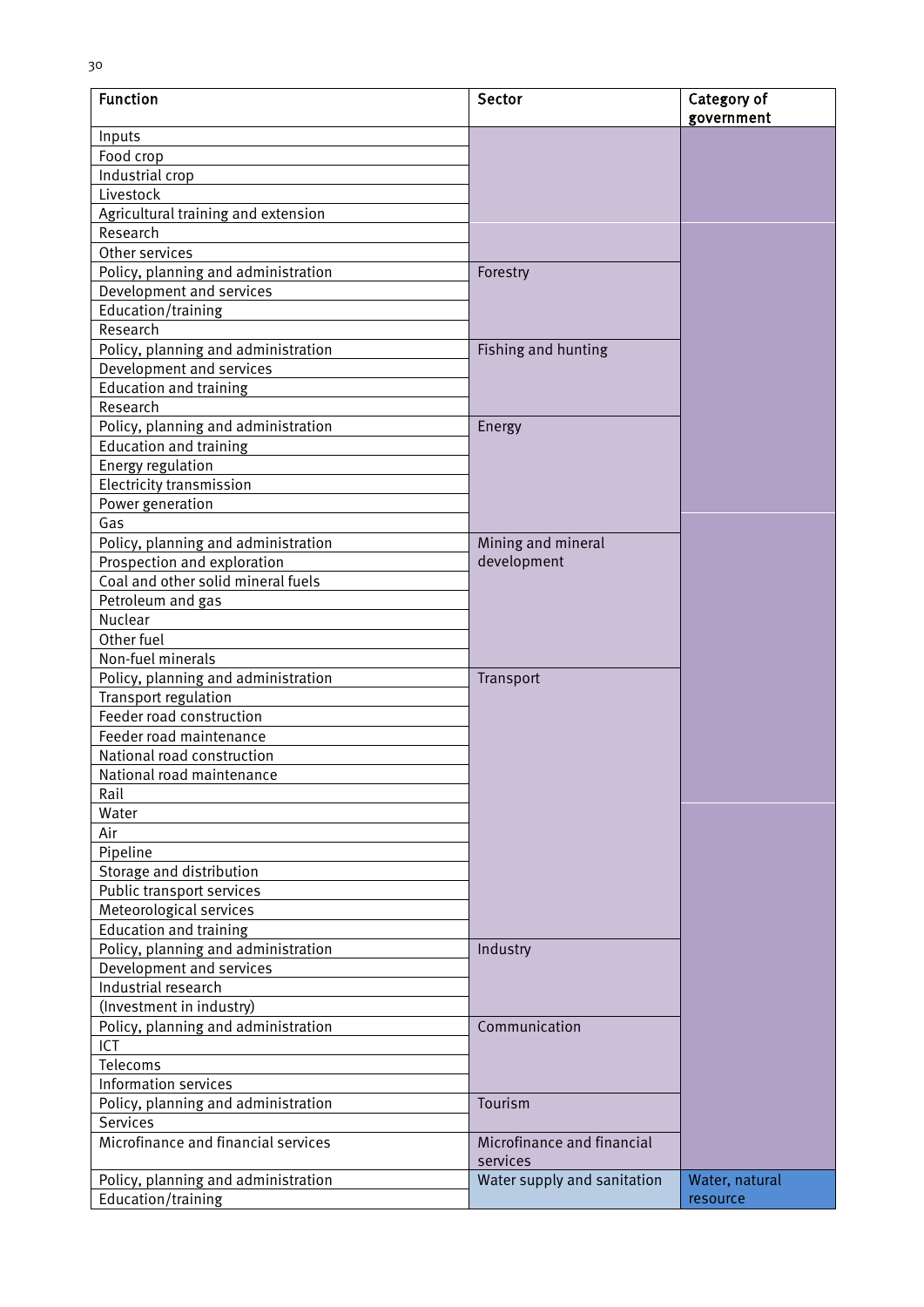| <b>Function</b>                                      | Sector                      | Category of<br>government |
|------------------------------------------------------|-----------------------------|---------------------------|
| Rural water supply                                   |                             | management and            |
| Urban water supply                                   |                             | environment               |
| <b>Rural sanitation</b>                              |                             |                           |
| Urban sanitation                                     |                             |                           |
| Sewage and waste management                          |                             |                           |
| Policy, planning and administration                  | Environment                 |                           |
| Research/education and training                      |                             |                           |
| Natural resource management                          |                             |                           |
| Water resources management                           |                             |                           |
| Wildlife protection, parks and site preservation     |                             |                           |
|                                                      | <b>Health</b>               | Social affairs            |
| Recreation and sport                                 | Recreation, culture and     |                           |
| Culture                                              | religion                    |                           |
| Broadcasting and publishing                          |                             |                           |
| Religion                                             |                             |                           |
| Administration, policy and planning                  | Education                   |                           |
| Research                                             |                             |                           |
| Pre-primary                                          |                             |                           |
| Primary                                              |                             |                           |
| Lower secondary                                      |                             |                           |
| <b>Upper secondary</b>                               |                             |                           |
| Post-secondary non-tertiary                          |                             |                           |
| Tertiary                                             |                             |                           |
| <b>Vocational training</b>                           |                             |                           |
| Advanced technical and managerial training           |                             |                           |
| <b>Basic adult education</b>                         |                             |                           |
| Teacher training                                     |                             |                           |
| Physical education                                   |                             |                           |
| Health education                                     |                             |                           |
| Subsidiary services                                  |                             |                           |
| Policy, planning and administration                  | Social protection, land     |                           |
| Social security (excl pensions)                      | housing and community       |                           |
| General pensions                                     | amenities                   |                           |
| Civil service and military pensions                  |                             |                           |
| Social services (including youth development)        |                             |                           |
| Land policy and management                           |                             |                           |
| Rural development                                    |                             |                           |
| Urban development                                    |                             |                           |
| Housing and community amenities                      |                             |                           |
| Emergency relief                                     |                             |                           |
| Disaster prevention and preparedness                 |                             |                           |
| Support to refugees and internally displaced persons |                             |                           |
| Policy, planning and administration                  | Development partner affairs | Development partner       |
| <b>Technical staff services</b>                      |                             | affairs                   |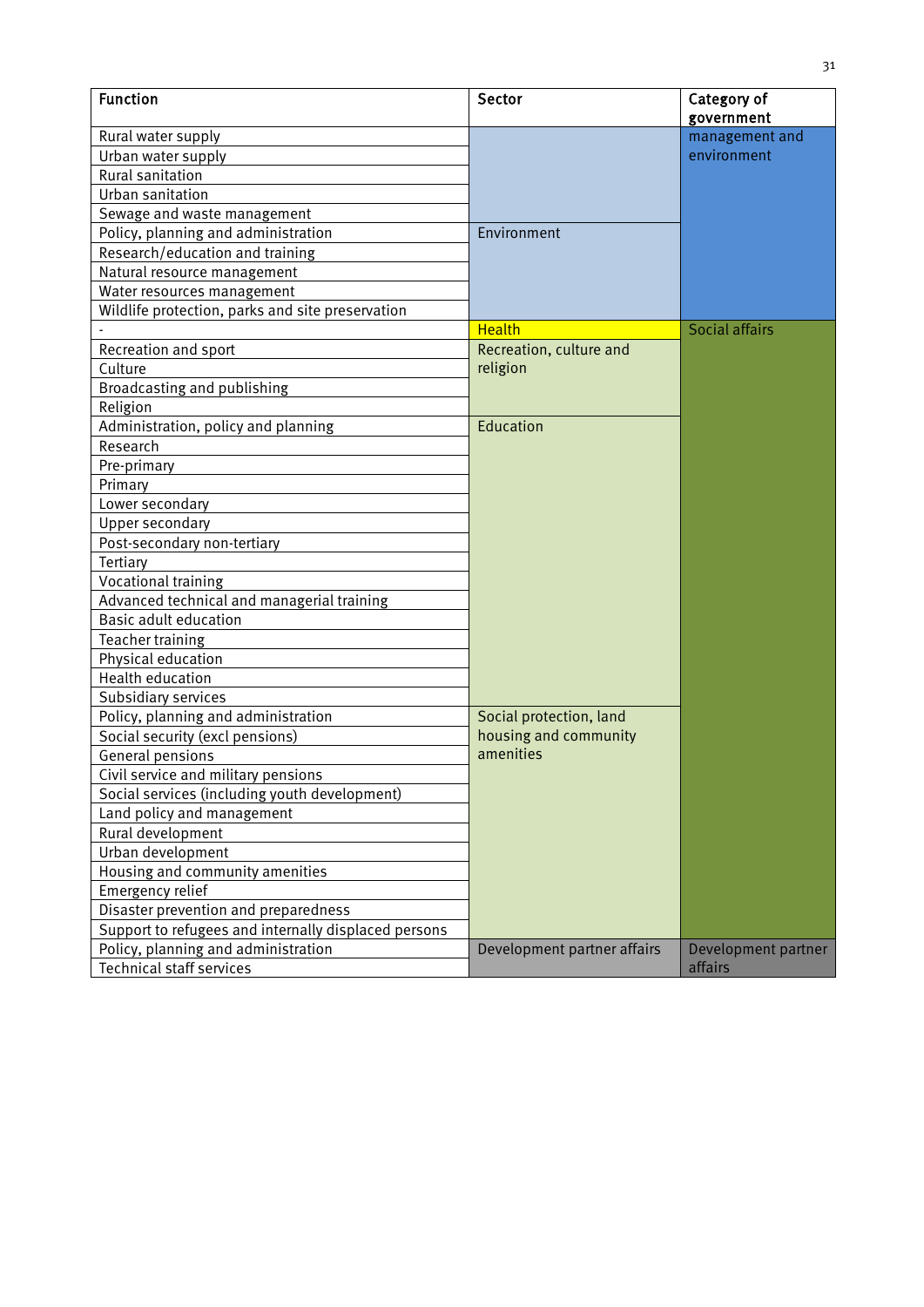## <span id="page-42-0"></span>Appendix 3: Proposal for values in the field of economic expenditure Items

Some additional analysis of the economic classification of public finance was undertaken as a related but separate issue to the sector codes. The economic classification of expenditure is as important as the functional classification and also plays a critical role in aligning aid information with budgets. The GFS economic classifications are often used in a modified version by countries and are familiar to the vast majority of recipient countries, and would be extremely useful to the recipient government to identify donor expenditure. The main distinction is between expenditure on consumption or investment in capital, with several clear subcategories in each.

Within any government CoA is a detailed segment of code describing the specific economic nature of the expenditure (e.g. personnel costs, goods and services, buildings and structures, machinery and equipment). This segment of code is core to the IMF GFS categorisation as economic classification of expense. Most countries use an adaptation of this coding for domestic accounting and a majority report to the IMF annually on GFS economic classifications (Table A3.1).

At the lowest level, the economic classification enables the allocation of funds to specific inputs for government activities; at the higher (broad) level, the economic classification serves as a useful tool for government to plan, deliver, control and monitor the mix of inputs (such as wages or capital investment) across the entire economy. This is of critical importance to macroeconomic management and stability and short- and longer-term growth policy, and directly contributes to government efficiency in planning public expenditure as well as many other roles of government.

It would not be relevant for aid that is not delivered through government systems to be reclassified to the full extent of the economic classifications of government. However, it is important and, given wide familiarity with the GFS economic classifications, relatively simple to assign appropriate broad GFS economic classifications to aid expenditures.

To summarise, a primary distinction in GFS economic classifications is between expenditure on consumption and investment in capital, with several clear sub-categories in each. Chosen as the key values for broad economic classification of consumption expenditures, there are eight values (GFS Class 2). Within some of these, it is useful for the purposes of describing aid to identify some expenditure items at a lower level. These include salaries, consultancy costs, goods and services, consumption of capital, grants, rent and others.

There are three particularly relevant GFS (Class 3) values for broad economic classification of investment expenditures, and several subcategories. These cover fixed assets such as buildings, machinery and equipment; inventories or stocks; and non-produced assets such as land. A proposed list of broad economic classifications of consumption and investment economic items is found in Tables A3.2 and A3.3.

| able A3.1. Standard used by countiles in reporting to the limi-statistics bepartment |                   |                |                   |  |
|--------------------------------------------------------------------------------------|-------------------|----------------|-------------------|--|
| Country                                                                              | <b>GFS Manual</b> | Country        | <b>GFS Manual</b> |  |
| Afghanistan, IS of                                                                   | 01                | Lesotho        | 01                |  |
| Albania                                                                              | 01                | Liberia        |                   |  |
| Algeria                                                                              | 01                | Lithuania      | 01                |  |
| Argentina                                                                            | 01                | Luxembourg     | 01/ESA95          |  |
| Armenia                                                                              | 01                | Macedonia, FYR | 01                |  |
| Australia                                                                            | 01                | Madagascar     | 01                |  |
| Austria                                                                              | 01/ESAg5          | Maldives       | 01                |  |
| Azerbaijan                                                                           | 01                | Malaysia       |                   |  |
| Bahamas, The                                                                         | 01                | Malawi         |                   |  |
| Bahrain                                                                              | 01                | Mali           | 01                |  |
| Bangladesh                                                                           | 01                | Malta          | 01/ESA95          |  |

<span id="page-42-1"></span>Table A3.1: Standard used by countries in reporting to the IMF Statistics Department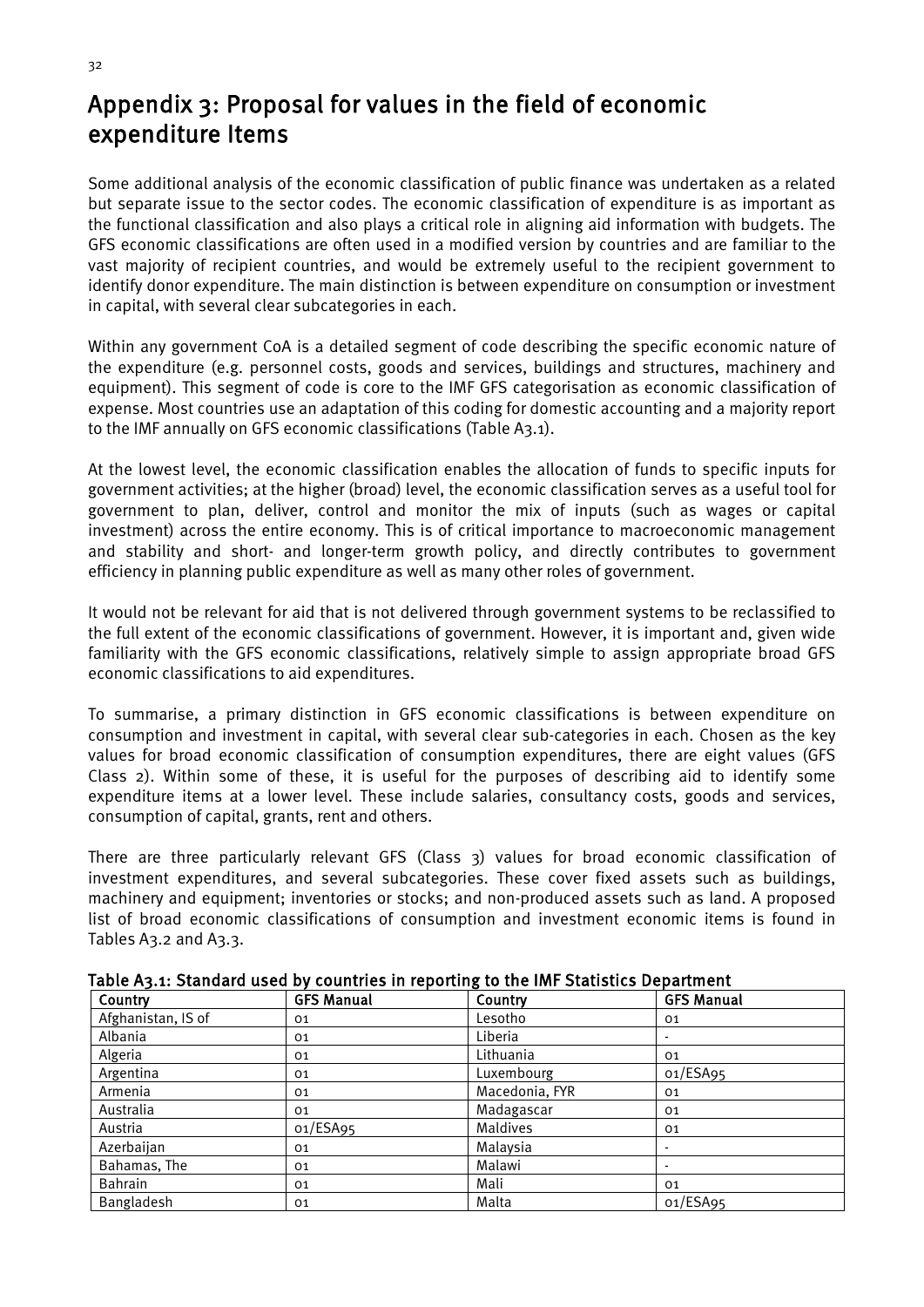| Country                          | <b>GFS Manual</b> | Country                            | <b>GFS Manual</b>        |
|----------------------------------|-------------------|------------------------------------|--------------------------|
| <b>Barbados</b>                  | 01                | Mauritania                         |                          |
| <b>Belarus</b>                   | 01                | Mauritius                          | 01                       |
| Belgium                          | 01/ESA95          | Mexico                             | $\blacksquare$           |
| <b>Belize</b>                    |                   | Moldova                            | 01                       |
| Benin                            | 01                | Mongolia                           | 01                       |
| <b>Bhutan</b>                    | 01                | Morocco                            | 01                       |
| <b>Bolivia</b>                   | 01                | Mozambique                         |                          |
| Bosnia & Herzegovina             | 01                | Myanmar                            | 86                       |
| Botswana                         | $\blacksquare$    | Namibia                            | 86                       |
| <b>Brazil</b>                    | 01                | Nepal                              | 01                       |
| Brunei Darussalam                | $\overline{a}$    | Netherlands                        | 01/ESA95                 |
| <b>Bulgaria</b>                  | 01/ESA95          | New Zealand                        | 01                       |
| <b>Burkina Faso</b>              | 01                | Nicaragua                          | 01                       |
| Burundi                          | L.                | Niger                              | 01                       |
| Cambodia                         | 01                | Nigeria                            | $\blacksquare$           |
| Cameroon                         | $\overline{a}$    | Norway                             | 01/ESA95                 |
| Canada                           | 01                | Oman                               |                          |
| Cape Verde                       |                   | Pakistan                           |                          |
|                                  | 01                |                                    | 01                       |
| Central African Republic<br>Chad | 01                | Panama                             | $\blacksquare$           |
|                                  | $\blacksquare$    | Papua New Guinea                   | $\blacksquare$           |
| Chile                            | 01                | Paraguay                           | 01                       |
| China, PR, Mainland              | 01                | Peru                               | 01                       |
| China, PR, Hong Kong SAR         | 01                | Philippines                        | 01                       |
| China, PR, Macau SAR             | 01                | Poland                             | 01/ESA95                 |
| Colombia                         | 01                | Portugal                           | 01/ESA95                 |
| Congo, DR                        | $\Box$            | Qatar                              | 01                       |
| Congo, Rep. of                   | 01                | Romania                            | 01/ESA95                 |
| Costa Rica                       | 01                | <b>Russian Federation</b>          | 01                       |
| Côte d'Ivoire                    | 01                | Rwanda                             | L.                       |
| Croatia                          | 01                | San Merino                         | 01                       |
| Cyprus                           | 01/ESA95          | São Tomé and Príncipe              | $\overline{\phantom{a}}$ |
| Czech Republic                   | 01/ESA95          | Saudi Arabia                       | $\blacksquare$           |
| Denmark                          | 01/ESA95          | Senegal                            | $\blacksquare$           |
| Dominican Republic               | 01                | Seychelles                         | 01                       |
| Ecuador                          | ä,                | Serbia                             | 01                       |
| Egypt                            | 01                | Sierra Leone                       | 86                       |
| El Salvador                      | 01                | Singapore                          | 01                       |
| Estonia                          | 01/ESA95          | Slovak Republic                    | 01/ESA95                 |
| Ethiopia                         | 86                | Slovenia                           | 01/ESA95                 |
| <b>Fiji</b>                      | 01                | South Africa                       | 01                       |
| Finland                          | 01/ESA95          | Spain                              | 01/ESA95                 |
| France                           | 01/ESA95          | Sri Lanka                          | 01                       |
| Gabon                            | $\blacksquare$    | St Kitts and Nevis                 | 01                       |
| Gambia, The                      | $\blacksquare$    | St Lucia                           | $\blacksquare$           |
| Georgia                          | 01                | <b>St Vincent &amp; Grenadines</b> | 01                       |
| Germany                          | 01/ESA95          | Sudan                              | $\overline{\phantom{a}}$ |
| Ghana                            | 01                | Suriname                           | $\blacksquare$           |
| Greece                           | 01/ESA95          | Swaziland                          | 01                       |
| Grenada                          |                   | Sweden                             | 01/ESA95                 |
| Guatemala                        | 01                | Switzerland                        | 01                       |
| Guinea                           | $\Box$            | Syrian Arab Republic               | $\blacksquare$           |
| Haiti                            | $\Box$            | Tajikistan                         | 01                       |
| Honduras                         | 01                | Tanzania                           | $\overline{\phantom{a}}$ |
| Hungary                          | 01/ESA95          | Thailand                           | 01                       |
| Iceland                          | 01                | Togo                               | 01                       |
| India                            | 01                | Tonga                              | $\mathbb{Z}^2$           |
| Indonesia                        | 01                | Trinidad & Tobago                  | 01                       |
| Iran                             | 01                | Tunisia                            | 01                       |
| Ireland                          | 01/ESA95          | Turkey                             | 01                       |
| Israel                           | 01                | Uganda                             | 01                       |
|                                  |                   |                                    |                          |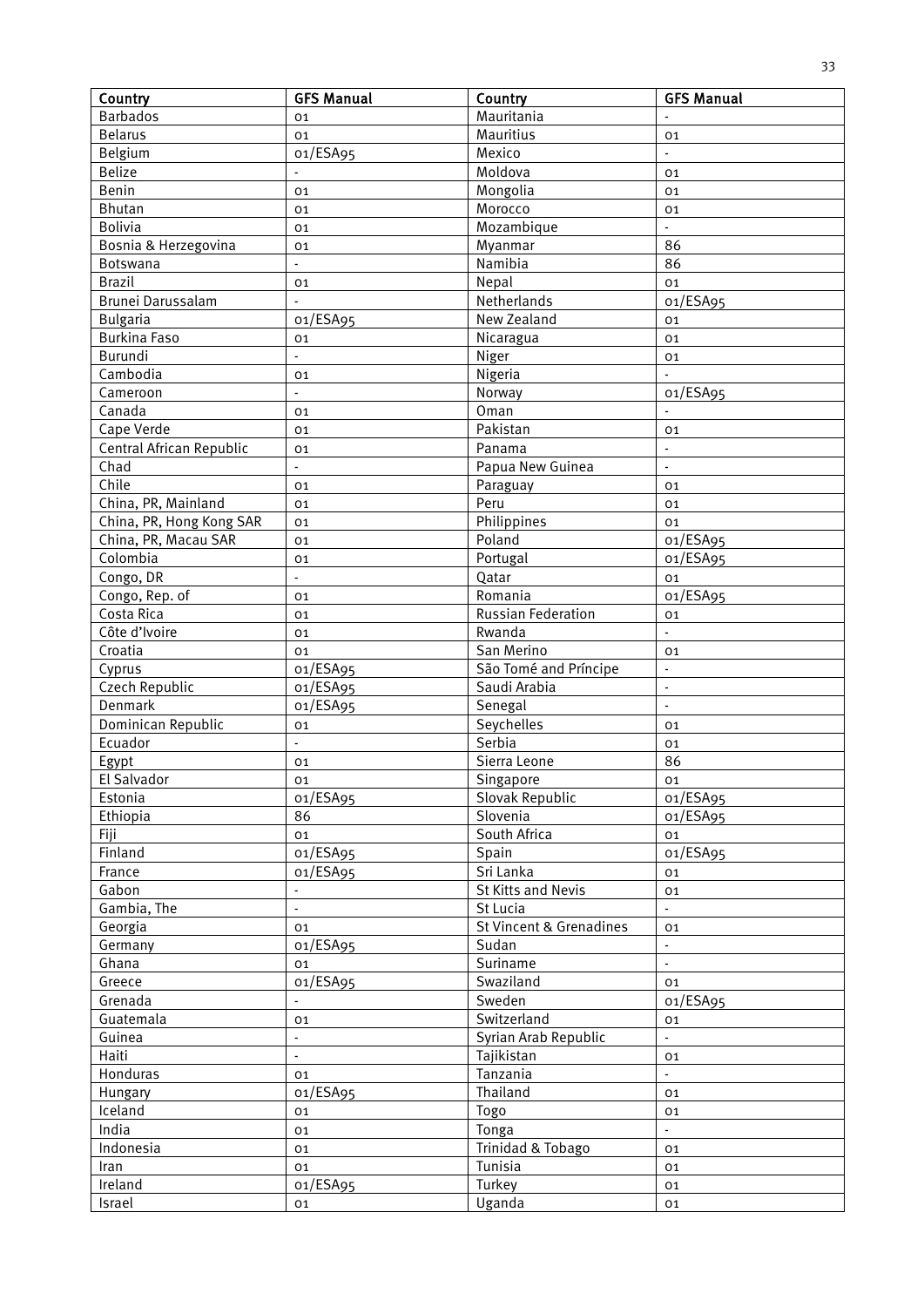| Country         | <b>GFS Manual</b> | Country                     | <b>GFS Manual</b> |
|-----------------|-------------------|-----------------------------|-------------------|
| Italy           | 01/ESA95          | Ukraine                     | 01                |
| Jamaica         | 01                | <b>United Arab Emirates</b> |                   |
| Japan           | 01                | United Kingdom              | 01/ESA95          |
| Jordan          | 01                | <b>United States</b>        | 01                |
| Kazakhstan      | 01                | Uruguay                     | 01                |
| Kenya           | 01                | Vanuatu                     |                   |
| Korea, Rep. of  | 01                | Venezuela, Rep. of          | 01                |
| Kuwait          | 01                | Vietnam                     |                   |
| Kyrgyz Republic | 01                | West Bank and Gaza          | 01                |
| Lao PDR         | 01                | Yemen, Rep. of              |                   |
| Latvia          | 01/ESA95          | Zambia                      | 01                |
| Lebanon         | 01                | Zimbabwe                    |                   |

#### Summary: total number of countries

|                                | Countries |
|--------------------------------|-----------|
| GFSM 2001 (including ESA95)    | 124       |
| GFSM 1986                      |           |
| Total included in GFS Yearbook | 128       |
| Not included in GFS Yearbook   | つつ        |

Notes: 86 = Government Finance Statistics Manual (IMF, 1986) classifications;  $o_1$  = Government Finance Statistics Manual (IMF, 2001b) classifications; ESA95 = European System of Accounts, concepts and terms and terms closely related to GFSM 2001. Source: IMF (2010).

#### <span id="page-44-0"></span>Table A3.2: Consumption expenditures

| 21  | Compensation of personnel costs |
|-----|---------------------------------|
| 22  | Use of goods and services       |
| 22a | o/w consultancy                 |
| 22b | o/w other                       |
| 23  | Consumption of fixed capital    |
| 24  | Interest                        |
| 25  | <b>Subsidies</b>                |
| 26  | Grants                          |
| 27  | Social benefits                 |
| 28  | Other                           |
| 281 | o/w property rent               |
| 282 | o/w other                       |

Source: IMF (2001b).

#### <span id="page-44-1"></span>Table A3.3: Investment in capital

| 311   | <b>Fixed assets</b>               |
|-------|-----------------------------------|
| 3111  | <b>Buildings and structures</b>   |
| 31111 | o/w dwellings                     |
| 31112 | o/w non-residential buildings     |
| 31113 | o/w other structures              |
| 3112  | Machinery and equipment           |
| 31121 | o/w transport equipment           |
| 31122 | o/w other machinery and equipment |
| 3113  | Other fixed assets                |
| 312   | Inventories                       |
| 3121  | o/w strategic stocks              |
| 314   | Non-produced assets               |
| 3141  | o/w land                          |

Note: Fixed assets are classified identically under GFS Classification Classes 3 (transactions), 4 (holding gains), 5 (changes in volume) and 6 (stocks). For the purpose of this table only the Class 3 values are identified. Source: IMF (2001b).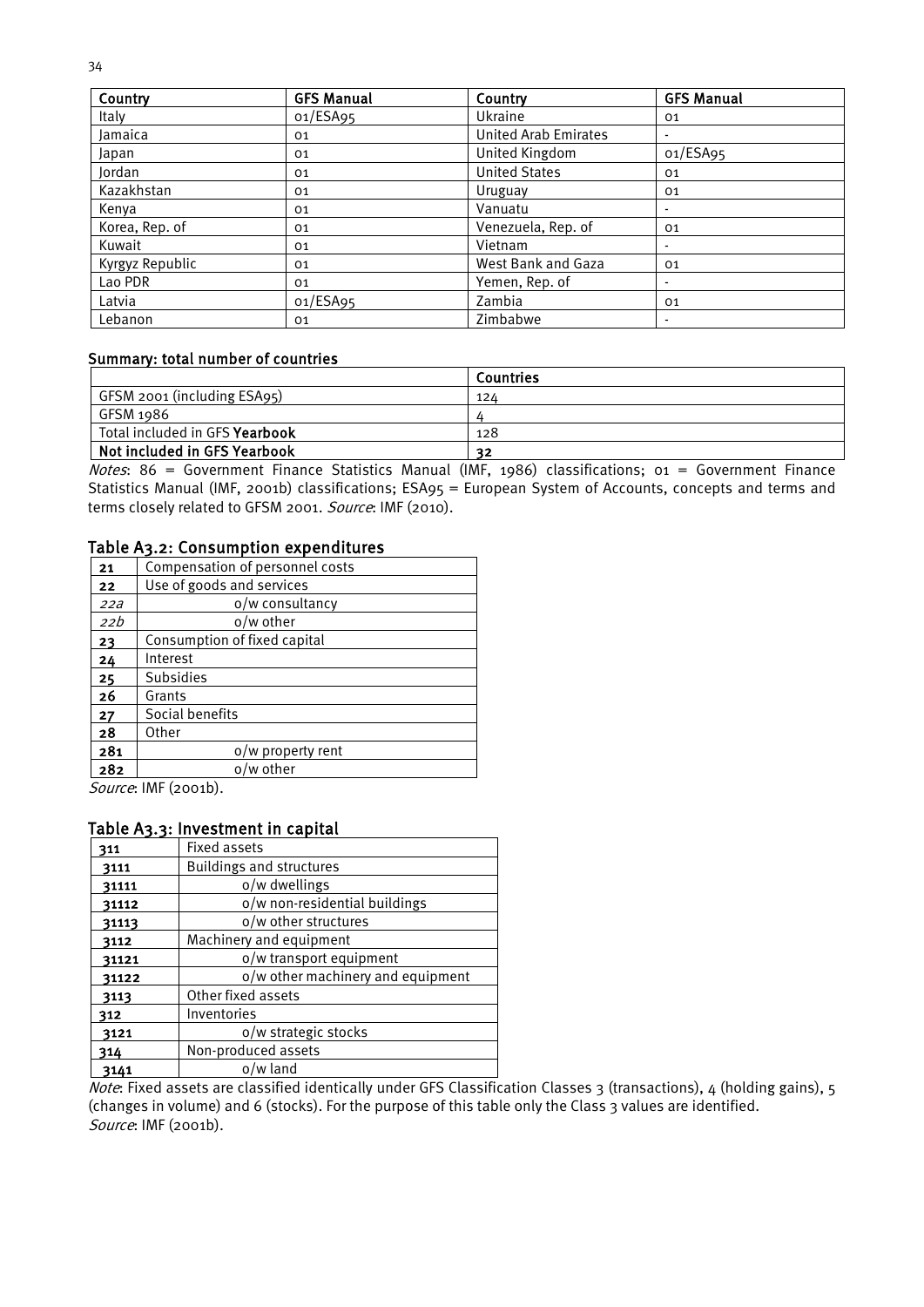## <span id="page-45-0"></span>Appendix 4: IATI information

The IATI information matrix emerging from the Technical Advisory Group meetings in the second half of 2009 provides the draft scope of the IATI Standard information definitions and, in some cases, proposals for values and parameters of these information types. The IATI Standard has been divided into six categories of information about aid, as described below.<sup>[28](#page-45-1)</sup>

- 01 Donor aggregate or country-level information
- 02 Aid flow-specific documents
- 03 Identification data
- 04 Financial data
- 05 Results data
- 06 Other data

Tables A4.1 and A4.2 below list the information proposed for donors to publish under IATI and provides metadata on the type, timetable, source, exceptions, phase, thresholds and systems where this information is currently available. The tables provide an initial indication for these values, on which views will be sought in the IATI Steering Committee and a subsequent round of consultation. The columns show:

- The possible timetable for publication:
	- $\circ$  +1mth = one month after a document is issued;
	- $\circ$  M/Q = monthly or quarterly after the project information becomes available/financial transaction takes place.
- Ownership of the information (both documents and data) may be held by the donor, the partner country or both (by the donor and institution – multilateral or NGO – in the case of forward budgets for institutions).
- Items for which exceptions to publication will be possible are identified. The rules for exceptions are still to be worked out.
- Introduction of the IATI Standard on publication of information will be phased, timing to be decided:
	- o Phase 1 is all current DAC/CRS information and existing documentation;
	- $\circ$  Phase 2 is a later update, where information exists, but is generally not yet published;
	- o Phase 3 is for the remaining information that will require more substantial amendments to systems/practices.
- Thresholds for some aid flows where there is a cut-off for the level of detail of documentation and/or recording of detailed financial data that must be published. Donors will be able to publish below the threshold if they wish. The details are still to be discussed and worked out.
- The remaining columns show where the information is currently available:
	- $\circ$  Donor websites could be at headquarters or in country offices, main or multiple agencies;
	- o DAC/CRS;
	- o AIMS;
	- o Financial Tracking System, UN Office for the Coordination of Humanitarian Affairs (OCHA);
	- o By the partner government, providing it is reported to them;
	- o Debt Management and Financial Analysis System (DMFAS), UN Conference on Trade and Development (UNCTAD);
	- o AidData newly merged database from Development Gateway (AiDA Accessible Information on Development Activities) and PLAID (Project-Level Aid Data).

<span id="page-45-1"></span> $28$  See Table A4.1 for the full scope of the proposed IATI Standard in January 2010. Since this time, the IATI Standard has been somewhat changed and significantly reduced; of note is the exclusion of documents relating to aid information in the Standard. The current framework can be found at [http://aidtransparency.net/wp-content/uploads/2009/06/Consultation-](http://aidtransparency.net/wp-content/uploads/2009/06/Consultation-Paper-for-Data-Definitions-and-Format.doc)[Paper-for-Data-Definitions-and-Format.doc.](http://aidtransparency.net/wp-content/uploads/2009/06/Consultation-Paper-for-Data-Definitions-and-Format.doc)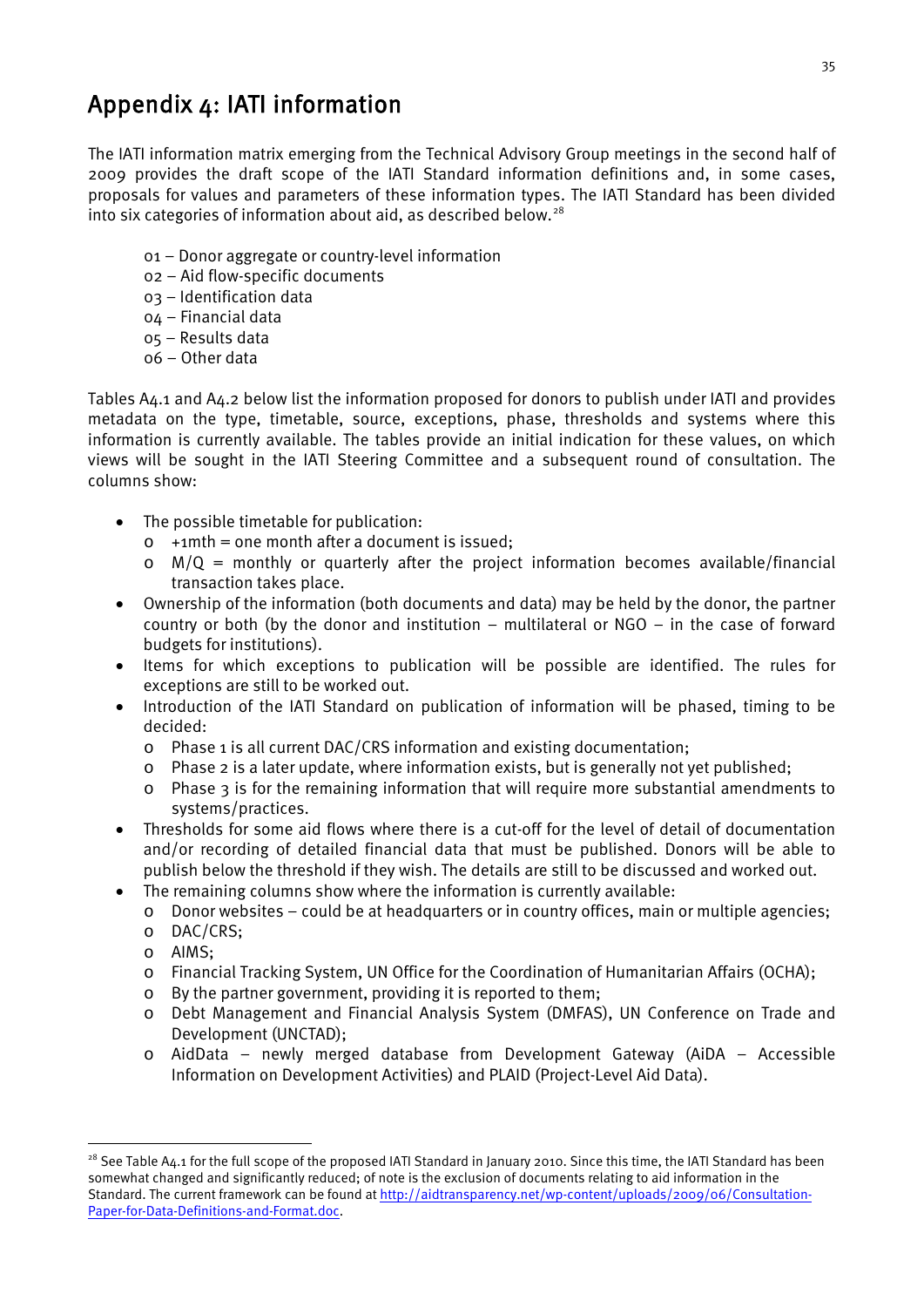#### How does the proposed IATI Standard link with government CoA requirements?

IATI Information Types 01 and 02 refer to documentation that is donor or country specific and project specific, respectively. IATI Information Types 03-06 are data that are contained either in documents described in IATI Information Type 01 and 02 and/or the donor project management and financial management systems. This paper is largely concerned with identification data (Type 03), as these will frame the data presented in the other data information types.

Specifically, IATI data types match to the segments of a generic government classification system in the following way:

- IATI Information Type 0309, aid activity ID, is simply a unique identifier in donor reporting systems, similar to the full code, but likely only detailed to upper-level values in several segments. IATI Information Type 0310 is the written description of the activity and IATI Information Types 0314-0315 provide additional metadata against this value.
- Attaching dates and currency to IATI Type 04 (financial data) is used to align the financial years and currency between donor and recipient.
- IATI Information Types 0301-0303, 0306, 0308, 0317 relate to various aspects of the fund segment (there can be multiple channels before it reaches the recipient, whether this is government or another actor).
- IATI Information Type 0316 relates to the location segment code.
- IATI Information Types 0304-0305 are related to the organisation segment code, but unaligned if the aid flow is not implemented through the recipient budget.
- IATI Information Types 0311 and 0312 are the specific concern of this paper and relate to identification in the recipient budget and the sector and sub-sector to which the aid flow is funding. At the country level, this information should facilitate the interface between aid information and the government organisation and in some cases programmatic classification, but will also be able to describe activities outside the role of government such as donor administrative costs, advocacy NGOs and so on.
- IATI Information Type 0318 may be used to describe the programme segment at the country level, although there is unlikely to be a generic standard for this type of parameter because it is subjective and can be politicised and specific to the strategies of individual countries.
- IATI Information Type 0307 should relate to the economic classification segment of the CoA. This information type would need significant work to achieve an alignment with the GFS standard.
- IATI information that relates to outputs is found in IATI Information Type 0501.

As mentioned above, aid delivered through government systems is already reclassified to budget fully by the government. Both IATI and, in particular, AIMS should study the mechanism by which this is done at the country level and build on the considerable experience that the recipient governments have had in this process.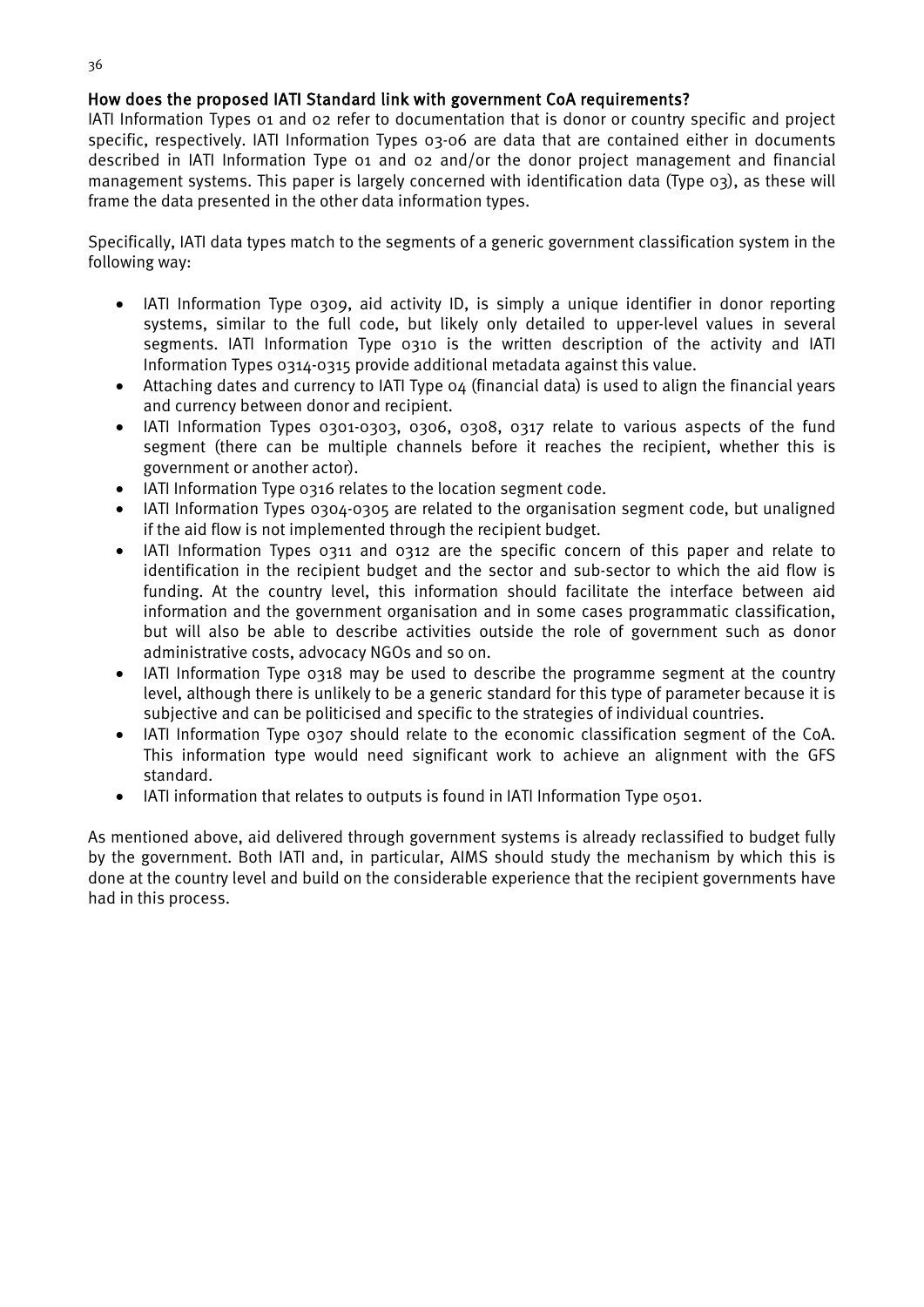|  | Table A4.1: IATI information – high-level information and documentation |  |
|--|-------------------------------------------------------------------------|--|
|--|-------------------------------------------------------------------------|--|

<span id="page-47-0"></span>

| Table A4.1: IATI information – high-level information and documentation |             |                                                                                            |                 |             |                   |                   |                         |                  |              |            |             |             |         |
|-------------------------------------------------------------------------|-------------|--------------------------------------------------------------------------------------------|-----------------|-------------|-------------------|-------------------|-------------------------|------------------|--------------|------------|-------------|-------------|---------|
| <b>IATI</b>                                                             | <b>IATI</b> | Info name                                                                                  | Data type       | Timetable   | Ownership of      | <b>Exceptions</b> | <b>Expected</b>         | <b>Threshold</b> | <b>Donor</b> | DAC/       | <b>AIMS</b> | <b>OCHA</b> | Govt if |
| info                                                                    | info        |                                                                                            |                 | for         | info              | to.               | phase                   |                  | web          | <b>CRS</b> |             | (HA         | on.     |
| <b>type</b><br>code                                                     | code        |                                                                                            |                 | publication |                   | publication       |                         |                  | page         |            |             | only)       | budget  |
|                                                                         |             | 01 Country or donor headquarters-level documentation and budget                            |                 |             |                   |                   |                         |                  |              |            |             |             |         |
| Aid policies and procedures<br>01<br>01                                 |             |                                                                                            | Document        | $+1$ mth    | Donor             |                   | $\mathbf{1}$            |                  |              |            |             |             |         |
| 01                                                                      | 02          | Procurement procedures                                                                     | Document        | $+1$ mth    | Donor             |                   | $\mathbf{1}$            |                  | ✓            |            |             |             |         |
| 01                                                                      | 03          | Assessments of aid and aid effectiveness                                                   | Document        | $+1$ mth    | Donor/both        | ?                 | 3                       |                  |              |            |             |             |         |
| 01                                                                      | 04          | Regional, country, sectoral, institutional strategies                                      | Document        | $+1$ mth    | Donor             |                   | $\mathbf{1}$            |                  | ✓            |            |             | ✓           |         |
| 01                                                                      | 05          | Information on opportunities for public participation in decision<br>making and evaluation | Document        | $+1$ mth    | Donor/both        |                   | $\overline{2}$          |                  |              |            |             |             |         |
| 01                                                                      | 06          | Future funding opportunities                                                               | Document        | $+1$ mth    | Donor             |                   | $\overline{2}$          |                  |              |            |             | ✔           |         |
| 01                                                                      | 07          | Donor agency annual budget as submitted to Parliament or Board                             | Document        | $+1$ mth    | Donor             |                   | $\mathbf{1}$            |                  | ✓            |            |             |             |         |
| 01                                                                      | 08          | Annual forward planning budget data for agency                                             | Data            | $+1$ mth    | Donor             |                   | $\mathbf{3}$            |                  |              |            |             |             |         |
| 01                                                                      | 09          | Annual forward planning budget document of funded institutions                             | Document        | $+1$ mth    | Donor/institution |                   | $\overline{2}$          |                  |              |            |             |             |         |
| 01                                                                      | 10          | Annual forward planning budget data of funded institutions                                 | Data            | $+1$ mth    | Donor/institution |                   | $\overline{\mathbf{3}}$ |                  |              |            |             |             |         |
| 01                                                                      | 11          | Annual forward planning budget document of country offices                                 | Document        | $+1$ mth    | Donor             |                   | $\overline{2}$          |                  |              |            |             |             |         |
| 01                                                                      | 12          | Annual forward planning budget data of country offices                                     | Data            | $+1$ mth    | Donor             |                   | 3                       |                  |              |            |             |             |         |
| 01                                                                      | 13          | Country government strategic plan                                                          | Document        | $+1$ mth    | Country           |                   | $\mathbf{1}$            |                  |              |            |             |             | ✓       |
| 01                                                                      | 14          | Country government publication on results                                                  | Document        | $+1$ mth    | Country           |                   | $\mathbf{1}$            |                  |              |            |             |             |         |
| o2 Unit of aid-level documentation                                      |             |                                                                                            |                 |             |                   |                   |                         |                  |              |            |             |             |         |
| 02                                                                      | 01          | Concept notes                                                                              | Document        | $+1$ mth    | Donor/both        | Χ                 | $\mathbf{1}$            | Y                |              |            |             |             |         |
| 02                                                                      | 02          | Pre-project impact appraisals                                                              | Document        | $+1$ mth    | Donor/both        | X                 | $\overline{3}$          | Y                |              |            |             |             |         |
| 02                                                                      | O3          | Project design docs/logframes                                                              | Document        | $+1$ mth    | Donor/both        | X                 | $\mathbf{R}$            | Y                |              |            |             |             |         |
| 02                                                                      | 04          | MoU                                                                                        | <b>Document</b> | $+1$ mth    | Donor/both        | X                 | $\overline{3}$          | Y                |              |            |             |             | ✓       |
| 02                                                                      | 05          | Tenders                                                                                    | Document        | $+1$ mth    | Donor/both        | X                 | $\mathbf{1}$            | Y                |              |            |             |             |         |
| 02                                                                      | 06          | Contracts awarded for project                                                              | <b>Document</b> | $+1$ mth    | Donor/both        | X                 | $\overline{2}$          | Y                |              |            |             |             |         |
| 02                                                                      | 07          | Loan repayment terms and documentation                                                     | Document        | $+1$ mth    | Donor/both        | Χ                 | $\mathbf{1}$            |                  |              |            |             |             |         |
| 02                                                                      | 08          | Tranche release documentation                                                              | Document        | $+1$ mth    | Donor             |                   | $\overline{2}$          | Y                |              |            |             |             |         |
| 02                                                                      | 09          | Mid-term monitoring report                                                                 | Document        | $+1$ mth    | Donor/both        | X                 | 3                       | Y                |              |            |             |             |         |
| 02                                                                      | 10          | Project completion report                                                                  | Document        | $+1$ mth    | Donor/both        |                   | $\overline{3}$          | Y                |              |            |             |             |         |
| 02                                                                      | 11          | Post-project evaluations                                                                   | Document        | $+1$ mth    | Donor/both        |                   | $\overline{2}$          | Y                |              |            |             |             |         |
| 02                                                                      | 12          | Project website                                                                            | Website         | $+1$ mth    | Donor             |                   | $\overline{3}$          | Y                |              |            |             |             |         |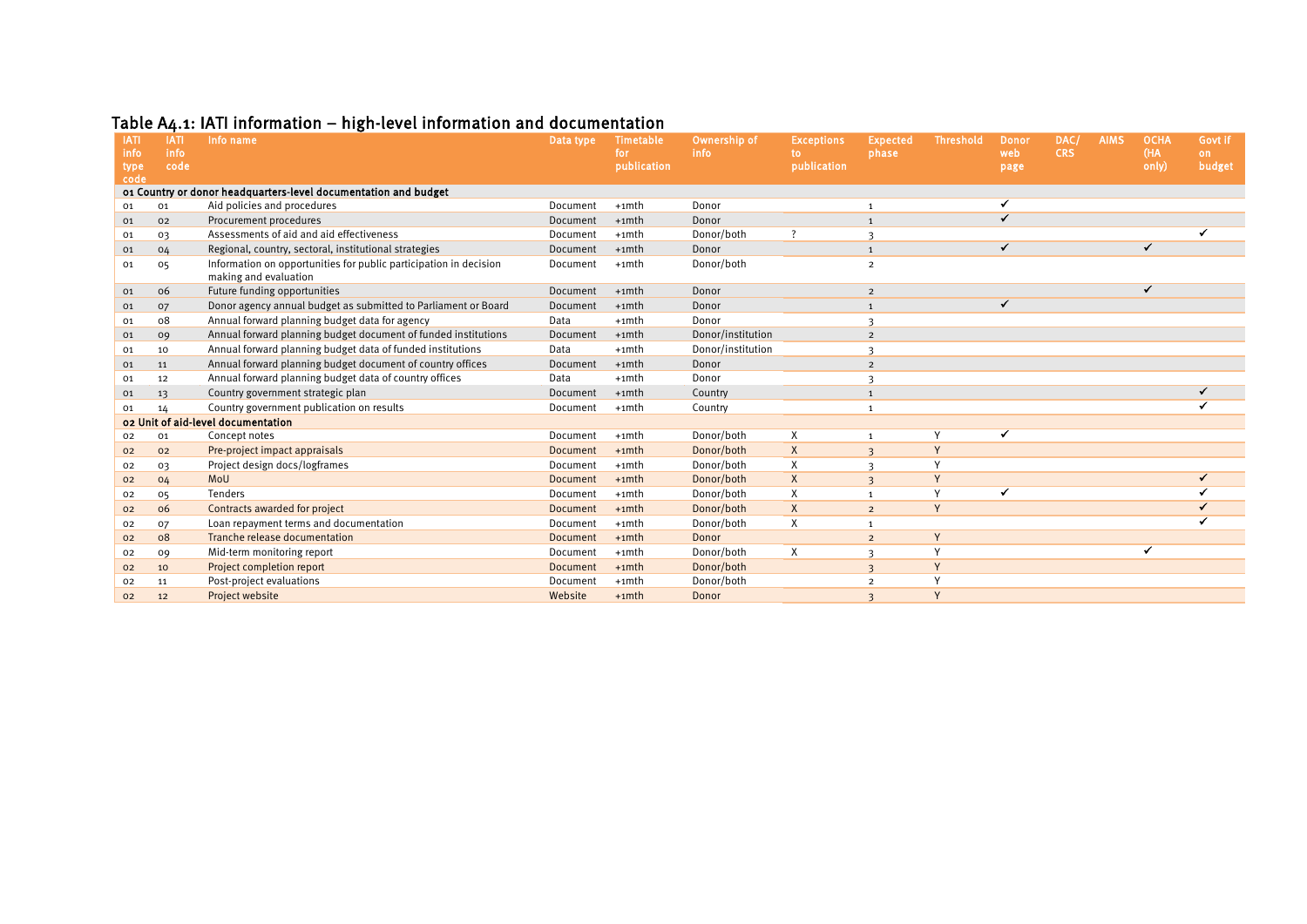#### Table  $A_4.2$ : IATI information – unit of aid-level data

| <b>IATI</b>            | <b>IATI</b>     | Info name                                                             | Data type         | <b>Timetable</b>   | Ownership  | <b>Exceptions</b>  | <b>Expected</b>         | <b>Threshold</b> | <b>Donor</b> | DAC/                  | <b>AIMS</b>              | <b>OCHA</b>             | Govt if                  | <b>DMFAS</b>             | AidData          |
|------------------------|-----------------|-----------------------------------------------------------------------|-------------------|--------------------|------------|--------------------|-------------------------|------------------|--------------|-----------------------|--------------------------|-------------------------|--------------------------|--------------------------|------------------|
| info<br>type           | info<br>code    |                                                                       |                   | for<br>publication | of info    | to.<br>publication | phase                   |                  | web<br>page  | <b>CRS</b>            |                          | (HA<br>only)            | on.<br>budget            | (debt<br>only)           | (PLAID/<br>AiDA) |
| code                   |                 |                                                                       |                   |                    |            |                    |                         |                  |              |                       |                          |                         |                          |                          |                  |
| 03 Identification Data |                 |                                                                       |                   |                    |            |                    |                         |                  |              |                       |                          |                         |                          |                          |                  |
| O3                     | 01              | Funding country                                                       | ISO/code          | M/Q                | Donor      |                    | $\mathbf{1}$            |                  |              | ✔                     | ✓                        | ✔                       |                          | ✔                        | ✓                |
| 03                     | 02              | Funding agency/organisation & type                                    | DAC code +        | M/Q                | Donor      |                    | $\mathbf{1}$            |                  |              | $\checkmark$          | $\overline{\checkmark}$  | ✓                       |                          | ✓                        | $\checkmark$     |
| 03                     | 03              | Additional channels of<br>delivery/implementing agencies              | DAC code +        | M/Q                | Donor      |                    | $\overline{2}$          |                  |              | $\overline{(\gamma)}$ |                          | ✓                       |                          | $\overline{\checkmark}$  |                  |
| 03                     | 04              | Beneficiary agency/organisation                                       | DAC code +        | M/Q                | Donor      |                    | $\overline{2}$          |                  |              | ✓                     | $\checkmark$             | ✓                       |                          | ✓                        | $\checkmark$     |
| 03                     | 05              | Recipient country                                                     | ISO/code          | M/Q                | Donor      |                    | $\mathbf{1}$            |                  |              | ✓                     | $\overline{\checkmark}$  | ✓                       |                          | ✓                        | ✓                |
| 03                     | 06              | Bilateral or multilateral type                                        | Coded             | M/Q                | Donor      |                    | $\mathbf{1}$            |                  |              | ✓                     |                          | ✓                       |                          | ✔                        | ✔-               |
| 03                     | 07              | Flow type                                                             | Coded             | M/Q                | Donor      |                    | $\mathbf{1}$            |                  |              | ✓                     |                          |                         |                          |                          | $\checkmark$     |
| 03                     | 08              | Finance type                                                          | Coded             | M/Q                | Donor      |                    | $\mathbf{1}$            |                  |              | $\checkmark$          | $\checkmark$             | ✓                       |                          |                          | $\checkmark$     |
| 03                     | 09              | Aid activity ID                                                       | Donor & CRS ID    | M/Q                | Donor/both |                    | $\mathbf{1}$            |                  |              |                       | $\overline{\checkmark}$  | ✓                       |                          |                          | ✓                |
| 03                     | 10              | Project title & purpose/description                                   | Free text         | M/Q                | Donor      |                    | $\mathbf{1}$            |                  |              | $\checkmark$          | $\checkmark$             | ✓                       | ✓                        | ✓                        | $\checkmark$     |
| 03                     | 11              | Recipient budget identifier                                           | Budget code       | M/Q                | Country    |                    | $\overline{2}$          |                  |              |                       |                          |                         | $\checkmark$             | ✔                        |                  |
| 03                     | 12              | General/detailed sector                                               | DAC & budget code | M/Q                | Donor      |                    | $\mathbf{1}$            |                  |              | ✓                     | ✓                        | ✓                       | $\checkmark$             | $\overline{\checkmark}$  | $\checkmark$     |
| 03                     | 13              | Project dates                                                         | dd/mm/yyyy        | M/Q                | Donor/both |                    | $\mathbf{1}$            |                  |              | ✓                     | $\overline{\checkmark}$  | ✓                       | $\overline{\checkmark}$  | ✓                        | $\checkmark$     |
| 03                     | 14              | Project status/stage                                                  | Coded             | M/Q                | Donor/both |                    | $\overline{2}$          |                  |              |                       | $\checkmark$             | $\checkmark$            | $\checkmark$             |                          | $\sqrt{2}$       |
| 03                     | 15              | Project contacts                                                      | Free text         | M/Q                | Donor      | X                  | $\overline{2}$          |                  |              |                       | ✓                        | ✓                       |                          | ✓                        | $\checkmark$     |
| 03                     | 16              | Detailed geographic info                                              | Various           | M/Q                | Donor/both | $\mathsf{X}$       | $\overline{\mathbf{3}}$ |                  |              | $(\checkmark)$        | ✓                        | ✓                       | ✓                        | ✓                        | $\checkmark$     |
| 03                     | 17              | Tied aid status                                                       | 3-way code        | M/Q                | Donor      | X                  | $\mathbf{1}$            |                  |              | ✔                     |                          |                         |                          |                          | $\sqrt{1}$       |
| 03                     | 18              | Other policy markers                                                  | Coded             | M/Q                | Donor/both |                    | $\overline{1}$          |                  |              | $\checkmark$          |                          |                         | $\checkmark$             |                          | $\checkmark$     |
| 04 Financial data      |                 |                                                                       |                   |                    |            |                    |                         |                  |              |                       |                          |                         |                          |                          |                  |
| 04                     | 01              | Total project cost (including all donors<br>and any government funds) | Currency          | M/Q                | Donor/both |                    | $\overline{2}$          | X                |              |                       | $\checkmark$             | ✔                       | $\checkmark$             | $\checkmark$             | ✓                |
| 04                     | 02              | Annual project budgets                                                | Currency          | M/Q                | Donor      |                    | $\overline{2}$          |                  |              |                       | ✓                        | ✓                       | ✓                        |                          |                  |
| 04                     | 03              | Total amount committed by individual<br>donor                         | Currency          | M/Q                | Donor      |                    | $\mathbf{1}$            | $\mathsf{X}$     |              |                       | $\overline{\mathcal{L}}$ | $\overline{\checkmark}$ |                          | ✓                        | ✓                |
| 04                     | 04              | Annual commitments by individual donor                                | Currency          | M/Q                | Donor      |                    | $\mathbf{1}$            |                  |              | ✔                     | ✓                        | ✔                       |                          |                          |                  |
| 04                     | 05              | Planned disbursements or payments                                     | Currency          | M/Q                | Donor      |                    | $\overline{2}$          |                  |              |                       | $\checkmark$             |                         | $\checkmark$             | $\checkmark$             | $\checkmark$     |
| 04                     | 06              | Actual disbursements or payments                                      | Currency          | M/Q                | Donor      |                    | 1                       |                  |              | ✔                     | $\overline{\checkmark}$  | ✔                       | ✔                        | $\checkmark$             |                  |
| 04                     | 07              | Loan repayments                                                       | Currency          | M/Q                | Donor/both | $\mathsf{X}$       | $\mathbf{1}$            |                  |              | ✓                     |                          |                         | $\overline{\checkmark}$  | $\overline{\mathcal{F}}$ | $\checkmark_+$   |
| 04                     | 08              | Interest repayments                                                   | Currency          | M/Q                | Donor/both | $\boldsymbol{X}$   | $\mathbf{1}$            |                  |              | ✔                     |                          |                         | $\overline{\checkmark}$  | $\overline{\checkmark}$  | $\checkmark$     |
|                        | 05 Results data |                                                                       |                   |                    |            |                    |                         |                  |              |                       |                          |                         |                          |                          |                  |
| 05                     | 01              | Outputs and outcomes indicators                                       | Free text         | $+1$ mth           | Donor/both |                    | $\overline{3}$          | Χ                |              |                       | ✔                        | ✓                       | ✔                        |                          |                  |
| 05                     | 02              | Results indicators                                                    | Free text         | $+1$ mth           | Donor/both |                    | $\mathbf{z}$            | $\mathsf{X}$     |              |                       | $\overline{\mathcal{F}}$ |                         | $\overline{\mathcal{F}}$ |                          |                  |
|                        | 06 Other data   |                                                                       |                   |                    |            |                    |                         |                  |              |                       |                          |                         |                          |                          |                  |
| 06                     | 01              | Project specific Paris Declaration<br>indicators                      | Values            | M/Q                | Donor/both |                    | $\overline{3}$          | $\mathsf{X}$     |              |                       | $\checkmark$             |                         |                          |                          |                  |
| 06                     | 02              | Conditions                                                            | Free text         | +1mth              | Donor      | X                  | $\overline{2}$          |                  |              |                       |                          | ✓                       |                          |                          |                  |
| 06                     | 03              | Publication date of IATI information                                  | dd/mm/yyyy        | M/Q                | Donor/both |                    | $\mathbf{1}$            |                  |              |                       |                          | ✓                       |                          |                          | ✓                |

<span id="page-48-0"></span>Notes:

\* indicates partial information only related to debt instruments and/or grants agreements.

 $\checkmark$ +/ $\checkmark$  indicate additional or partial capture of IATI information.